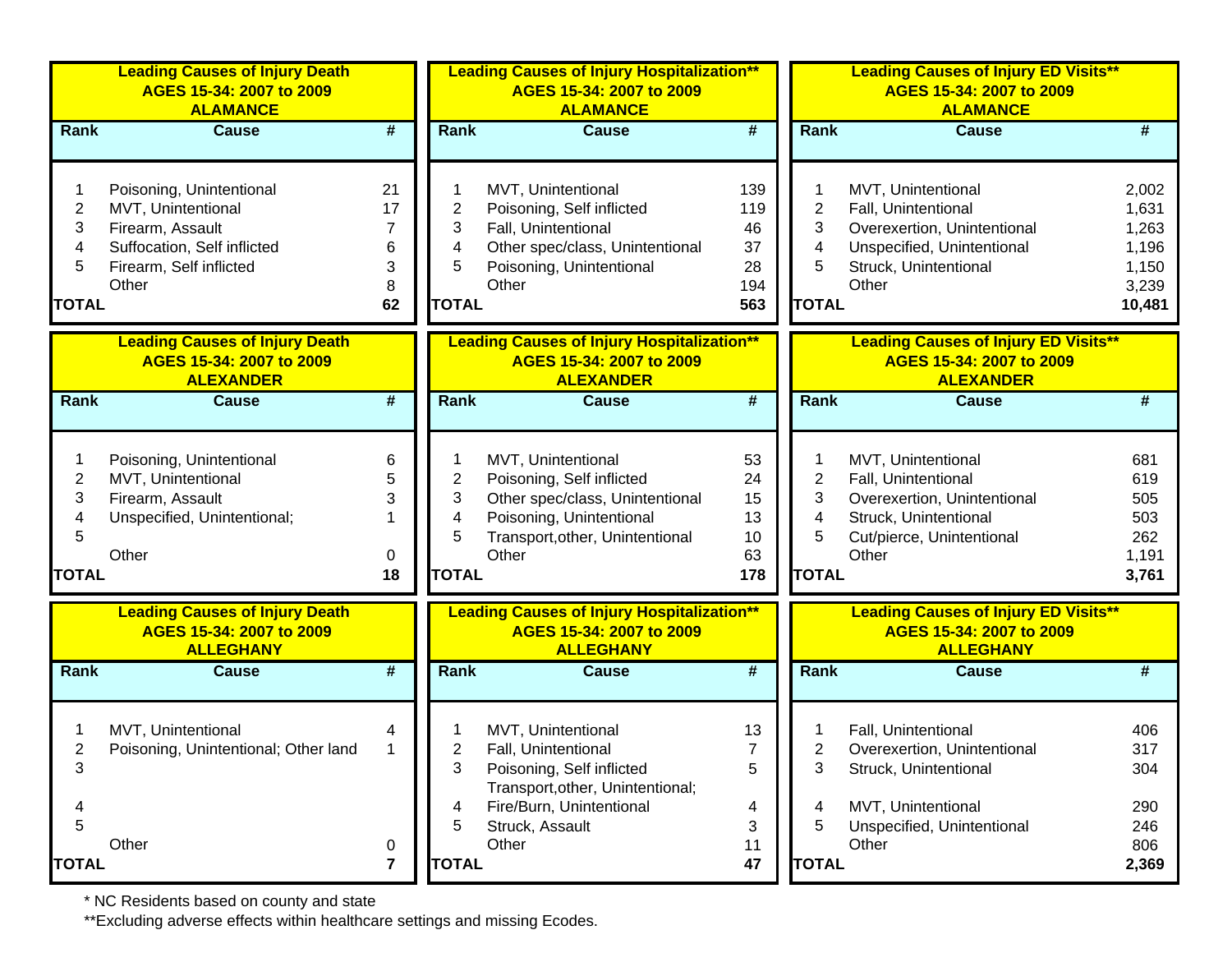|                        | <b>Leading Causes of Injury Death</b><br>AGES 15-34: 2007 to 2009<br><b>ANSON</b>                                          |                                |                              | <b>Leading Causes of Injury Hospitalization**</b><br>AGES 15-34: 2007 to 2009<br><b>ANSON</b>                                                                |                                  |                                  | <b>Leading Causes of Injury ED Visits**</b><br>AGES 15-34: 2007 to 2009<br><b>ANSON</b>                                                  |                                            |
|------------------------|----------------------------------------------------------------------------------------------------------------------------|--------------------------------|------------------------------|--------------------------------------------------------------------------------------------------------------------------------------------------------------|----------------------------------|----------------------------------|------------------------------------------------------------------------------------------------------------------------------------------|--------------------------------------------|
| <b>Rank</b>            | Cause                                                                                                                      | #                              | Rank                         | <b>Cause</b>                                                                                                                                                 | #                                | Rank                             | Cause                                                                                                                                    | #                                          |
| 2<br>3<br><b>TOTAL</b> | MVT, Unintentional<br>Firearm, Assault<br>Poisoning, Unintentional; Poisoning,<br>Other spec/class, Unintentional<br>Other | 3<br>$\overline{2}$<br>0<br>17 | 3<br>4<br>5.<br><b>TOTAL</b> | MVT, Unintentional<br>Other spec/class, Unintentional<br>Poisoning, Self inflicted<br>Poisoning, Unintentional<br>Fall, Unintentional<br>Other               | 24<br>15<br>13<br>6<br>49<br>114 | 2<br>3<br>4<br>5<br><b>TOTAL</b> | MVT, Unintentional<br>Fall, Unintentional<br>Overexertion, Unintentional<br>Struck, Unintentional<br>Unspecified, Unintentional<br>Other | 152<br>103<br>90<br>84<br>69<br>260<br>758 |
|                        |                                                                                                                            |                                |                              |                                                                                                                                                              |                                  |                                  |                                                                                                                                          |                                            |
|                        | <b>Leading Causes of Injury Death</b><br>AGES 15-34: 2007 to 2009<br><b>ASHE</b>                                           |                                |                              | <b>Leading Causes of Injury Hospitalization**</b><br>AGES 15-34: 2007 to 2009<br><b>ASHE</b>                                                                 |                                  |                                  | <b>Leading Causes of Injury ED Visits**</b><br>AGES 15-34: 2007 to 2009<br><b>ASHE</b>                                                   |                                            |
| <b>Rank</b>            | <b>Cause</b>                                                                                                               | #                              | <b>Rank</b>                  | <b>Cause</b>                                                                                                                                                 | #                                | Rank                             | Cause                                                                                                                                    | #                                          |
| 2<br>3                 | Suffocation, Self inflicted; Poisoning,<br>MVT, Unintentional<br>Poisoning, Undetermined; Firearm,<br>Other                | 3<br>$\overline{2}$<br>0       | 2<br>3<br>4<br>5             | MVT, Unintentional<br>Poisoning, Self inflicted<br>Poisoning, Unintentional; Other<br>Transport, other, Unintentional<br>Unspecified, Unintentional<br>Other | 24<br>18<br>6<br>5<br>4<br>19    | 2<br>3<br>4<br>5                 | Fall, Unintentional<br>MVT, Unintentional<br>Struck, Unintentional<br>Overexertion, Unintentional<br>Cut/pierce, Unintentional<br>Other  | 222<br>169<br>142<br>133<br>107<br>324     |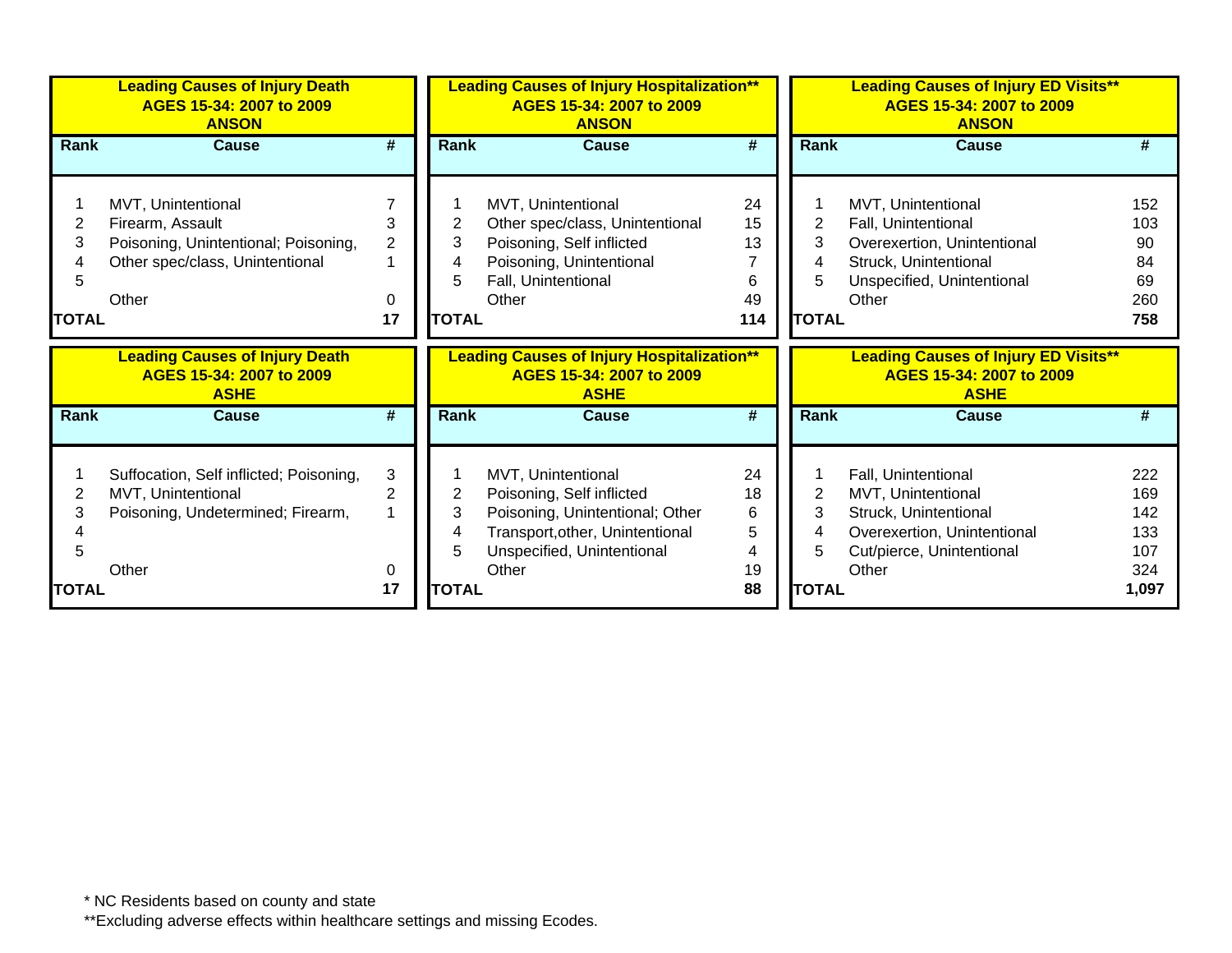|                                               | <b>Leading Causes of Injury Death</b><br>AGES 15-34: 2007 to 2009<br><b>AVERY</b>                                           |                                      |                                  | <b>Leading Causes of Injury Hospitalization**</b><br>AGES 15-34: 2007 to 2009<br><b>AVERY</b>                                                                                                                                           |                                                              |                                  | <b>Leading Causes of Injury ED Visits**</b><br>AGES 15-34: 2007 to 2009<br><b>AVERY</b>                                                  |                                                   |
|-----------------------------------------------|-----------------------------------------------------------------------------------------------------------------------------|--------------------------------------|----------------------------------|-----------------------------------------------------------------------------------------------------------------------------------------------------------------------------------------------------------------------------------------|--------------------------------------------------------------|----------------------------------|------------------------------------------------------------------------------------------------------------------------------------------|---------------------------------------------------|
| Rank                                          | <b>Cause</b>                                                                                                                | #                                    | Rank                             | <b>Cause</b>                                                                                                                                                                                                                            | $\overline{\boldsymbol{t}}$                                  | Rank                             | <b>Cause</b>                                                                                                                             | #                                                 |
| 2<br>3<br>4<br>5<br><b>TOTAL</b>              | Poisoning, Unintentional; Poisoning,<br>Suffocation, Self inflicted<br>Other                                                | $\overline{2}$<br>0<br>9             | 2<br>3<br>4<br>5<br><b>TOTAL</b> | MVT, Unintentional<br>Poisoning, Self inflicted<br>Poisoning, Unintentional<br>Struck, Unintentional; Fall,<br>Unintentional<br>Poisoning, Undetermined; Other<br>spec/class, Unintentional;<br>Natural/Environ, Unintentional<br>Other | 18<br>8<br>5<br>$\overline{4}$<br>3<br>10 <sup>°</sup><br>58 | 2<br>3<br>4<br>5<br><b>TOTAL</b> | Fall, Unintentional<br>MVT, Unintentional<br>Struck, Unintentional<br>Overexertion, Unintentional<br>Cut/pierce, Unintentional<br>Other  | 308<br>232<br>214<br>210<br>185<br>416<br>1,565   |
|                                               | <b>Leading Causes of Injury Death</b><br>AGES 15-34: 2007 to 2009<br><b>BEAUFORT</b>                                        |                                      |                                  | <b>Leading Causes of Injury Hospitalization**</b><br>AGES 15-34: 2007 to 2009<br><b>BEAUFORT</b>                                                                                                                                        |                                                              |                                  | <b>Leading Causes of Injury ED Visits**</b><br>AGES 15-34: 2007 to 2009<br><b>BEAUFORT</b>                                               |                                                   |
| Rank                                          | <b>Cause</b>                                                                                                                | #                                    | <b>Rank</b>                      | Cause                                                                                                                                                                                                                                   | #                                                            | Rank                             | <b>Cause</b>                                                                                                                             | #                                                 |
| $\overline{2}$<br>3<br>4<br>5<br><b>TOTAL</b> | MVT, Unintentional<br>Firearm, Self inflicted; Firearm,<br>Unspecified, Assault<br>Poisoning, Unintentional; Other<br>Other | 11<br>4<br>$\overline{2}$<br>0<br>25 | 2<br>3<br>4<br>5<br><b>TOTAL</b> | MVT, Unintentional<br>Poisoning, Self inflicted<br>Transport, other, Unintentional<br>Fall, Unintentional<br>Poisoning, Undetermined<br>Other                                                                                           | 45<br>42<br>16<br>13<br>12<br>62<br>190                      | 2<br>3<br>4<br>5<br><b>TOTAL</b> | MVT, Unintentional<br>Fall, Unintentional<br>Overexertion, Unintentional<br>Struck, Unintentional<br>Unspecified, Unintentional<br>Other | 956<br>778<br>719<br>685<br>582<br>1,946<br>5,666 |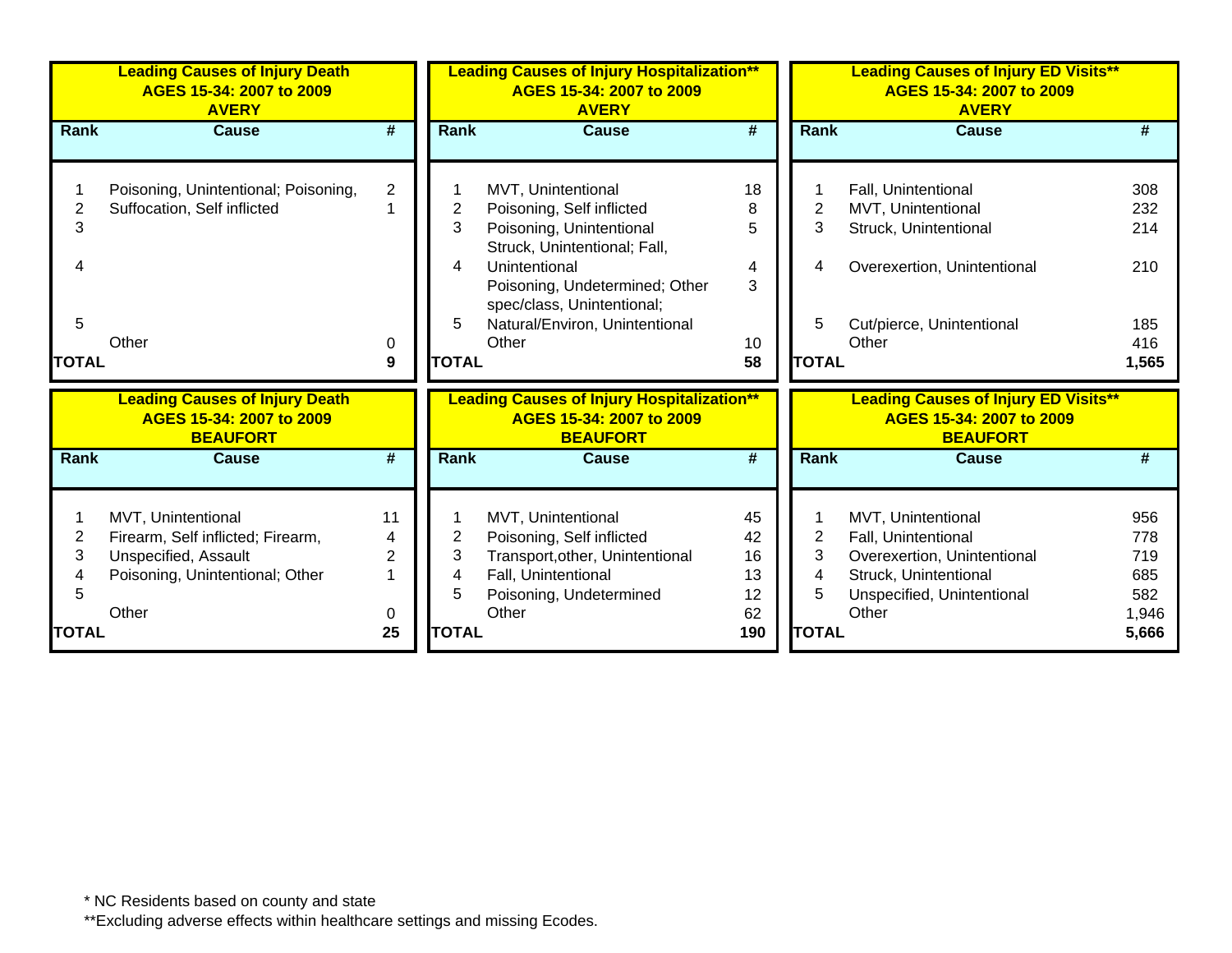|                          | <b>Leading Causes of Injury Death</b><br>AGES 15-34: 2007 to 2009<br><b>BERTIE</b>                       |                             |              | <b>Leading Causes of Injury Hospitalization**</b><br>AGES 15-34: 2007 to 2009<br><b>BERTIE</b>                                                                                            |                             |                          | <b>Leading Causes of Injury ED Visits**</b><br>AGES 15-34: 2007 to 2009<br><b>BERTIE</b>               |                          |
|--------------------------|----------------------------------------------------------------------------------------------------------|-----------------------------|--------------|-------------------------------------------------------------------------------------------------------------------------------------------------------------------------------------------|-----------------------------|--------------------------|--------------------------------------------------------------------------------------------------------|--------------------------|
| Rank                     | <b>Cause</b>                                                                                             | $\overline{\boldsymbol{t}}$ | <b>Rank</b>  | <b>Cause</b>                                                                                                                                                                              | $\overline{\boldsymbol{t}}$ | <b>Rank</b>              | <b>Cause</b>                                                                                           |                          |
| 2<br>3                   | MVT, Unintentional<br>Suffocation, Self inflicted<br>Machinery, Unintentional; Cut/pierce,               | 10<br>2                     | 2<br>3<br>4  | MVT, Unintentional<br>Poisoning, Self inflicted<br>Unspecified, Unintentional; Struck,<br>Natural/Environ, Unintentional<br>Firearm, Assault; Fall,<br>Unintentional; Cut/pierce, Assault | 26<br>11<br>6<br>5          | 2<br>3<br>4              | MVT, Unintentional<br>Struck, Unintentional<br>Fall, Unintentional<br>Overexertion, Unintentional      | 320<br>184<br>173<br>116 |
| 5                        |                                                                                                          |                             | 5            |                                                                                                                                                                                           | 4                           | 5                        | Unspecified, Unintentional                                                                             | 91                       |
| <b>TOTAL</b>             | Other                                                                                                    | 0<br>14                     | <b>TOTAL</b> | Other                                                                                                                                                                                     | 17<br>89                    | <b>TOTAL</b>             | Other                                                                                                  | 439<br>1,323             |
|                          |                                                                                                          |                             |              |                                                                                                                                                                                           |                             |                          |                                                                                                        |                          |
|                          |                                                                                                          |                             |              |                                                                                                                                                                                           |                             |                          |                                                                                                        |                          |
|                          | <b>Leading Causes of Injury Death</b><br>AGES 15-34: 2007 to 2009<br><b>BLADEN</b>                       |                             |              | <b>Leading Causes of Injury Hospitalization**</b><br>AGES 15-34: 2007 to 2009<br><b>BLADEN</b>                                                                                            |                             |                          | <b>Leading Causes of Injury ED Visits**</b><br>AGES 15-34: 2007 to 2009<br><b>BLADEN</b>               |                          |
| Rank                     | <b>Cause</b>                                                                                             | $\overline{\boldsymbol{r}}$ | Rank         | <b>Cause</b>                                                                                                                                                                              | $\overline{\boldsymbol{t}}$ | <b>Rank</b>              | <b>Cause</b>                                                                                           | #                        |
| $\overline{2}$<br>3<br>4 | MVT, Unintentional<br>Firearm, Assault<br>Poisoning, Unintentional<br>Firearm, Self inflicted; Drowning, | 13<br>8<br>6                | 2<br>3<br>4  | MVT, Unintentional<br>Poisoning, Self inflicted<br>Other spec/class, Unintentional<br>Fire/Burn, Unintentional<br>Other spec/notclass,<br>Unintentional; Cut/pierce, Self                 | 53<br>15<br>9<br>8          | $\overline{2}$<br>3<br>4 | MVT, Unintentional<br>Unspecified, Unintentional<br>Fall, Unintentional<br>Overexertion, Unintentional | 715<br>430<br>394<br>365 |
| 5                        | Other                                                                                                    | 0                           | 5            | inflicted<br>Other                                                                                                                                                                        | 7<br>62                     | 5                        | Struck, Unintentional<br>Other                                                                         | 356<br>1,127             |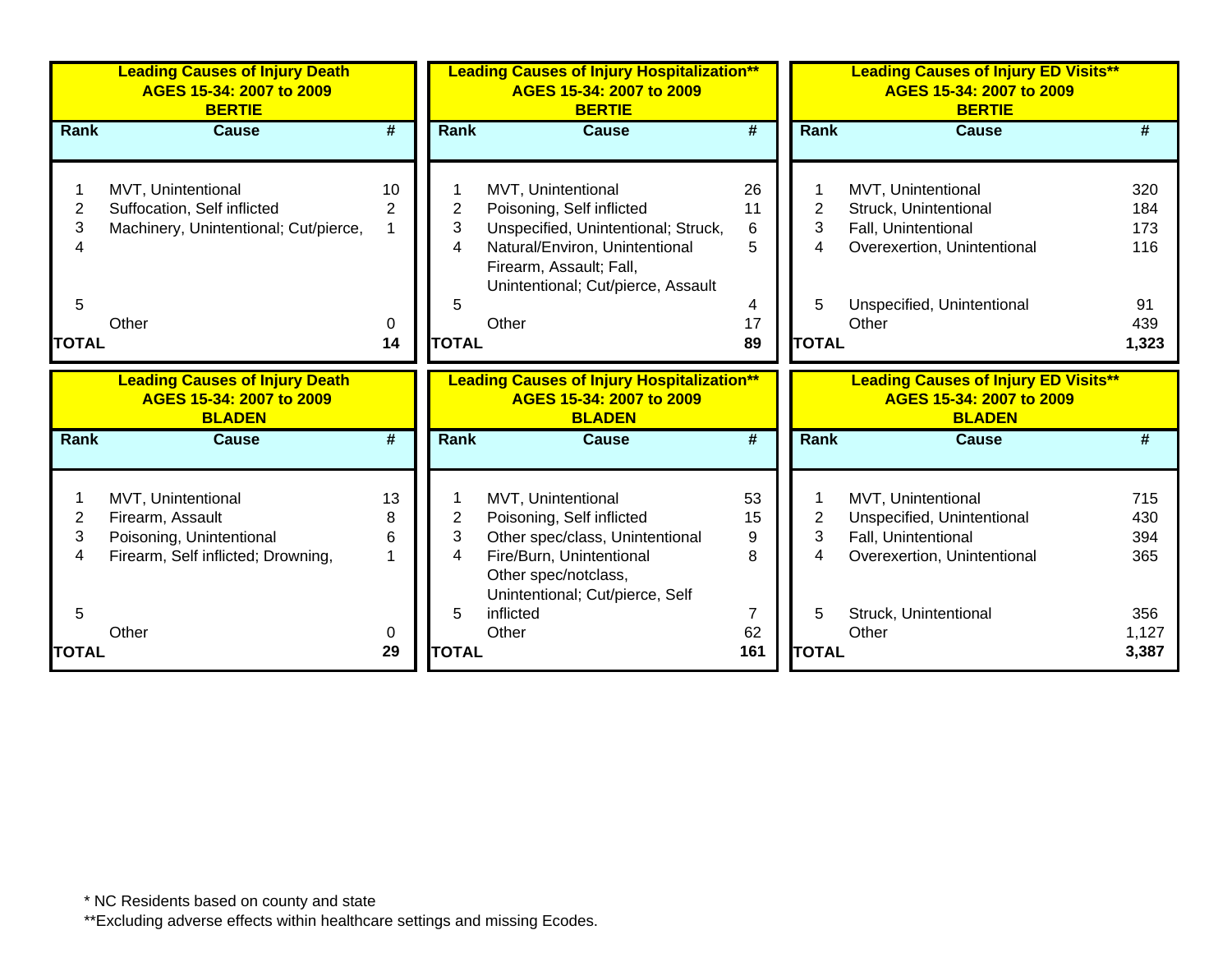|                                                    | <b>Leading Causes of Injury Death</b><br>AGES 15-34: 2007 to 2009<br><b>BRUNSWICK</b>                                                                    |                                                              | <b>Leading Causes of Injury Hospitalization**</b><br>AGES 15-34: 2007 to 2009<br><b>BRUNSWICK</b> |                                                                                                                                                       |                                            | <b>Leading Causes of Injury ED Visits**</b><br>AGES 15-34: 2007 to 2009<br><b>BRUNSWICK</b> |                                                                                                                                          |                                                            |  |
|----------------------------------------------------|----------------------------------------------------------------------------------------------------------------------------------------------------------|--------------------------------------------------------------|---------------------------------------------------------------------------------------------------|-------------------------------------------------------------------------------------------------------------------------------------------------------|--------------------------------------------|---------------------------------------------------------------------------------------------|------------------------------------------------------------------------------------------------------------------------------------------|------------------------------------------------------------|--|
| <b>Rank</b>                                        | <b>Cause</b>                                                                                                                                             | $\overline{\#}$                                              | <b>Rank</b>                                                                                       | <b>Cause</b>                                                                                                                                          | $\overline{\mathbf{H}}$                    | Rank                                                                                        | <b>Cause</b>                                                                                                                             | #                                                          |  |
| 1<br>$\overline{2}$<br>3<br>4<br>5<br><b>TOTAL</b> | MVT, Unintentional<br>Poisoning, Unintentional<br>Firearm, Self inflicted; Firearm,<br>Suffocation, Self inflicted<br>Cut/pierce, Assault<br>Other       | 28<br>23<br>6<br>4<br>3<br>6<br>76                           | $\mathbf 1$<br>$\overline{2}$<br>3<br>$\overline{4}$<br>5<br><b>TOTAL</b>                         | MVT, Unintentional<br>Poisoning, Self inflicted<br>Other spec/class, Unintentional<br>Fall, Unintentional<br>Poisoning, Unintentional<br>Other        | 104<br>77<br>33<br>32<br>30<br>136<br>412  | 1<br>$\overline{2}$<br>3<br>$\overline{\mathbf{4}}$<br>5<br><b>TOTAL</b>                    | MVT, Unintentional<br>Fall, Unintentional<br>Overexertion, Unintentional<br>Struck, Unintentional<br>Unspecified, Unintentional<br>Other | 1,340<br>1,279<br>1,105<br>919<br>476<br>2,478<br>7,597    |  |
|                                                    | <b>Leading Causes of Injury Death</b><br>AGES 15-34: 2007 to 2009<br><b>BUNCOMBE</b>                                                                     |                                                              |                                                                                                   | <b>Leading Causes of Injury Hospitalization**</b><br>AGES 15-34: 2007 to 2009<br><b>BUNCOMBE</b>                                                      |                                            |                                                                                             | <b>Leading Causes of Injury ED Visits**</b><br>AGES 15-34: 2007 to 2009<br><b>BUNCOMBE</b>                                               |                                                            |  |
| <b>Rank</b>                                        | <b>Cause</b>                                                                                                                                             | $\overline{\boldsymbol{t}}$                                  | <b>Rank</b>                                                                                       | <b>Cause</b>                                                                                                                                          | $\overline{\boldsymbol{t}}$                | Rank                                                                                        | <b>Cause</b>                                                                                                                             | #                                                          |  |
| 1<br>$\overline{2}$<br>3<br>4<br>5<br><b>TOTAL</b> | MVT, Unintentional<br>Poisoning, Unintentional<br>Firearm, Self inflicted<br>Suffocation, Self inflicted<br>Firearm, Assault<br>Other                    | 28<br>24<br>18<br>6<br>5<br>14<br>95                         | $\mathbf 1$<br>$\overline{2}$<br>3<br>$\overline{4}$<br>5<br><b>TOTAL</b>                         | Poisoning, Self inflicted<br>MVT, Unintentional<br>Fall, Unintentional<br>Cut/pierce, Self inflicted<br>Poisoning, Unintentional<br>Other             | 150<br>135<br>73<br>50<br>43<br>269<br>720 | 1<br>$\overline{2}$<br>3<br>4<br>5<br><b>TOTAL</b>                                          | MVT, Unintentional<br>Fall, Unintentional<br>Struck, Unintentional<br>Overexertion, Unintentional<br>Struck, Assault<br>Other            | 1,655<br>1,334<br>565<br>525<br>489<br>2,489<br>7,057      |  |
|                                                    | <b>Leading Causes of Injury Death</b><br>AGES 15-34: 2007 to 2009<br><b>BURKE</b>                                                                        |                                                              |                                                                                                   | <b>Leading Causes of Injury Hospitalization**</b><br>AGES 15-34: 2007 to 2009<br><b>BURKE</b>                                                         |                                            |                                                                                             | <b>Leading Causes of Injury ED Visits**</b><br>AGES 15-34: 2007 to 2009<br><b>BURKE</b>                                                  |                                                            |  |
| Rank                                               | Cause                                                                                                                                                    | $\overline{\#}$                                              | Rank                                                                                              | Cause                                                                                                                                                 | $\overline{\boldsymbol{t}}$                | Rank                                                                                        | Cause                                                                                                                                    | #                                                          |  |
| 1<br>$\overline{c}$<br>3<br>4<br>5<br><b>TOTAL</b> | Poisoning, Unintentional<br>MVT, Unintentional<br>Suffocation, Self inflicted<br>Firearm, Self inflicted; Firearm,<br>Poisoning, Self inflicted<br>Other | 23<br>13<br>$\overline{7}$<br>3<br>$\overline{c}$<br>4<br>55 | 1<br>$\overline{2}$<br>3<br>4<br>5<br><b>TOTAL</b>                                                | Poisoning, Self inflicted<br>MVT, Unintentional<br>Other spec/class, Unintentional<br>Poisoning, Unintentional<br>Cut/pierce, Self inflicted<br>Other | 122<br>73<br>38<br>35<br>26<br>130<br>424  | $\mathbf{1}$<br>$\overline{c}$<br>3<br>4<br>5<br><b>TOTAL</b>                               | Fall, Unintentional<br>MVT, Unintentional<br>Struck, Unintentional<br>Overexertion, Unintentional<br>Cut/pierce, Unintentional<br>Other  | 1,787<br>1,560<br>1,433<br>1,146<br>922<br>3,763<br>10,611 |  |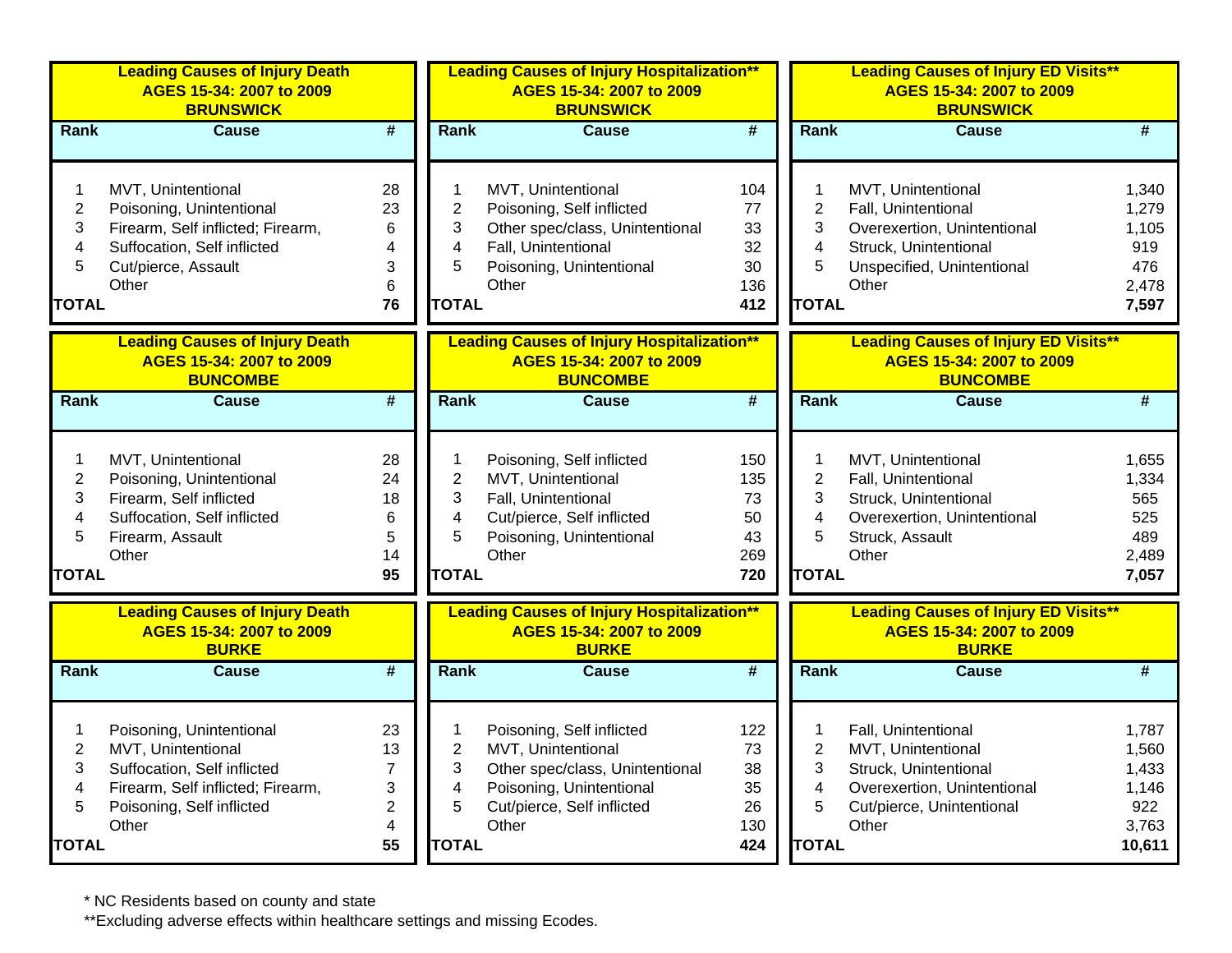|                                               | <b>Leading Causes of Injury Death</b><br>AGES 15-34: 2007 to 2009<br><b>CABARRUS</b>                                                                                                                                                                                                      |                                                  | <b>Leading Causes of Injury Hospitalization**</b><br>AGES 15-34: 2007 to 2009<br><b>CABARRUS</b> |                                                                                                                                                |                                            | <b>Leading Causes of Injury ED Visits**</b><br>AGES 15-34: 2007 to 2009<br><b>CABARRUS</b> |                                                                                                                                          |                                                              |  |
|-----------------------------------------------|-------------------------------------------------------------------------------------------------------------------------------------------------------------------------------------------------------------------------------------------------------------------------------------------|--------------------------------------------------|--------------------------------------------------------------------------------------------------|------------------------------------------------------------------------------------------------------------------------------------------------|--------------------------------------------|--------------------------------------------------------------------------------------------|------------------------------------------------------------------------------------------------------------------------------------------|--------------------------------------------------------------|--|
| Rank                                          | <b>Cause</b>                                                                                                                                                                                                                                                                              | $\overline{\boldsymbol{t}}$                      | <b>Rank</b>                                                                                      | <b>Cause</b>                                                                                                                                   | $\overline{\#}$                            | <b>Rank</b>                                                                                | <b>Cause</b>                                                                                                                             | #                                                            |  |
| $\overline{2}$<br>3<br>4<br>5<br><b>TOTAL</b> | MVT, Unintentional<br>Poisoning, Unintentional<br>Firearm, Assault<br>Suffocation, Self inflicted<br>Firearm, Self inflicted<br>Other                                                                                                                                                     | 22<br>17<br>12<br>$\overline{7}$<br>6<br>8<br>72 | $\overline{2}$<br>3<br>4<br>5<br><b>TOTAL</b>                                                    | MVT, Unintentional<br>Poisoning, Self inflicted<br>Poisoning, Unintentional<br>Other spec/class, Unintentional<br>Fall, Unintentional<br>Other | 166<br>120<br>87<br>48<br>47<br>299<br>767 | $\overline{2}$<br>3<br>4<br>5<br><b>TOTAL</b>                                              | MVT, Unintentional<br>Fall, Unintentional<br>Struck, Unintentional<br>Overexertion, Unintentional<br>Unspecified, Unintentional<br>Other | 2,630<br>2,172<br>1,988<br>1,834<br>1,260<br>5,081<br>14,965 |  |
|                                               | <b>Leading Causes of Injury Death</b><br>AGES 15-34: 2007 to 2009<br><b>CALDWELL</b>                                                                                                                                                                                                      |                                                  |                                                                                                  | <b>Leading Causes of Injury Hospitalization**</b><br>AGES 15-34: 2007 to 2009<br><b>CALDWELL</b>                                               |                                            |                                                                                            | <b>Leading Causes of Injury ED Visits**</b><br>AGES 15-34: 2007 to 2009<br><b>CALDWELL</b>                                               |                                                              |  |
| <b>Rank</b>                                   | <b>Cause</b>                                                                                                                                                                                                                                                                              | #                                                | Rank                                                                                             | <b>Cause</b>                                                                                                                                   | #                                          | <b>Rank</b>                                                                                | <b>Cause</b>                                                                                                                             | #                                                            |  |
| 2<br>3<br>4                                   | Poisoning, Unintentional<br>MVT, Unintentional<br>Firearm, Self inflicted<br>Poisoning, Self inflicted; Firearm,<br>Suffocation, Unintentional;<br>Suffocation, Self inflicted; Other<br>spec/class, Unintentional; Firearm,<br>Unintentional; Drowning,<br>Unintentional; Drowning, Self | 18<br>11<br>5<br>3                               | $\overline{c}$<br>3<br>4                                                                         | MVT, Unintentional<br>Poisoning, Self inflicted<br>Fall, Unintentional<br>Other spec/class, Unintentional                                      | 83<br>73<br>38<br>23                       | $\overline{2}$<br>3<br>4                                                                   | Fall, Unintentional<br>MVT, Unintentional<br>Struck, Unintentional<br>Overexertion, Unintentional                                        | 1,486<br>1,413<br>1,074<br>881                               |  |
| 5<br><b>TOTAL</b>                             | inflicted<br>Other                                                                                                                                                                                                                                                                        | 0<br>46                                          | 5<br><b>TOTAL</b>                                                                                | Poisoning, Unintentional<br>Other                                                                                                              | 22<br>117<br>356                           | 5<br><b>TOTAL</b>                                                                          | Cut/pierce, Unintentional<br>Other                                                                                                       | 625<br>2,638<br>8,117                                        |  |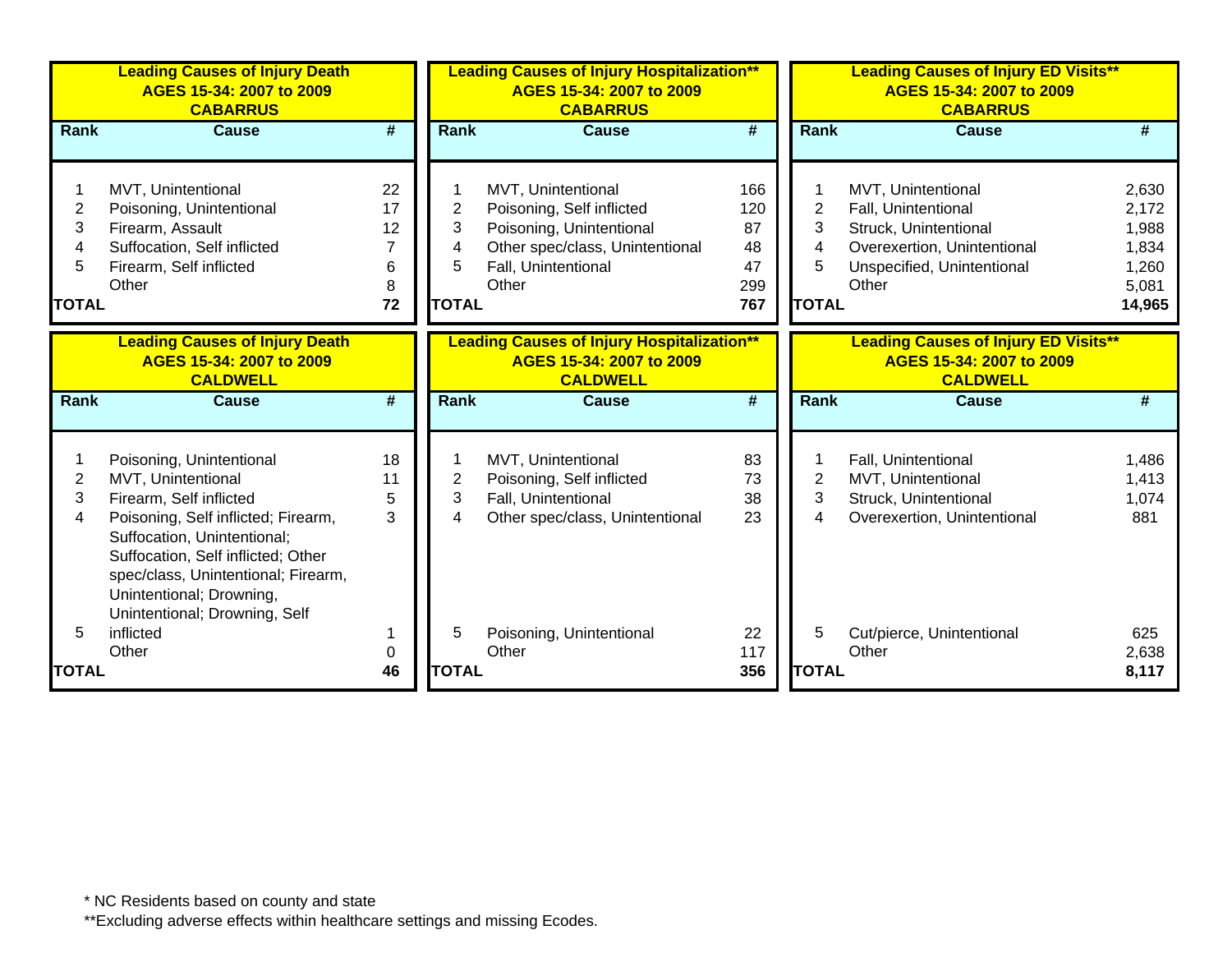|                          | <b>Leading Causes of Injury Death</b><br>AGES 15-34: 2007 to 2009<br><b>CAMDEN</b>                                                                                                                    |                                               |                          | <b>Leading Causes of Injury Hospitalization**</b><br>AGES 15-34: 2007 to 2009<br><b>CAMDEN</b>                                                                                                                                                   | <b>Leading Causes of Injury ED Visits**</b><br>AGES 15-34: 2007 to 2009<br><b>CAMDEN</b> |                          |                                                                                                                                              |                                |
|--------------------------|-------------------------------------------------------------------------------------------------------------------------------------------------------------------------------------------------------|-----------------------------------------------|--------------------------|--------------------------------------------------------------------------------------------------------------------------------------------------------------------------------------------------------------------------------------------------|------------------------------------------------------------------------------------------|--------------------------|----------------------------------------------------------------------------------------------------------------------------------------------|--------------------------------|
| Rank                     | <b>Cause</b>                                                                                                                                                                                          | $\overline{\boldsymbol{t}}$                   | <b>Rank</b>              | <b>Cause</b>                                                                                                                                                                                                                                     | #                                                                                        | Rank                     | <b>Cause</b>                                                                                                                                 | #                              |
|                          | MVT, Unintentional                                                                                                                                                                                    | $\overline{2}$                                |                          | Poisoning, Self inflicted; Fall,<br>Unintentional; Cut/pierce, Self<br>inflicted<br>Unspecified, Unintentional; Struck,<br>Unintentional; Poisoning,<br>Unintentional; Other<br>spec/notclass, Unintentional;<br>Natural/Environ, Unintentional; | $\overline{2}$                                                                           |                          | MVT, Unintentional                                                                                                                           | 58                             |
| 2<br>3<br>5              | Fall, Unintentional                                                                                                                                                                                   | 1                                             | 2<br>3<br>5              | MVT, Unintentional; Cut/pierce,<br>Unintentional                                                                                                                                                                                                 | 1                                                                                        | 2<br>3<br>4<br>5         | Struck, Unintentional<br>Fall, Unintentional<br>Natural/Environ, Unintentional<br>Unspecified, Unintentional;<br>Overexertion, Unintentional | 19<br>18<br>10<br>9            |
| <b>TOTAL</b>             | Other                                                                                                                                                                                                 | 0<br>3                                        | <b>TOTAL</b>             | Other                                                                                                                                                                                                                                            | 0<br>13                                                                                  | <b>TOTAL</b>             | Other                                                                                                                                        | 28<br>151                      |
|                          | <b>Leading Causes of Injury Death</b><br>AGES 15-34: 2007 to 2009<br><b>CARTERET</b>                                                                                                                  |                                               |                          | <b>Leading Causes of Injury Hospitalization**</b><br>AGES 15-34: 2007 to 2009<br><b>CARTERET</b>                                                                                                                                                 |                                                                                          |                          | <b>Leading Causes of Injury ED Visits**</b><br>AGES 15-34: 2007 to 2009<br><b>CARTERET</b>                                                   |                                |
| Rank                     | <b>Cause</b>                                                                                                                                                                                          | $\overline{\boldsymbol{H}}$                   | Rank                     | <b>Cause</b>                                                                                                                                                                                                                                     | $\overline{\#}$                                                                          | Rank                     | <b>Cause</b>                                                                                                                                 | #                              |
| $\overline{c}$<br>3<br>4 | MVT, Unintentional<br>Poisoning, Unintentional<br>Suffocation, Self inflicted<br>Unspecified, Assault; Poisoning, Self<br>Pedal cyclist, other, Unintentional;<br>Fire/Burn, Unintentional; Drowning, | 9<br>8<br>3<br>$\overline{2}$<br>$\mathbf{1}$ | $\overline{2}$<br>3<br>4 | Poisoning, Self inflicted<br>MVT, Unintentional<br>Fall, Unintentional<br>Poisoning, Unintentional                                                                                                                                               | 48<br>41<br>18<br>14                                                                     | $\overline{2}$<br>3<br>4 | Fall, Unintentional<br>Overexertion, Unintentional<br>Struck, Unintentional<br>MVT, Unintentional                                            | 1,271<br>1,249<br>1,096<br>963 |
| 5<br><b>TOTAL</b>        | Unintentional<br>Other                                                                                                                                                                                | 0<br>29                                       | 5<br><b>TOTAL</b>        | Other spec/class, Unintentional<br>Other                                                                                                                                                                                                         | 13<br>68<br>202                                                                          | 5<br><b>TOTAL</b>        | Unspecified, Unintentional<br>Other                                                                                                          | 585<br>2,553<br>7,717          |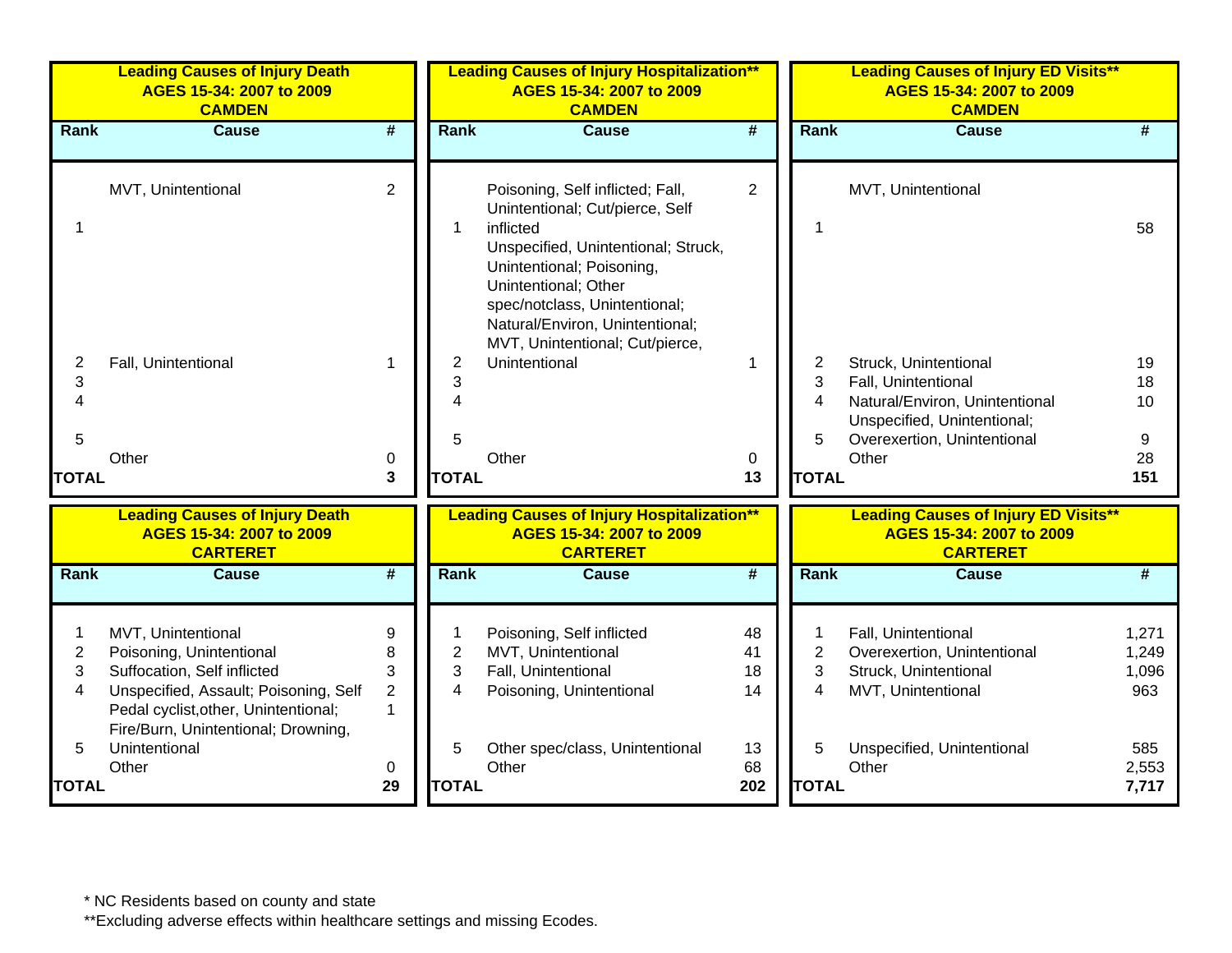|                                                    | <b>Leading Causes of Injury Death</b><br>AGES 15-34: 2007 to 2009<br><b>CASWELL</b>                                                                 |                                           | <b>Leading Causes of Injury Hospitalization**</b><br>AGES 15-34: 2007 to 2009<br><b>CASWELL</b>                                                                                                                                                                                                                                                                            | <b>Leading Causes of Injury ED Visits**</b><br>AGES 15-34: 2007 to 2009<br><b>CASWELL</b>                                                                                                       |
|----------------------------------------------------|-----------------------------------------------------------------------------------------------------------------------------------------------------|-------------------------------------------|----------------------------------------------------------------------------------------------------------------------------------------------------------------------------------------------------------------------------------------------------------------------------------------------------------------------------------------------------------------------------|-------------------------------------------------------------------------------------------------------------------------------------------------------------------------------------------------|
| Rank                                               | <b>Cause</b>                                                                                                                                        | $\overline{\#}$                           | <b>Rank</b><br><b>Cause</b><br>$\overline{\mathbf{H}}$<br><b>Rank</b>                                                                                                                                                                                                                                                                                                      | #<br><b>Cause</b>                                                                                                                                                                               |
| 1<br>$\overline{2}$<br>3<br>4<br>5<br><b>TOTAL</b> | MVT, Unintentional<br>Poisoning, Unintentional<br>Firearm, Self inflicted<br>Firearm, Assault<br>Other                                              | 6<br>3<br>$\overline{2}$<br>0<br>12       | MVT, Unintentional<br>16<br>1<br>1<br>$\overline{2}$<br>$\overline{2}$<br>$\boldsymbol{9}$<br>Poisoning, Self inflicted<br>3<br>3<br>6<br>Fall, Unintentional<br>Other spec/class, Unintentional<br>$\sqrt{5}$<br>$\overline{\mathbf{4}}$<br>4<br>5<br>5<br>Natural/Environ, Unintentional<br>$\overline{4}$<br>Other<br>14<br>Other<br><b>TOTAL</b><br>54<br><b>TOTAL</b> | MVT, Unintentional<br>151<br>142<br>Fall, Unintentional<br>Overexertion, Unintentional<br>132<br>Struck, Unintentional<br>124<br>Unspecified, Unintentional<br>88<br>342<br>979                 |
|                                                    | <b>Leading Causes of Injury Death</b><br>AGES 15-34: 2007 to 2009<br><b>CATAWBA</b>                                                                 |                                           | <b>Leading Causes of Injury Hospitalization**</b><br>AGES 15-34: 2007 to 2009<br><b>CATAWBA</b>                                                                                                                                                                                                                                                                            | <b>Leading Causes of Injury ED Visits**</b><br>AGES 15-34: 2007 to 2009<br><b>CATAWBA</b>                                                                                                       |
| Rank                                               | <b>Cause</b>                                                                                                                                        | $\overline{\#}$                           | $\overline{\boldsymbol{t}}$<br>Rank<br>Rank<br><b>Cause</b>                                                                                                                                                                                                                                                                                                                | #<br><b>Cause</b>                                                                                                                                                                               |
| 1<br>$\overline{2}$<br>3<br>4<br>5<br><b>TOTAL</b> | MVT, Unintentional<br>Poisoning, Unintentional<br>Firearm, Assault<br>Suffocation, Self inflicted<br>Firearm, Self inflicted<br>Other               | 31<br>25<br>13<br>6<br>4<br>11<br>90      | Poisoning, Self inflicted<br>171<br>1<br>1<br>$\overline{2}$<br>$\mathbf 2$<br>MVT, Unintentional<br>120<br>3<br>3<br>Cut/pierce, Self inflicted<br>45<br>Fall, Unintentional<br>$\overline{\mathbf{4}}$<br>4<br>43<br>5<br>5<br>Other spec/class, Unintentional<br>39<br>Other<br>213<br>Other<br><b>TOTAL</b><br><b>TOTAL</b><br>631                                     | 2,872<br>MVT, Unintentional<br>Fall, Unintentional<br>2,796<br>Struck, Unintentional<br>2,011<br>Overexertion, Unintentional<br>1,948<br>1,356<br>Unspecified, Unintentional<br>5,329<br>16,312 |
|                                                    | <b>Leading Causes of Injury Death</b><br>AGES 15-34: 2007 to 2009<br><b>CHATHAM</b>                                                                 |                                           | <b>Leading Causes of Injury Hospitalization**</b><br>AGES 15-34: 2007 to 2009<br><b>CHATHAM</b>                                                                                                                                                                                                                                                                            | <b>Leading Causes of Injury ED Visits**</b><br>AGES 15-34: 2007 to 2009<br><b>CHATHAM</b>                                                                                                       |
| <b>Rank</b>                                        | <b>Cause</b>                                                                                                                                        | $\overline{\#}$                           | <b>Rank</b><br>$\overline{\boldsymbol{t}}$<br>Rank<br><b>Cause</b>                                                                                                                                                                                                                                                                                                         | #<br><b>Cause</b>                                                                                                                                                                               |
| 1<br>$\overline{2}$<br>3<br>4<br>5<br><b>TOTAL</b> | MVT, Unintentional<br>Poisoning, Unintentional; Poisoning,<br>Suffocation, Self inflicted; Firearm,<br>Suffocation, Unintentional; Struck,<br>Other | 15<br>3<br>$\overline{2}$<br>1<br>0<br>33 | MVT, Unintentional<br>54<br>1<br>1<br>$\overline{2}$<br>2<br>Poisoning, Self inflicted<br>31<br>3<br>3<br>Fall, Unintentional<br>23<br>Other spec/class, Unintentional<br>$\overline{\mathbf{4}}$<br>$\overline{4}$<br>12<br>5<br>5<br>Poisoning, Unintentional;<br>8<br>Other<br>66<br>Other<br><b>TOTAL</b><br>202<br><b>TOTAL</b>                                       | Fall, Unintentional<br>383<br>MVT, Unintentional<br>353<br>Struck, Unintentional<br>337<br>Overexertion, Unintentional<br>336<br>Cut/pierce, Unintentional<br>275<br>794<br>2,478               |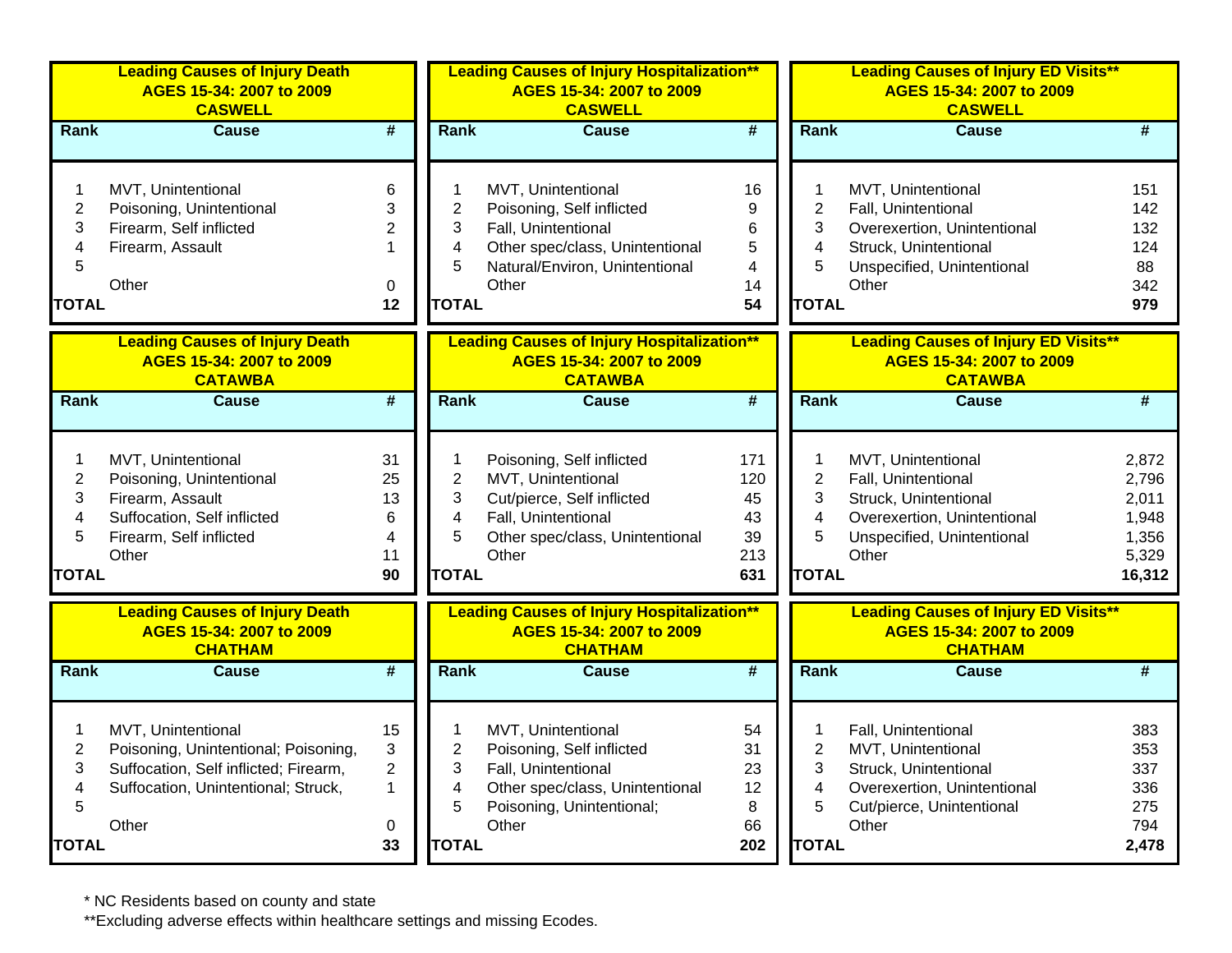|                          | <b>Leading Causes of Injury Death</b><br>AGES 15-34: 2007 to 2009<br><b>CHEROKEE</b>                                                                                                             |                                    |                   | <b>Leading Causes of Injury Hospitalization**</b><br>AGES 15-34: 2007 to 2009<br><b>CHEROKEE</b>                                                                                                                                                                                                |                                            |                          | <b>Leading Causes of Injury ED Visits**</b><br>AGES 15-34: 2007 to 2009<br><b>CHEROKEE</b>                                                        |                                     |
|--------------------------|--------------------------------------------------------------------------------------------------------------------------------------------------------------------------------------------------|------------------------------------|-------------------|-------------------------------------------------------------------------------------------------------------------------------------------------------------------------------------------------------------------------------------------------------------------------------------------------|--------------------------------------------|--------------------------|---------------------------------------------------------------------------------------------------------------------------------------------------|-------------------------------------|
| <b>Rank</b>              | <b>Cause</b>                                                                                                                                                                                     | #                                  | Rank              | <b>Cause</b>                                                                                                                                                                                                                                                                                    | #                                          | <b>Rank</b>              | <b>Cause</b>                                                                                                                                      | #                                   |
| 2<br>3<br>4<br>5         | Poisoning, Unintentional<br>MVT, Unintentional<br>Firearm, Assault<br>Firearm, Self inflicted<br>Suffocation, Self inflicted; Poisoning,<br>Undetermined; Cut/pierce, Self<br>inflicted<br>Other | 9<br>6<br>3<br>$\overline{2}$<br>0 | 2<br>3<br>4<br>5  | Poisoning, Unintentional<br>Poisoning, Self inflicted<br>Transport, other, Unintentional<br>Other spec/class, Unintentional;<br>MVT, Unintentional<br>Other                                                                                                                                     | 16<br>12<br>8<br>$\overline{7}$<br>6<br>25 | 2<br>3<br>4<br>5         | MVT, Unintentional<br>Fall, Unintentional<br>Struck, Unintentional<br>Unspecified, Unintentional; Struck,<br>Overexertion, Unintentional<br>Other | 229<br>198<br>73<br>66<br>44<br>284 |
| <b>TOTAL</b>             |                                                                                                                                                                                                  | 23                                 | <b>TOTAL</b>      |                                                                                                                                                                                                                                                                                                 | 81                                         | <b>TOTAL</b>             |                                                                                                                                                   | 960                                 |
|                          | <b>Leading Causes of Injury Death</b><br>AGES 15-34: 2007 to 2009<br><b>CHOWAN</b>                                                                                                               |                                    |                   | <b>Leading Causes of Injury Hospitalization**</b><br>AGES 15-34: 2007 to 2009<br><b>CHOWAN</b>                                                                                                                                                                                                  |                                            |                          | <b>Leading Causes of Injury ED Visits**</b><br>AGES 15-34: 2007 to 2009<br><b>CHOWAN</b>                                                          |                                     |
| <b>Rank</b>              | <b>Cause</b>                                                                                                                                                                                     | $\overline{\boldsymbol{t}}$        | Rank              | <b>Cause</b>                                                                                                                                                                                                                                                                                    | #                                          | <b>Rank</b>              | <b>Cause</b>                                                                                                                                      | #                                   |
| $\overline{2}$<br>3<br>Δ | MVT, Unintentional<br>Poisoning, Unintentional; Firearm,                                                                                                                                         | 3<br>$\overline{2}$                | 2<br>3<br>4       | MVT, Unintentional<br>Poisoning, Self inflicted<br>Natural/Environ, Unintentional;<br>Unspecified, Assault;<br>Unspecified, Unintentional; Struck,<br>Assault; Poisoning, Unintentional;<br>Firearm, Unintentional; Firearm,<br>Undetermined; Cut/pierce,<br>Unintentional; Cut/pierce, Assault | 9<br>$\overline{7}$<br>3<br>$\overline{2}$ | $\overline{2}$<br>3<br>4 | MVT, Unintentional<br>Struck, Unintentional<br>Overexertion, Unintentional; Fall,<br>Unspecified, Unintentional                                   | 180<br>157<br>140<br>115            |
| 5<br><b>TOTAL</b>        | Other                                                                                                                                                                                            | 0<br>$\overline{7}$                | 5<br><b>TOTAL</b> | Other                                                                                                                                                                                                                                                                                           | 0<br>37                                    | 5<br><b>TOTAL</b>        | Cut/pierce, Unintentional<br>Other                                                                                                                | 74<br>281<br>1,087                  |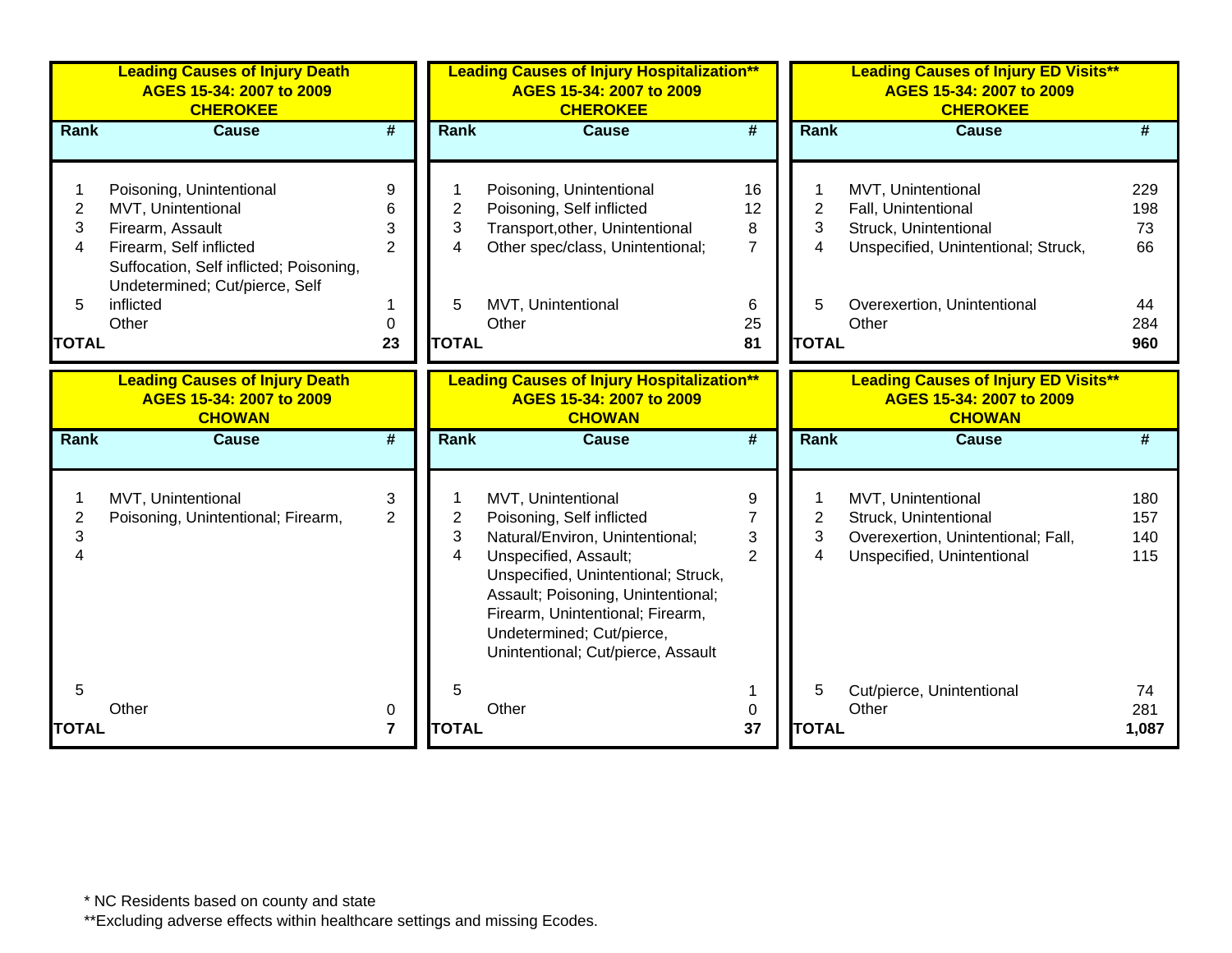|              | <b>Leading Causes of Injury Death</b><br>AGES 15-34: 2007 to 2009<br><b>CLAY</b>      |                | <b>Leading Causes of Injury Hospitalization**</b><br>AGES 15-34: 2007 to 2009<br><b>CLAY</b> |                                                                                                   |                 | <b>Leading Causes of Injury ED Visits**</b><br>AGES 15-34: 2007 to 2009<br><b>CLAY</b> |                                                                                             |          |  |
|--------------|---------------------------------------------------------------------------------------|----------------|----------------------------------------------------------------------------------------------|---------------------------------------------------------------------------------------------------|-----------------|----------------------------------------------------------------------------------------|---------------------------------------------------------------------------------------------|----------|--|
| Rank         | <b>Cause</b>                                                                          | #              | <b>Rank</b>                                                                                  | <b>Cause</b>                                                                                      | #               | <b>Rank</b>                                                                            | <b>Cause</b>                                                                                | #        |  |
|              |                                                                                       |                |                                                                                              |                                                                                                   |                 |                                                                                        |                                                                                             |          |  |
|              | MVT, Unintentional                                                                    | 3              |                                                                                              | Transport, other, Unintentional                                                                   | 4               | 1                                                                                      | MVT, Unintentional                                                                          | 52       |  |
| 2            | Poisoning, Unintentional                                                              | $\overline{2}$ | 2                                                                                            | Poisoning, Self inflicted; MVT,<br>Unintentional                                                  | 3               | $\overline{2}$                                                                         | Fall, Unintentional                                                                         | 50       |  |
|              |                                                                                       |                |                                                                                              | Natural/Environ, Unintentional;                                                                   |                 |                                                                                        |                                                                                             |          |  |
| 3            | Drowning, Unintentional                                                               |                | 3                                                                                            | Fall, Unintentional                                                                               | $\overline{2}$  | 3                                                                                      | Transport, other, Unintentional                                                             | 23       |  |
|              |                                                                                       |                |                                                                                              | Struck, Unintentional; Poisoning,<br>Unintentional; Other spec/class,                             | 1               |                                                                                        |                                                                                             |          |  |
|              |                                                                                       |                |                                                                                              | Unintentional; Firearm,                                                                           |                 |                                                                                        |                                                                                             |          |  |
|              |                                                                                       |                |                                                                                              | Unintentional; Cut/pierce, Self                                                                   |                 |                                                                                        |                                                                                             |          |  |
| 5            |                                                                                       |                | 4<br>5                                                                                       | inflicted                                                                                         |                 | 4<br>5                                                                                 | Overexertion, Unintentional                                                                 | 21       |  |
|              | Other                                                                                 | 0              |                                                                                              | Other                                                                                             | 0               |                                                                                        | Struck, Unintentional<br>Other                                                              | 19<br>85 |  |
| <b>TOTAL</b> |                                                                                       | 6              | <b>TOTAL</b>                                                                                 |                                                                                                   | 19              | <b>TOTAL</b>                                                                           |                                                                                             | 250      |  |
|              | <b>Leading Causes of Injury Death</b><br>AGES 15-34: 2007 to 2009<br><b>CLEVELAND</b> |                |                                                                                              | <b>Leading Causes of Injury Hospitalization**</b><br>AGES 15-34: 2007 to 2009<br><b>CLEVELAND</b> |                 |                                                                                        | <b>Leading Causes of Injury ED Visits**</b><br>AGES 15-34: 2007 to 2009<br><b>CLEVELAND</b> |          |  |
| Rank         | <b>Cause</b>                                                                          | #              | Rank                                                                                         | <b>Cause</b>                                                                                      | $\overline{\#}$ | Rank                                                                                   | <b>Cause</b>                                                                                | #        |  |
|              |                                                                                       |                |                                                                                              |                                                                                                   |                 |                                                                                        |                                                                                             |          |  |
|              | MVT, Unintentional                                                                    | 25             |                                                                                              | MVT, Unintentional                                                                                | 110             |                                                                                        | MVT, Unintentional                                                                          | 2,134    |  |
| 2            | Poisoning, Unintentional                                                              | 10             | $\overline{2}$                                                                               | Poisoning, Self inflicted                                                                         | 81              | $\overline{2}$                                                                         | Fall, Unintentional                                                                         | 2,012    |  |
| 3            | Firearm, Assault                                                                      | 6              | 3                                                                                            | Fall, Unintentional                                                                               | 38              | 3                                                                                      | Overexertion, Unintentional                                                                 | 1,883    |  |
| 4            | Firearm, Self inflicted                                                               |                | 4                                                                                            | Other spec/class, Unintentional                                                                   | 34              | 4                                                                                      | Struck, Unintentional                                                                       | 1,670    |  |
|              | Suffocation, Self inflicted                                                           | $\mathbf{2}$   | 5                                                                                            | Poisoning, Unintentional                                                                          | 23              | 5                                                                                      | Cut/pierce, Unintentional                                                                   | 968      |  |
|              | Other                                                                                 |                |                                                                                              | Other                                                                                             | 164             |                                                                                        | Other                                                                                       | 4,439    |  |
| <b>TOTAL</b> |                                                                                       | 54             | <b>TOTAL</b>                                                                                 |                                                                                                   | 450             | <b>TOTAL</b>                                                                           |                                                                                             | 13,106   |  |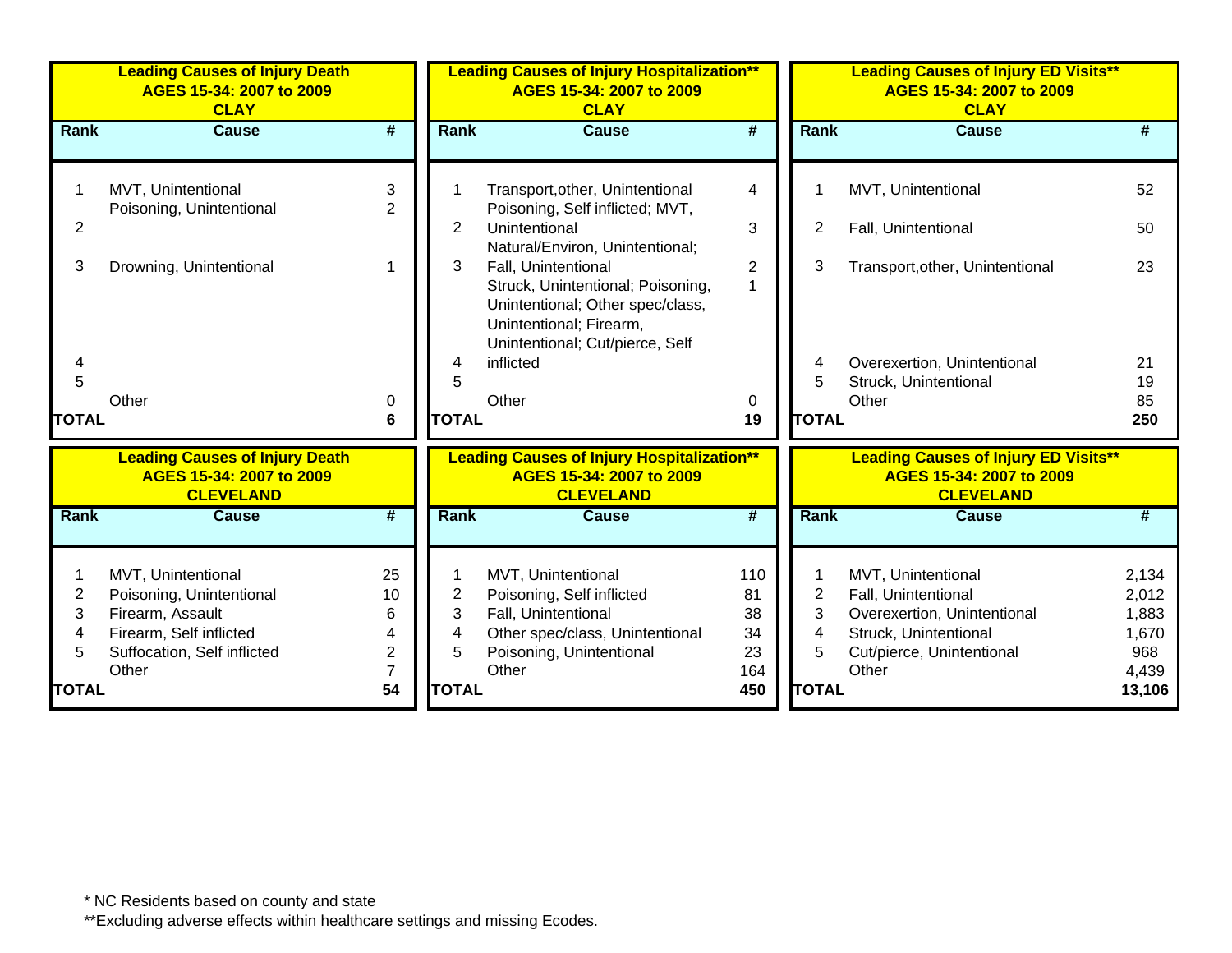|              | <b>Leading Causes of Injury Death</b><br>AGES 15-34: 2007 to 2009<br><b>COLUMBUS</b> |                | <b>Leading Causes of Injury Hospitalization**</b><br>AGES 15-34: 2007 to 2009<br><b>COLUMBUS</b> |                                                                                                |     | <b>Leading Causes of Injury ED Visits**</b><br>AGES 15-34: 2007 to 2009<br><b>COLUMBUS</b> |                                                                                          |        |  |
|--------------|--------------------------------------------------------------------------------------|----------------|--------------------------------------------------------------------------------------------------|------------------------------------------------------------------------------------------------|-----|--------------------------------------------------------------------------------------------|------------------------------------------------------------------------------------------|--------|--|
| <b>Rank</b>  | <b>Cause</b>                                                                         | #              | Rank                                                                                             | <b>Cause</b>                                                                                   | #   | <b>Rank</b>                                                                                | <b>Cause</b>                                                                             | #      |  |
|              |                                                                                      |                |                                                                                                  |                                                                                                |     |                                                                                            |                                                                                          |        |  |
|              | MVT, Unintentional                                                                   | 19             |                                                                                                  | MVT, Unintentional                                                                             | 68  |                                                                                            | MVT, Unintentional                                                                       | 1,560  |  |
| 2            | Poisoning, Unintentional; Firearm,                                                   | 10             | 2                                                                                                | Poisoning, Self inflicted                                                                      | 20  | $\overline{2}$                                                                             | Struck, Unintentional                                                                    | 885    |  |
| 3            | Transport, other, Unintentional;                                                     | $\overline{2}$ | 3                                                                                                | Other spec/class, Unintentional                                                                | 16  | 3                                                                                          | Fall, Unintentional                                                                      | 849    |  |
| 4            | Suffocation, Assault; Struck,                                                        |                | 4                                                                                                | Unspecified, Unintentional;                                                                    | 14  | 4                                                                                          | Overexertion, Unintentional                                                              | 804    |  |
|              |                                                                                      |                |                                                                                                  | Natural/Environ, Unintentional;                                                                |     |                                                                                            |                                                                                          |        |  |
| 5            |                                                                                      |                | 5                                                                                                | Fall, Unintentional                                                                            | 12  | 5                                                                                          | Unspecified, Unintentional                                                               | 474    |  |
|              | Other                                                                                | 0              |                                                                                                  | Other                                                                                          | 84  |                                                                                            | Other                                                                                    | 2,076  |  |
| <b>TOTAL</b> |                                                                                      | 50             | <b>TOTAL</b>                                                                                     |                                                                                                | 254 | <b>TOTAL</b>                                                                               |                                                                                          | 6,648  |  |
|              | <b>Leading Causes of Injury Death</b><br>2AGES 15-34: 2007 to 2009<br><b>CRAVEN</b>  |                |                                                                                                  | <b>Leading Causes of Injury Hospitalization**</b><br>AGES 15-34: 2007 to 2009<br><b>CRAVEN</b> |     |                                                                                            | <b>Leading Causes of Injury ED Visits**</b><br>AGES 15-34: 2007 to 2009<br><b>CRAVEN</b> |        |  |
| <b>Rank</b>  | <b>Cause</b>                                                                         | #              | <b>Rank</b>                                                                                      | <b>Cause</b>                                                                                   | #   | <b>Rank</b>                                                                                | Cause                                                                                    | #      |  |
|              |                                                                                      |                |                                                                                                  |                                                                                                |     |                                                                                            |                                                                                          |        |  |
|              | MVT, Unintentional                                                                   | 14             |                                                                                                  | Poisoning, Self inflicted                                                                      | 96  |                                                                                            | Overexertion, Unintentional                                                              | 1,776  |  |
| 2            | Firearm, Assault                                                                     | 10             | 2                                                                                                | MVT, Unintentional                                                                             | 88  | 2                                                                                          | Fall, Unintentional                                                                      | 1,597  |  |
| 3            | Poisoning, Unintentional                                                             | $\overline{7}$ | 3                                                                                                | Fall, Unintentional<br>Unspecified, Unintentional;                                             | 59  | 3                                                                                          | MVT, Unintentional                                                                       | 1,511  |  |
| 4            | Suffocation, Self inflicted                                                          | 6              | 4                                                                                                | Cut/pierce, Self inflicted<br>Poisoning, Undetermined; Other                                   | 24  | 4                                                                                          | Struck, Unintentional                                                                    | 1506   |  |
| 5            | Poisoning, Self inflicted                                                            | 4              | 5                                                                                                | spec/class, Unintentional                                                                      | 20  | 5                                                                                          | Unspecified, Unintentional                                                               | 1020   |  |
|              | Other                                                                                | $\overline{7}$ |                                                                                                  | Other                                                                                          | 169 |                                                                                            | Other                                                                                    | 3,660  |  |
| TOTAL        |                                                                                      | 48             | <b>TOTAL</b>                                                                                     |                                                                                                | 500 | <b>TOTAL</b>                                                                               |                                                                                          | 11,070 |  |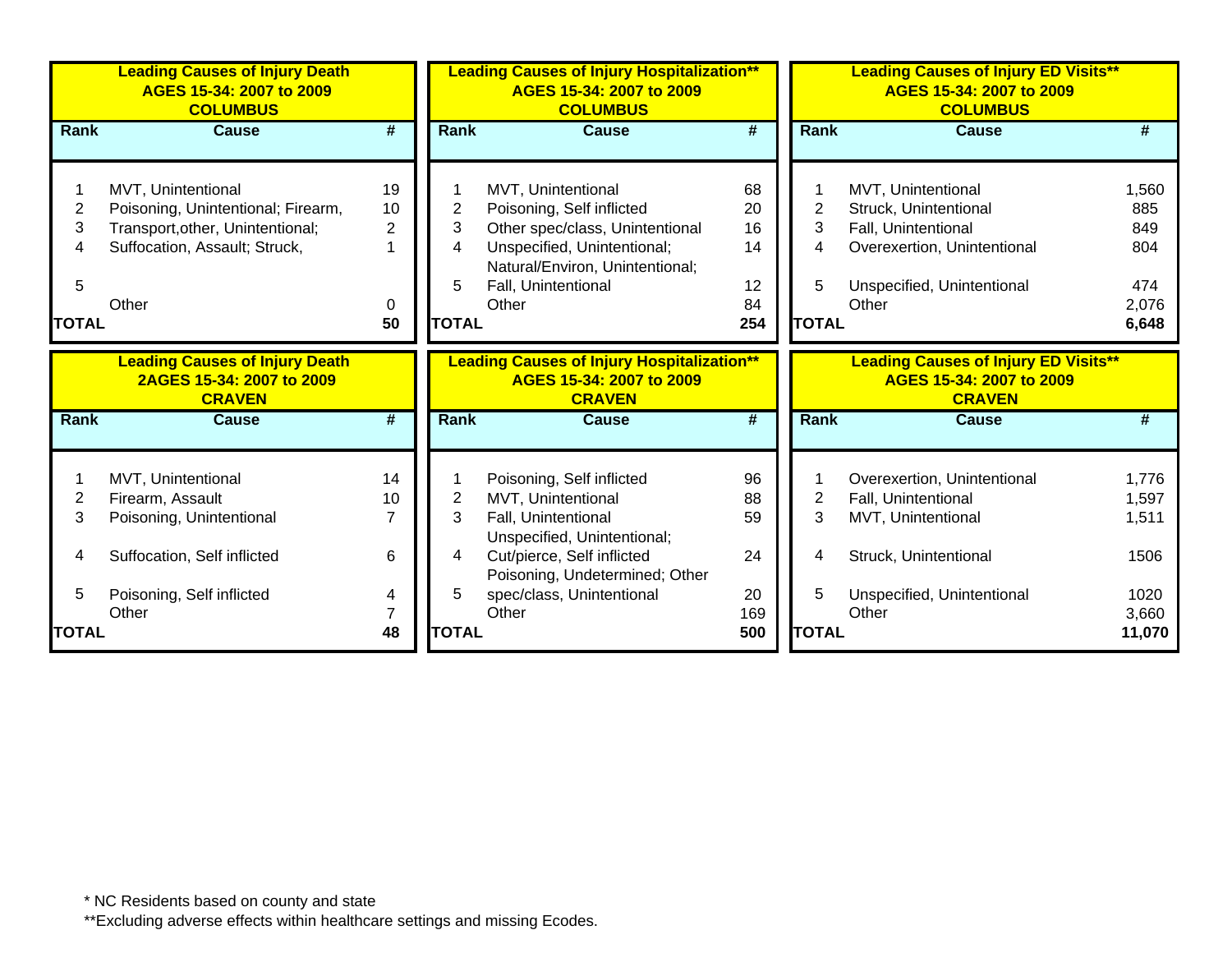|                                               | <b>Leading Causes of Injury Death</b><br>AGES 15-34: 2007 to 2009<br><b>CUMBERLAND</b>                                                |                                        |                                                    | <b>Leading Causes of Injury Hospitalization**</b><br>AGES 15-34: 2007 to 2009<br><b>CUMBERLAND</b>                                                                               |                                               |                                               | <b>Leading Causes of Injury ED Visits**</b><br>AGES 15-34: 2007 to 2009<br><b>CUMBERLAND</b>                                             |                                                              |
|-----------------------------------------------|---------------------------------------------------------------------------------------------------------------------------------------|----------------------------------------|----------------------------------------------------|----------------------------------------------------------------------------------------------------------------------------------------------------------------------------------|-----------------------------------------------|-----------------------------------------------|------------------------------------------------------------------------------------------------------------------------------------------|--------------------------------------------------------------|
| Rank                                          | <b>Cause</b>                                                                                                                          | $\overline{\boldsymbol{t}}$            | <b>Rank</b>                                        | <b>Cause</b>                                                                                                                                                                     | $\overline{\boldsymbol{t}}$                   | Rank                                          | <b>Cause</b>                                                                                                                             | #                                                            |
| $\overline{c}$<br>3<br>4<br>5<br><b>TOTAL</b> | MVT, Unintentional<br>Firearm, Assault<br>Firearm, Self inflicted<br>Poisoning, Unintentional<br>Suffocation, Self inflicted<br>Other | 83<br>46<br>29<br>21<br>9<br>33<br>221 | 1<br>$\overline{2}$<br>3<br>4<br>5<br><b>TOTAL</b> | MVT, Unintentional<br>Poisoning, Self inflicted<br>Fall, Unintentional<br>Unspecified, Unintentional<br>Other spec/class, Unintentional<br>Other                                 | 351<br>224<br>113<br>83<br>79<br>606<br>1,456 | $\overline{2}$<br>3<br>4<br>5<br><b>TOTAL</b> | MVT, Unintentional<br>Fall, Unintentional<br>Struck, Unintentional<br>Unspecified, Unintentional<br>Overexertion, Unintentional<br>Other | 4,636<br>2,311<br>1,989<br>1,932<br>1,930<br>6,589<br>19,387 |
|                                               | <b>Leading Causes of Injury Death</b><br>AGES 15-34: 2007 to 2009<br><b>CURRITUCK</b>                                                 |                                        |                                                    | <b>Leading Causes of Injury Hospitalization**</b><br>AGES 15-34: 2007 to 2009<br><b>CURRITUCK</b>                                                                                |                                               |                                               | <b>Leading Causes of Injury ED Visits**</b><br>AGES 15-34: 2007 to 2009<br><b>CURRITUCK</b>                                              |                                                              |
| Rank                                          | <b>Cause</b>                                                                                                                          | #                                      | Rank                                               | <b>Cause</b>                                                                                                                                                                     | #                                             | Rank                                          | <b>Cause</b>                                                                                                                             | #                                                            |
| $\overline{2}$                                | MVT, Unintentional<br>Poisoning, Self inflicted                                                                                       | 12<br>2                                | 2                                                  | Poisoning, Self inflicted<br>Unspecified, Unintentional;<br>Poisoning, Undetermined; MVT,<br>Unintentional                                                                       | 12<br>3                                       | 2                                             | MVT, Unintentional<br>Fall, Unintentional                                                                                                | 89<br>79                                                     |
| 3                                             | Suffocation, Self inflicted; Poisoning,                                                                                               |                                        | 3                                                  | Natural/Environ, Unintentional<br>Unspecified, Assault; Struck,<br>Unintentional; Poisoning,<br>Unintentional; Other<br>spec/notclass, Unintentional;<br>Firearm, Assault; Fall, | $\overline{2}$                                | 3                                             | Overexertion, Unintentional                                                                                                              | 58                                                           |
| 4                                             |                                                                                                                                       |                                        | 4                                                  | Unintentional                                                                                                                                                                    |                                               | 4                                             | Struck, Unintentional                                                                                                                    | 55                                                           |
| 5                                             | Other                                                                                                                                 | 0                                      | 5                                                  | Other                                                                                                                                                                            | 0                                             | 5                                             | Cut/pierce, Unintentional<br>Other                                                                                                       | 37<br>153                                                    |
| <b>TOTAL</b>                                  |                                                                                                                                       | 19                                     | <b>TOTAL</b>                                       |                                                                                                                                                                                  | 29                                            | <b>TOTAL</b>                                  |                                                                                                                                          | 471                                                          |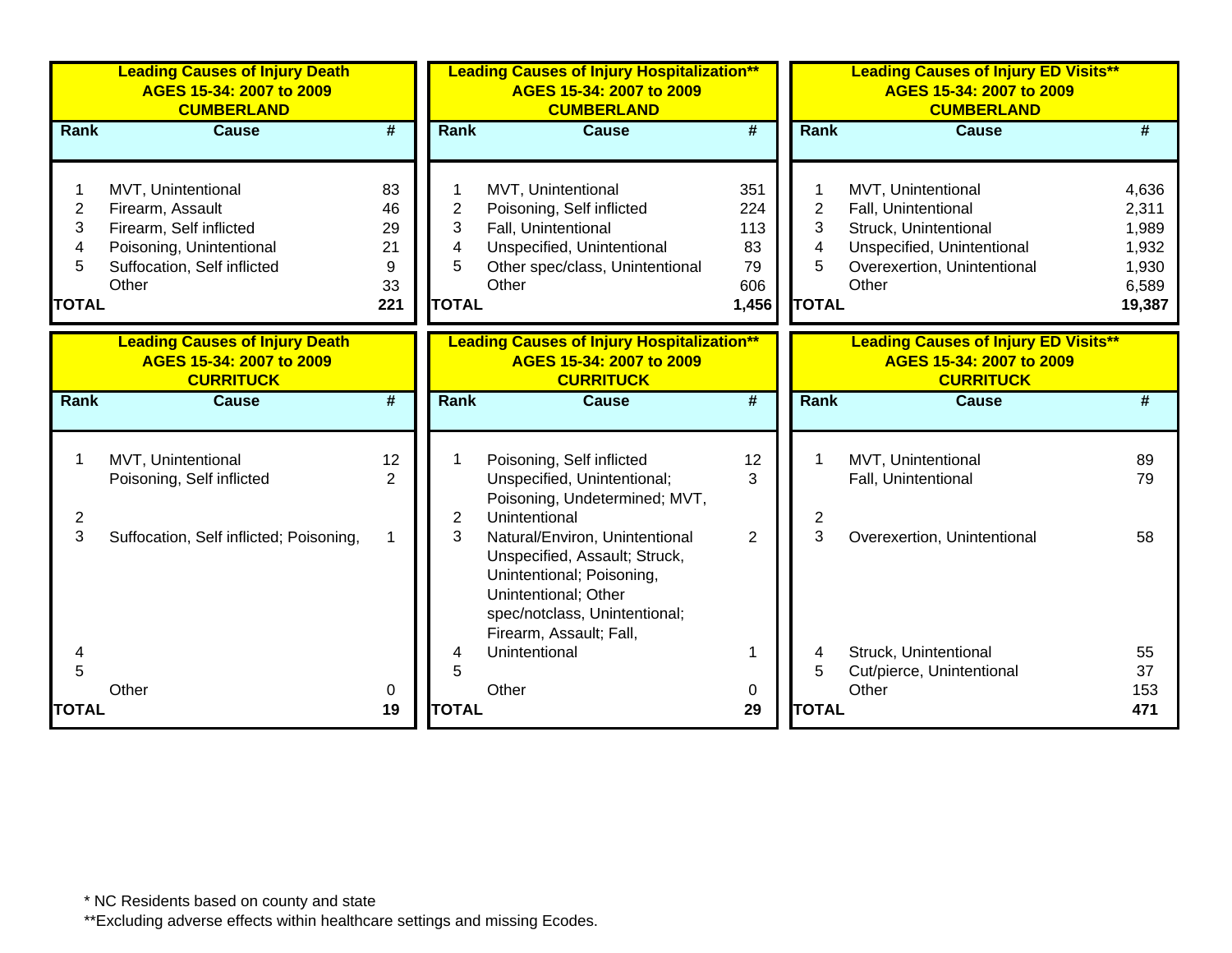|                             | <b>Leading Causes of Injury Death</b><br>AGES 15-34: 2007 to 2009<br><b>DARE</b>                                                      |                                      |                                  | <b>Leading Causes of Injury Hospitalization**</b><br>AGES 15-34: 2007 to 2009<br><b>DARE</b>                                                                              |                                           |                                               | <b>Leading Causes of Injury ED Visits**</b><br>AGES 15-34: 2007 to 2009<br><b>DARE</b>                                                   |                                                              |
|-----------------------------|---------------------------------------------------------------------------------------------------------------------------------------|--------------------------------------|----------------------------------|---------------------------------------------------------------------------------------------------------------------------------------------------------------------------|-------------------------------------------|-----------------------------------------------|------------------------------------------------------------------------------------------------------------------------------------------|--------------------------------------------------------------|
| Rank                        | <b>Cause</b>                                                                                                                          | $\overline{\boldsymbol{t}}$          | Rank                             | <b>Cause</b>                                                                                                                                                              | $\overline{\boldsymbol{t}}$               | Rank                                          | <b>Cause</b>                                                                                                                             | #                                                            |
|                             | MVT, Unintentional<br>Drowning, Unintentional                                                                                         | 3<br>2                               |                                  | MVT, Unintentional<br>Poisoning, Self inflicted; Fall,                                                                                                                    | 7<br>5                                    |                                               | Fall, Unintentional                                                                                                                      | 324                                                          |
| 2<br>3                      | Unspecified, Unintentional;                                                                                                           |                                      | 2<br>3                           | Unintentional<br>Transport, other, Unintentional;<br>Poisoning, Undetermined; Pedal                                                                                       | 3                                         | 2<br>3                                        | Struck, Unintentional<br>MVT, Unintentional                                                                                              | 270<br>257                                                   |
|                             |                                                                                                                                       |                                      | 4                                | cyclist, other, Unintentional<br>Struck, Unintentional; Other<br>spec/notclass, Self inflicted; Other<br>spec/notclass, Assault; Other<br>spec/class, Assault; Fire/Burn, | $\overline{2}$                            | 4                                             | Overexertion, Unintentional                                                                                                              | 232                                                          |
| 5                           |                                                                                                                                       |                                      | 5                                | Unintentional                                                                                                                                                             |                                           | 5                                             | Cut/pierce, Unintentional                                                                                                                | 218                                                          |
| <b>TOTAL</b>                | Other                                                                                                                                 | 0<br>11                              | <b>TOTAL</b>                     | Other                                                                                                                                                                     | 0<br>32                                   | <b>TOTAL</b>                                  | Other                                                                                                                                    | 655<br>1,956                                                 |
|                             | <b>Leading Causes of Injury Death</b><br>AGES 15-34: 2007 to 2009<br><b>DAVIDSON</b>                                                  |                                      |                                  | <b>Leading Causes of Injury Hospitalization**</b><br>AGES 15-34: 2007 to 2009<br><b>DAVIDSON</b>                                                                          |                                           |                                               | <b>Leading Causes of Injury ED Visits**</b><br>AGES 15-34: 2007 to 2009<br><b>DAVIDSON</b>                                               |                                                              |
| Rank                        | <b>Cause</b>                                                                                                                          | $\overline{\#}$                      | Rank                             | <b>Cause</b>                                                                                                                                                              | $\overline{\#}$                           | Rank                                          | <b>Cause</b>                                                                                                                             | #                                                            |
| 2<br>3<br>4<br><b>TOTAL</b> | MVT, Unintentional<br>Poisoning, Unintentional<br>Suffocation, Self inflicted<br>Firearm, Assault<br>Firearm, Self inflicted<br>Other | 36<br>31<br>9<br>6<br>5<br>13<br>100 | 2<br>3<br>4<br>5<br><b>TOTAL</b> | MVT, Unintentional<br>Poisoning, Self inflicted<br>Fall, Unintentional<br>Poisoning, Unintentional<br>Unspecified, Unintentional<br>Other                                 | 118<br>65<br>45<br>31<br>22<br>166<br>447 | $\overline{c}$<br>3<br>4<br>5<br><b>TOTAL</b> | Fall, Unintentional<br>Overexertion, Unintentional<br>MVT, Unintentional<br>Struck, Unintentional<br>Unspecified, Unintentional<br>Other | 2,541<br>2,131<br>2,018<br>1,947<br>1,084<br>4,903<br>14,624 |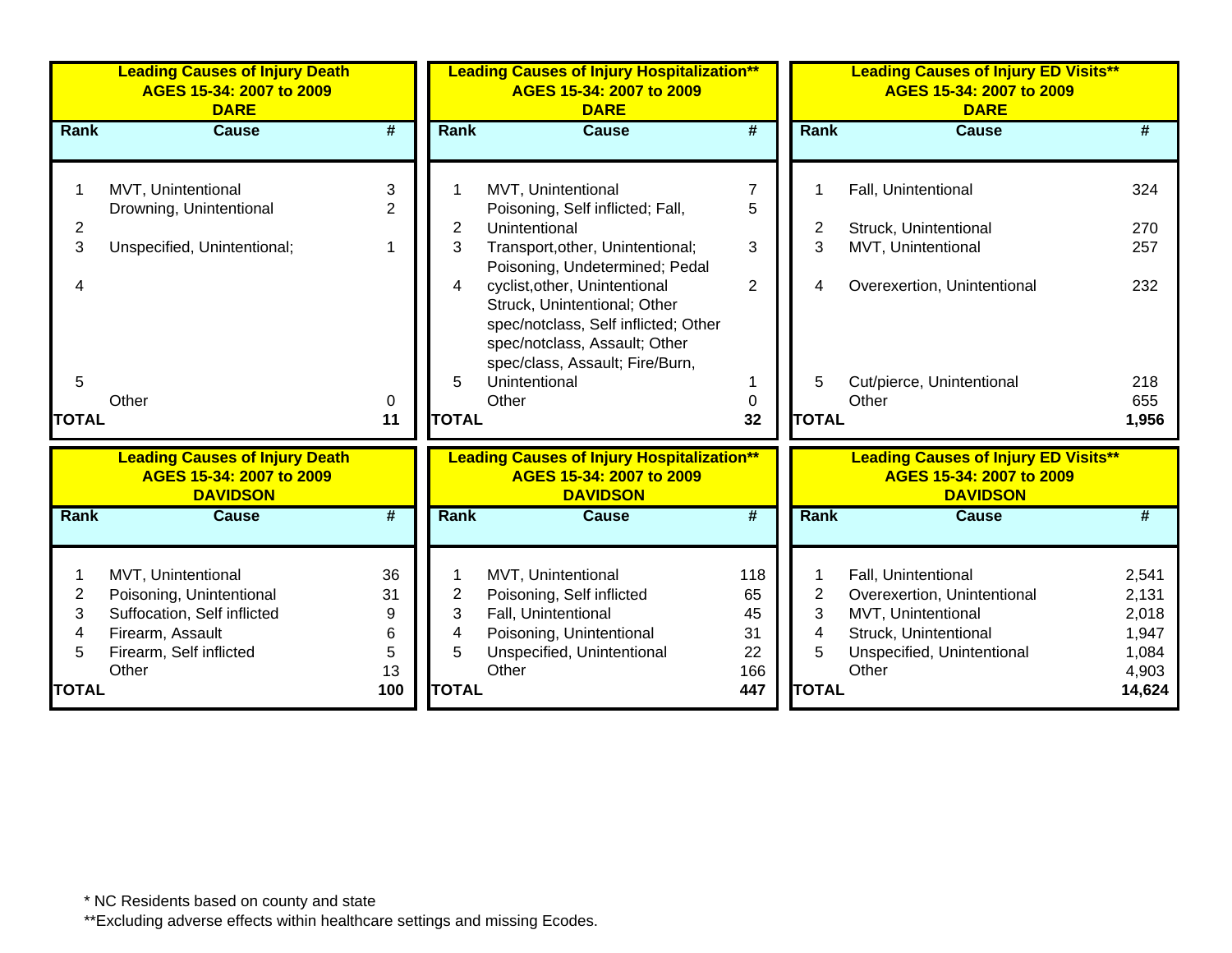|                          | <b>Leading Causes of Injury Death</b><br>AGES 15-34: 2007 to 2009<br><b>DAVIE</b>                                                                                                  |                                                 |                          | <b>Leading Causes of Injury Hospitalization**</b><br>AGES 15-34: 2007 to 2009<br><b>DAVIE</b>                                         |                                  |                          | <b>Leading Causes of Injury ED Visits**</b><br>AGES 15-34: 2007 to 2009<br><b>DAVIE</b>           |                          |
|--------------------------|------------------------------------------------------------------------------------------------------------------------------------------------------------------------------------|-------------------------------------------------|--------------------------|---------------------------------------------------------------------------------------------------------------------------------------|----------------------------------|--------------------------|---------------------------------------------------------------------------------------------------|--------------------------|
| Rank                     | <b>Cause</b>                                                                                                                                                                       | $\overline{\#}$                                 | Rank                     | <b>Cause</b>                                                                                                                          | $\overline{\boldsymbol{t}}$      | Rank                     | <b>Cause</b>                                                                                      | #                        |
| $\overline{2}$<br>3<br>4 | Poisoning, Unintentional<br>MVT, Unintentional<br>Unspecified, Assault; Suffocation,<br>Unspecified, Self inflicted; Other land                                                    | 8<br>6<br>$\overline{2}$<br>$\mathbf{1}$        | $\overline{2}$<br>3<br>4 | MVT, Unintentional<br>Poisoning, Self inflicted<br>Fall, Unintentional<br>Poisoning, Undetermined;<br>Poisoning, Unintentional; Other | 26<br>23<br>11<br>$\overline{7}$ | $\overline{2}$<br>3<br>4 | MVT, Unintentional<br>Fall, Unintentional<br>Struck, Unintentional<br>Overexertion, Unintentional | 354<br>298<br>210<br>188 |
| 5<br><b>TOTAL</b>        | Other                                                                                                                                                                              | 0<br>23                                         | 5<br><b>TOTAL</b>        | spec/class, Unintentional;<br>Cut/pierce, Self inflicted<br>Other                                                                     | 5<br>25<br>114                   | 5<br><b>TOTAL</b>        | Unspecified, Unintentional<br>Other                                                               | 144<br>511<br>1,705      |
|                          | <b>Leading Causes of Injury Death</b><br>AGES 15-34: 2007 to 2009<br><b>DUPLIN</b>                                                                                                 |                                                 |                          | <b>Leading Causes of Injury Hospitalization**</b><br>AGES 15-34: 2007 to 2009<br><b>DUPLIN</b>                                        |                                  |                          | <b>Leading Causes of Injury ED Visits**</b><br>AGES 15-34: 2007 to 2009<br><b>DUPLIN</b>          |                          |
| <b>Rank</b>              | <b>Cause</b>                                                                                                                                                                       | $\overline{\boldsymbol{r}}$                     | <b>Rank</b>              | <b>Cause</b>                                                                                                                          | $\overline{\boldsymbol{t}}$      | Rank                     | <b>Cause</b>                                                                                      | #                        |
| $\overline{2}$           | MVT, Unintentional<br>Firearm, Assault<br>Firearm, Self inflicted                                                                                                                  | 21<br>$\overline{7}$<br>$\overline{\mathbf{4}}$ | $\overline{2}$           | MVT, Unintentional<br>Poisoning, Self inflicted<br>Unspecified, Unintentional; Struck,<br>Assault; Fall, Unintentional                | 68<br>29<br>12                   | $\overline{2}$           | MVT, Unintentional<br>Fall, Unintentional<br>Overexertion, Unintentional                          | 992<br>536<br>463        |
| 3<br>$\overline{4}$      | Cut/pierce, Assault<br>Unspecified, Unintentional;<br>Suffocation, Assault; Poisoning,<br>Unintentional; Poisoning,<br>Undetermined; Poisoning, Self<br>inflicted; Other spec/NEC, | $\overline{2}$                                  | 3<br>4                   | Fire/Burn, Unintentional                                                                                                              | 10                               | 3<br>4                   | Unspecified, Unintentional                                                                        | 431                      |
| 5<br><b>TOTAL</b>        | Undetermined; Firearm,<br>Unintentional<br>Other                                                                                                                                   | 1<br>0<br>41                                    | 5<br><b>TOTAL</b>        | Transport, other, Unintentional;<br>Struck, Unintentional<br>Other                                                                    | 9<br>64<br>225                   | 5<br><b>TOTAL</b>        | Struck, Unintentional<br>Other                                                                    | 398<br>1,397<br>4,217    |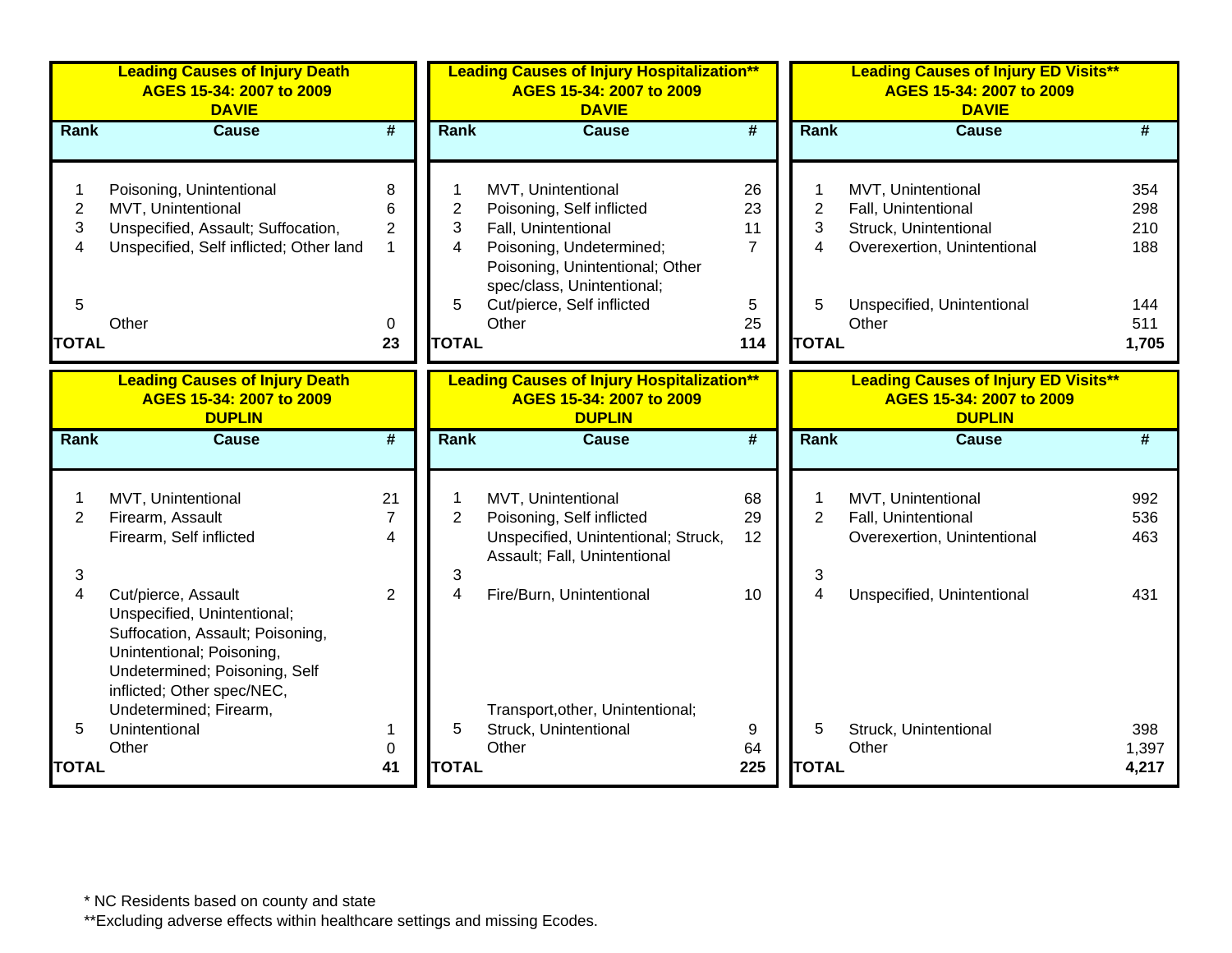|                                                    | <b>Leading Causes of Injury Death</b><br>AGES 15-34: 2007 to 2009<br><b>DURHAM</b>                                                    |                                        |                                                    | <b>Leading Causes of Injury Hospitalization**</b><br>AGES 15-34: 2007 to 2009<br><b>DURHAM</b>                                                 |                                               |                                                                          | <b>Leading Causes of Injury ED Visits**</b><br>AGES 15-34: 2007 to 2009<br><b>DURHAM</b>                                                 |                                                              |
|----------------------------------------------------|---------------------------------------------------------------------------------------------------------------------------------------|----------------------------------------|----------------------------------------------------|------------------------------------------------------------------------------------------------------------------------------------------------|-----------------------------------------------|--------------------------------------------------------------------------|------------------------------------------------------------------------------------------------------------------------------------------|--------------------------------------------------------------|
| Rank                                               | <b>Cause</b>                                                                                                                          | $\overline{\#}$                        | <b>Rank</b>                                        | <b>Cause</b>                                                                                                                                   | $\overline{\#}$                               | Rank                                                                     | <b>Cause</b>                                                                                                                             | #                                                            |
| 1<br>$\overline{2}$<br>3<br>4<br>5<br><b>TOTAL</b> | Firearm, Assault<br>MVT, Unintentional<br>Poisoning, Unintentional<br>Cut/pierce, Assault<br>Firearm, Self inflicted<br>Other         | 34<br>29<br>20<br>9<br>7<br>27<br>126  | 1<br>$\overline{2}$<br>3<br>4<br>5<br><b>TOTAL</b> | MVT, Unintentional<br>Poisoning, Self inflicted<br>Firearm, Assault<br>Fall, Unintentional<br>Poisoning, Unintentional<br>Other                | 197<br>158<br>91<br>90<br>52<br>453<br>1,041  | 1<br>$\overline{2}$<br>3<br>$\overline{\mathbf{4}}$<br>5<br><b>TOTAL</b> | MVT, Unintentional<br>Overexertion, Unintentional<br>Struck, Unintentional<br>Fall, Unintentional<br>Cut/pierce, Unintentional<br>Other  | 3,981<br>2,569<br>2,226<br>2,193<br>1,658<br>6,118<br>18,745 |
|                                                    | <b>Leading Causes of Injury Death</b><br>AGES 15-34: 2007 to 2009<br><b>EDGECOMBE</b>                                                 |                                        |                                                    | <b>Leading Causes of Injury Hospitalization**</b><br>AGES 15-34: 2007 to 2009<br><b>EDGECOMBE</b>                                              |                                               |                                                                          | <b>Leading Causes of Injury ED Visits**</b><br>AGES 15-34: 2007 to 2009<br><b>EDGECOMBE</b>                                              |                                                              |
| <b>Rank</b>                                        | <b>Cause</b>                                                                                                                          | $\overline{\boldsymbol{t}}$            | Rank                                               | <b>Cause</b>                                                                                                                                   | $\overline{\boldsymbol{t}}$                   | Rank                                                                     | <b>Cause</b>                                                                                                                             | #                                                            |
| 1<br>$\sqrt{2}$<br>3<br>4<br>5<br><b>TOTAL</b>     | MVT, Unintentional<br>Firearm, Assault<br>Poisoning, Unintentional; Firearm,<br>Unspecified, Unintentional;<br>Other                  | 11<br>8<br>3<br>1<br>$\pmb{0}$<br>28   | 1<br>$\overline{2}$<br>3<br>4<br>5<br><b>TOTAL</b> | MVT, Unintentional<br>Firearm, Assault<br>Poisoning, Self inflicted<br>Cut/pierce, Self inflicted<br>Fall, Unintentional<br>Other              | 61<br>26<br>25<br>14<br>13<br>107<br>246      | 1<br>$\mathbf 2$<br>3<br>4<br>5<br><b>TOTAL</b>                          | MVT, Unintentional<br>Fall, Unintentional<br>Struck, Unintentional<br>Overexertion, Unintentional<br>Unspecified, Unintentional<br>Other | 612<br>334<br>306<br>259<br>221<br>1,035<br>2,767            |
|                                                    | <b>Leading Causes of Injury Death</b><br>AGES 15-34: 2007 to 2009<br><b>FORSYTH</b>                                                   |                                        |                                                    | <b>Leading Causes of Injury Hospitalization**</b><br>AGES 15-34: 2007 to 2009<br><b>FORSYTH</b>                                                |                                               |                                                                          | <b>Leading Causes of Injury ED Visits**</b><br>AGES 15-34: 2007 to 2009<br><b>FORSYTH</b>                                                |                                                              |
| Rank                                               | Cause                                                                                                                                 | #                                      | Rank                                               | <b>Cause</b>                                                                                                                                   | $\overline{\boldsymbol{t}}$                   | Rank                                                                     | <b>Cause</b>                                                                                                                             | #                                                            |
| 1<br>$\overline{2}$<br>3<br>4<br>5<br><b>TOTAL</b> | MVT, Unintentional<br>Poisoning, Unintentional<br>Firearm, Assault<br>Firearm, Self inflicted<br>Suffocation, Self inflicted<br>Other | 50<br>29<br>25<br>14<br>9<br>35<br>162 | 1<br>$\overline{2}$<br>3<br>4<br>5<br><b>TOTAL</b> | MVT, Unintentional<br>Poisoning, Self inflicted<br>Fall, Unintentional<br>Poisoning, Unintentional<br>Other spec/class, Unintentional<br>Other | 309<br>275<br>147<br>71<br>70<br>556<br>1,428 | 1<br>$\overline{2}$<br>3<br>4<br>5<br><b>TOTAL</b>                       | MVT, Unintentional<br>Fall, Unintentional<br>Struck, Unintentional<br>Overexertion, Unintentional<br>Unspecified, Unintentional<br>Other | 4,843<br>4,064<br>3,601<br>3,151<br>2,485<br>8,604<br>26,748 |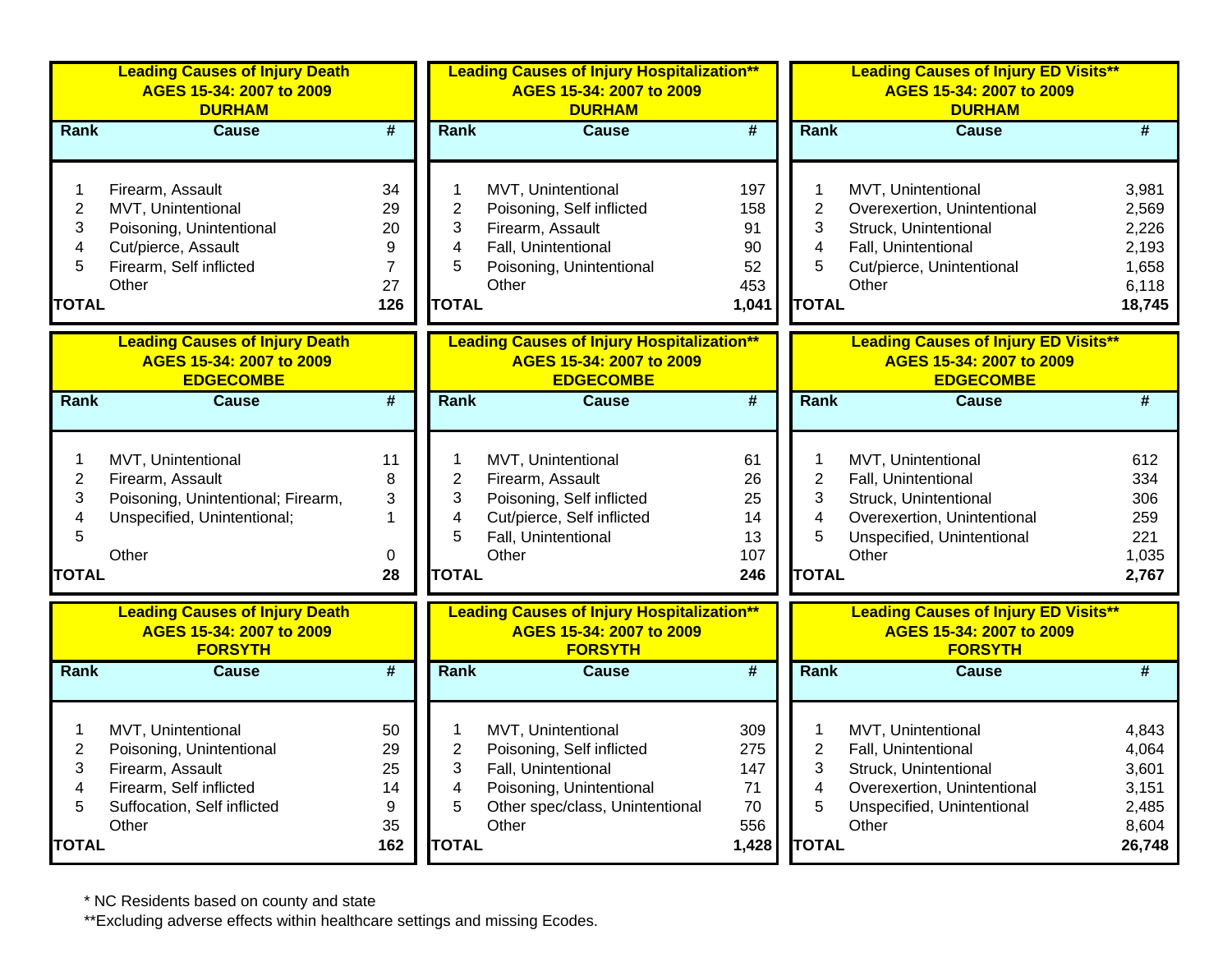|                   | <b>Leading Causes of Injury Death</b><br>AGES 15-34: 2007 to 2009<br><b>FRANKLIN</b>                                                                                                  |                |                         | <b>Leading Causes of Injury Hospitalization**</b><br>AGES 15-34: 2007 to 2009<br><b>FRANKLIN</b> |                 |                   | <b>Leading Causes of Injury ED Visits**</b><br>AGES 15-34: 2007 to 2009<br><b>FRANKLIN</b> |                       |
|-------------------|---------------------------------------------------------------------------------------------------------------------------------------------------------------------------------------|----------------|-------------------------|--------------------------------------------------------------------------------------------------|-----------------|-------------------|--------------------------------------------------------------------------------------------|-----------------------|
| <b>Rank</b>       | <b>Cause</b>                                                                                                                                                                          | #              | <b>Rank</b>             | <b>Cause</b>                                                                                     | #               | <b>Rank</b>       | <b>Cause</b>                                                                               | #                     |
|                   |                                                                                                                                                                                       |                |                         |                                                                                                  |                 |                   |                                                                                            |                       |
|                   | MVT, Unintentional                                                                                                                                                                    | 11             | 1                       | MVT, Unintentional                                                                               | 62              |                   | MVT, Unintentional                                                                         | 702                   |
| $\overline{c}$    | Poisoning, Unintentional                                                                                                                                                              | 5              | $\overline{c}$          | Poisoning, Self inflicted                                                                        | 20              | $\overline{c}$    | Fall, Unintentional                                                                        | 490                   |
| 3                 | Firearm, Assault                                                                                                                                                                      | 3              | 3                       | Other spec/class, Unintentional                                                                  | 17              | 3                 | Struck, Unintentional                                                                      | 454                   |
| 4                 | Firearm, Self inflicted                                                                                                                                                               | $\overline{2}$ | 4                       | Fall, Unintentional                                                                              | 16              | 4                 | Overexertion, Unintentional                                                                | 443                   |
| 5<br><b>TOTAL</b> | Unspecified, Assault; Suffocation,<br>Self inflicted; Struck, Unintentional;<br>Poisoning, Undetermined; Other<br>land transport, Self inflicted;<br>Drowning, Unintentional<br>Other | $\Omega$<br>27 | 5<br><b>TOTAL</b>       | Transport, other, Unintentional<br>Other                                                         | 15<br>93<br>223 | 5<br><b>TOTAL</b> | Unspecified, Unintentional<br>Other                                                        | 292<br>1,140<br>3,521 |
|                   | <b>Leading Causes of Injury Death</b><br>AGES 15-34: 2007 to 2009<br><b>GASTON</b>                                                                                                    |                |                         | <b>Leading Causes of Injury Hospitalization**</b><br>AGES 15-34: 2007 to 2009<br><b>GASTON</b>   |                 |                   | <b>Leading Causes of Injury ED Visits**</b><br>AGES 15-34: 2007 to 2009<br><b>GASTON</b>   |                       |
| <b>Rank</b>       | <b>Cause</b>                                                                                                                                                                          | #              | Rank                    | <b>Cause</b>                                                                                     | #               | Rank              | <b>Cause</b>                                                                               | #                     |
|                   |                                                                                                                                                                                       | 46             | 1                       |                                                                                                  | 232             |                   |                                                                                            | 2,004                 |
| $\overline{2}$    | MVT, Unintentional<br>Poisoning, Unintentional                                                                                                                                        | 39             | $\overline{\mathbf{c}}$ | Poisoning, Self inflicted<br>MVT, Unintentional                                                  | 202             | $\overline{2}$    | Fall, Unintentional<br>MVT, Unintentional                                                  | 1,830                 |
| 3                 | Firearm, Assault                                                                                                                                                                      | 15             | 3                       | Fall, Unintentional                                                                              | 81              | 3                 | Overexertion, Unintentional                                                                | 1,570                 |
| 4                 | Firearm, Self inflicted                                                                                                                                                               | 14             | 4                       | Other spec/class, Unintentional                                                                  | 70              | 4                 | Struck, Unintentional                                                                      | 1,401                 |
| 5                 | Suffocation, Self inflicted                                                                                                                                                           | 10             | 5                       | Poisoning, Unintentional                                                                         | 66              | 5                 | Unspecified, Unintentional                                                                 | 976                   |
|                   | Other                                                                                                                                                                                 | 16             |                         | Other                                                                                            | 359             |                   | Other                                                                                      | 4,094                 |
| <b>TOTAL</b>      |                                                                                                                                                                                       | 140            | <b>TOTAL</b>            |                                                                                                  | 1,010           | <b>TOTAL</b>      |                                                                                            | 11,875                |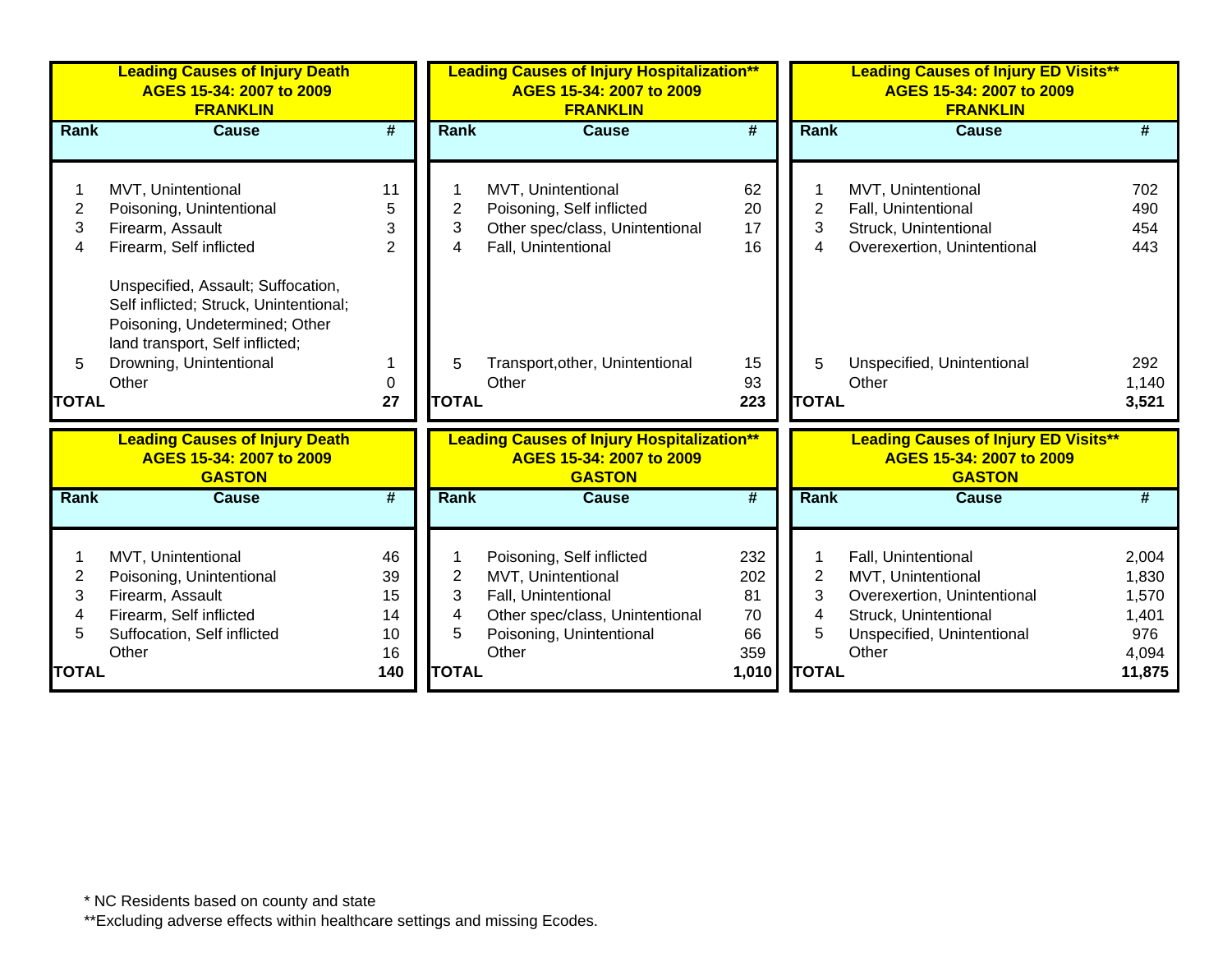|                             | <b>Leading Causes of Injury Death</b><br>AGES 15-34: 2007 to 2009<br><b>GATES</b>  |                   |                          | <b>Leading Causes of Injury Hospitalization**</b><br>AGES 15-34: 2007 to 2009<br><b>GATES</b>                                                                                                                                                                  |                     |                             | <b>Leading Causes of Injury ED Visits**</b><br>AGES 15-34: 2007 to 2009<br><b>GATES</b>           |                             |
|-----------------------------|------------------------------------------------------------------------------------|-------------------|--------------------------|----------------------------------------------------------------------------------------------------------------------------------------------------------------------------------------------------------------------------------------------------------------|---------------------|-----------------------------|---------------------------------------------------------------------------------------------------|-----------------------------|
| Rank                        | <b>Cause</b>                                                                       | #                 | Rank                     | <b>Cause</b>                                                                                                                                                                                                                                                   | #                   | <b>Rank</b>                 | <b>Cause</b>                                                                                      | #                           |
| 2                           | MVT, Unintentional<br>Firearm, Self inflicted; Firearm,                            | 3                 | $\mathbf{2}$             | MVT, Unintentional<br>Unspecified, Unintentional;<br>Struck, Unintentional; Struck,<br>Assault; Poisoning, Self inflicted;                                                                                                                                     | 3<br>$\overline{2}$ | $\overline{2}$              | MVT, Unintentional<br>Fall, Unintentional                                                         | 56<br>40                    |
| 3<br>4<br>5<br><b>TOTAL</b> | Other                                                                              | 0<br>5            | 3<br><b>TOTAL</b>        | Fall, Unintentional<br>Other                                                                                                                                                                                                                                   | 0<br>13             | 3<br>4<br>5<br><b>TOTAL</b> | Struck, Unintentional<br>Overexertion, Unintentional<br>Cut/pierce, Unintentional<br>Other        | 37<br>23<br>16<br>71<br>243 |
|                             | <b>Leading Causes of Injury Death</b><br>AGES 15-34: 2007 to 2009<br><b>GRAHAM</b> |                   |                          | <b>Leading Causes of Injury Hospitalization**</b><br>AGES 15-34: 2007 to 2009<br><b>GRAHAM</b>                                                                                                                                                                 |                     |                             | <b>Leading Causes of Injury ED Visits**</b><br>AGES 15-34: 2007 to 2009<br><b>GRAHAM</b>          |                             |
| Rank                        | <b>Cause</b>                                                                       | #                 | Rank                     | <b>Cause</b>                                                                                                                                                                                                                                                   | #                   | Rank                        | <b>Cause</b>                                                                                      | #                           |
| $\overline{2}$<br>3<br>4    | MVT, Unintentional; Firearm, Self                                                  | $\mathbf{1}$      | $\overline{2}$<br>3<br>4 | MVT, Unintentional<br>Poisoning, Unintentional<br>Poisoning, Self inflicted<br>Unspecified, Unintentional; Struck,<br>Other spec/notclass,<br>Unintentional; Other<br>spec/notclass, Assault; Other<br>spec/class, Unintentional;<br>Fire/Burn, Unintentional; | 6<br>5<br>4<br>2    | 2<br>3<br>4                 | Fall, Unintentional<br>Struck, Unintentional<br>MVT, Unintentional<br>Overexertion, Unintentional | 148<br>81<br>80<br>73       |
| 5<br><b>TOTAL</b>           | Other                                                                              | 0<br>$\mathbf{2}$ | 5<br><b>TOTAL</b>        | Cut/pierce, Self inflicted<br>Other                                                                                                                                                                                                                            | 0<br>28             | 5<br><b>TOTAL</b>           | Struck, Assault<br>Other                                                                          | 51<br>258<br>691            |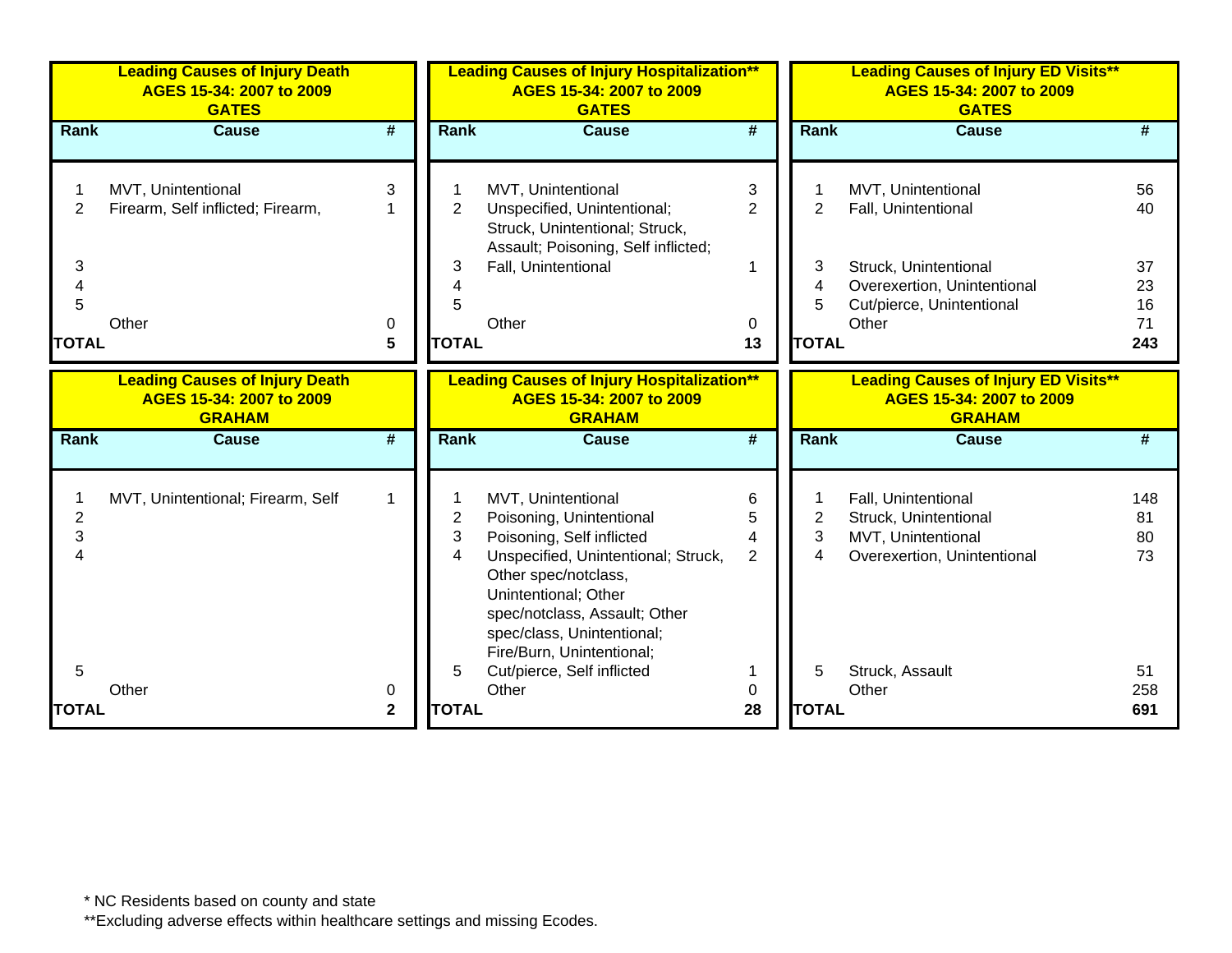|              | <b>Leading Causes of Injury Death</b><br>AGES 15-34: 2007 to 2009<br><b>GRANVILLE</b> |                             |                | <b>Leading Causes of Injury Hospitalization**</b><br>AGES 15-34: 2007 to 2009<br><b>GRANVILLE</b> |                             |              | <b>Leading Causes of Injury ED Visits**</b><br>AGES 15-34: 2007 to 2009<br><b>GRANVILLE</b> |                |
|--------------|---------------------------------------------------------------------------------------|-----------------------------|----------------|---------------------------------------------------------------------------------------------------|-----------------------------|--------------|---------------------------------------------------------------------------------------------|----------------|
| Rank         | <b>Cause</b>                                                                          | $\overline{\boldsymbol{H}}$ | Rank           | <b>Cause</b>                                                                                      | #                           |              | <b>Rank</b><br><b>Cause</b>                                                                 | #              |
|              | MVT, Unintentional                                                                    | 14                          |                | MVT, Unintentional                                                                                | 49                          |              | MVT, Unintentional                                                                          | 743            |
| 2            | Suffocation, Self inflicted                                                           |                             | $\overline{2}$ | Poisoning, Self inflicted                                                                         | 26                          |              | $\overline{2}$<br>Overexertion, Unintentional                                               | 710            |
| 3            | Poisoning, Unintentional                                                              | $\overline{2}$              | 3              | Fall, Unintentional                                                                               | 22                          |              | 3<br>Fall, Unintentional                                                                    | 686            |
|              | Other land transport, Unintentional;                                                  | $\mathbf{1}$                | 4              | Other spec/class, Unintentional                                                                   | 14                          |              | Struck, Unintentional<br>4                                                                  | 613            |
| 5            | Other                                                                                 |                             | 5              | Struck, Unintentional<br>Other                                                                    | 8<br>60                     |              | 5<br>Cut/pierce, Unintentional<br>Other                                                     | 334            |
| <b>TOTAL</b> |                                                                                       | 0<br>25                     | <b>TOTAL</b>   |                                                                                                   | 179                         |              | <b>TOTAL</b>                                                                                | 1,372<br>4,458 |
|              |                                                                                       |                             |                |                                                                                                   |                             |              |                                                                                             |                |
|              | <b>Leading Causes of Injury Death</b><br>AGES 15-34: 2007 to 2009<br><b>GREENE</b>    |                             |                | <b>Leading Causes of Injury Hospitalization**</b><br>AGES 15-34: 2007 to 2009<br><b>GREENE</b>    |                             |              | <b>Leading Causes of Injury ED Visits**</b><br>AGES 15-34: 2007 to 2009<br><b>GREENE</b>    |                |
| <b>Rank</b>  | <b>Cause</b>                                                                          | $\overline{\boldsymbol{t}}$ | <b>Rank</b>    | <b>Cause</b>                                                                                      | $\overline{\boldsymbol{t}}$ |              | <b>Rank</b><br><b>Cause</b>                                                                 | #              |
|              |                                                                                       |                             |                |                                                                                                   |                             |              |                                                                                             |                |
|              | MVT, Unintentional                                                                    | 6                           |                | MVT, Unintentional                                                                                | 22                          |              | MVT, Unintentional                                                                          | 260            |
| 2            | Unspecified, Assault; Poisoning,                                                      | $\overline{c}$              | 2              | Poisoning, Self inflicted; Other                                                                  | 8                           |              | $\overline{c}$<br>Fall, Unintentional                                                       | 183            |
| 3            | Other land transport, Unintentional;                                                  | 1                           | 3              | Fall, Unintentional                                                                               | 6                           |              | 3<br>Overexertion, Unintentional                                                            | 155            |
|              |                                                                                       |                             |                | Poisoning, Undetermined;                                                                          |                             |              |                                                                                             |                |
|              |                                                                                       |                             | 4              | Cut/pierce, Self inflicted                                                                        | 4                           |              | Struck, Unintentional<br>4                                                                  | 148            |
| 5            |                                                                                       |                             | 5              | Cut/pierce, Unintentional                                                                         | 3                           |              | Cut/pierce, Unintentional<br>5                                                              | 78             |
|              | Other                                                                                 | 0                           |                | Other                                                                                             | 20                          |              | Other                                                                                       | 416            |
| <b>TOTAL</b> |                                                                                       | 15                          | <b>TOTAL</b>   |                                                                                                   | 75                          |              | <b>TOTAL</b>                                                                                | 1,240          |
|              |                                                                                       |                             |                |                                                                                                   |                             |              |                                                                                             |                |
|              | <b>Leading Causes of Injury Death</b><br>AGES 15-34: 2007 to 2009                     |                             |                | <b>Leading Causes of Injury Hospitalization**</b><br>AGES 15-34: 2007 to 2009                     |                             |              | <b>Leading Causes of Injury ED Visits**</b><br>AGES 15-34: 2007 to 2009                     |                |
|              | <b>GUILFORD</b>                                                                       |                             |                | <b>GUILFORD</b>                                                                                   |                             |              | <b>GUILFORD</b>                                                                             |                |
| Rank         | <b>Cause</b>                                                                          | $\overline{\boldsymbol{H}}$ | <b>Rank</b>    | <b>Cause</b>                                                                                      | $\overline{\boldsymbol{t}}$ |              | Rank<br><b>Cause</b>                                                                        | #              |
|              |                                                                                       |                             |                |                                                                                                   |                             |              |                                                                                             |                |
|              |                                                                                       |                             |                |                                                                                                   |                             |              |                                                                                             |                |
|              | MVT, Unintentional                                                                    | 75                          |                | Poisoning, Self inflicted                                                                         | 527                         |              | MVT, Unintentional                                                                          | 3,236          |
| 2            | Firearm, Assault                                                                      | 54                          | 2              | MVT, Unintentional                                                                                | 424                         |              | 2<br>Fall, Unintentional                                                                    | 2,523          |
| 3            | Poisoning, Unintentional                                                              | 29                          | 3              | Fall, Unintentional                                                                               | 186                         |              | Struck, Unintentional<br>3                                                                  | 1,760          |
| 4            | Firearm, Self inflicted                                                               | 19                          | 4              | Cut/pierce, Self inflicted                                                                        | 112                         |              | Unspecified, Unintentional<br>4                                                             | 1,538          |
| 5            | Suffocation, Self inflicted                                                           | 16                          | 5              | Firearm, Assault                                                                                  | 105                         |              | Overexertion, Unintentional<br>5                                                            | 1,383          |
|              | Other                                                                                 | 33                          |                | Other                                                                                             | 898                         |              | Other                                                                                       | 6,763          |
| <b>TOTAL</b> |                                                                                       | 226                         | <b>TOTAL</b>   |                                                                                                   | 2,252                       | <b>TOTAL</b> |                                                                                             | 17,203         |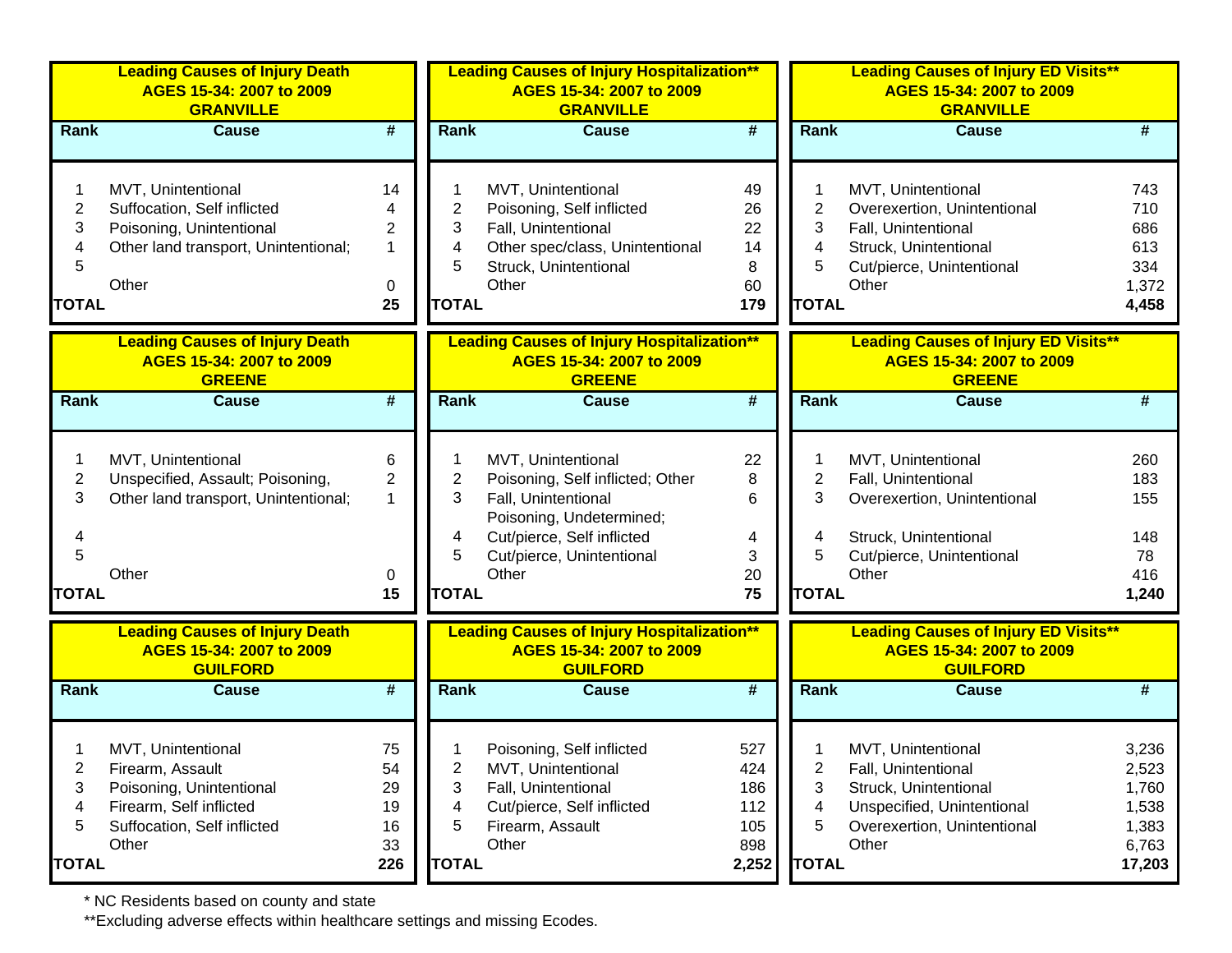|                | <b>Leading Causes of Injury Death</b><br>AGES 15-34: 2007 to 2009<br><b>HALIFAX</b>                                                                                                 |                             |                | <b>Leading Causes of Injury Hospitalization**</b><br>AGES 15-34: 2007 to 2009<br><b>HALIFAX</b> |                             | <b>Leading Causes of Injury ED Visits**</b><br>AGES 15-34: 2007 to 2009<br><b>HALIFAX</b> |       |
|----------------|-------------------------------------------------------------------------------------------------------------------------------------------------------------------------------------|-----------------------------|----------------|-------------------------------------------------------------------------------------------------|-----------------------------|-------------------------------------------------------------------------------------------|-------|
| Rank           | <b>Cause</b>                                                                                                                                                                        | $\overline{\boldsymbol{t}}$ | <b>Rank</b>    | Cause                                                                                           | $\overline{\boldsymbol{t}}$ | Rank<br><b>Cause</b>                                                                      | #     |
|                |                                                                                                                                                                                     |                             |                |                                                                                                 |                             |                                                                                           |       |
|                | MVT, Unintentional                                                                                                                                                                  | 20                          |                | Poisoning, Self inflicted                                                                       | 94                          | MVT, Unintentional                                                                        | 1,125 |
| $\overline{2}$ | Firearm, Assault                                                                                                                                                                    | 8                           | $\overline{2}$ | MVT, Unintentional                                                                              | 59                          | $\overline{2}$<br>Fall, Unintentional                                                     | 835   |
| 3              | Firearm, Self inflicted                                                                                                                                                             | 4                           | 3              | Cut/pierce, Self inflicted                                                                      | 23                          | 3<br>Unspecified, Unintentional                                                           | 657   |
| 4              | Poisoning, Unintentional; Fire/Burn,<br>Unspecified, Assault; Suffocation,<br>Self inflicted; Other spec/class,<br>Unintentional; Other spec/NEC,<br>Unintentional; Other spec/NEC, | $\overline{2}$              | 4              | Fall, Unintentional                                                                             | 14                          | 4<br>Struck, Unintentional<br>Struck, Assault                                             | 557   |
| 5              | Assault                                                                                                                                                                             |                             | 5              | Firearm, Assault                                                                                | 12                          | 5                                                                                         | 466   |
|                | Other                                                                                                                                                                               | 0                           |                | Other                                                                                           | 101                         | Other                                                                                     | 2,290 |
| <b>TOTAL</b>   |                                                                                                                                                                                     | 43                          | <b>TOTAL</b>   |                                                                                                 | 303                         | <b>TOTAL</b>                                                                              | 5,930 |
|                | <b>Leading Causes of Injury Death</b><br>AGES 15-34: 2007 to 2009<br><b>HARNETT</b>                                                                                                 |                             |                | <b>Leading Causes of Injury Hospitalization**</b><br>AGES 15-34: 2007 to 2009<br><b>HARNETT</b> |                             | <b>Leading Causes of Injury ED Visits**</b><br>AGES 15-34: 2007 to 2009<br><b>HARNETT</b> |       |
| <b>Rank</b>    | <b>Cause</b>                                                                                                                                                                        | #                           | <b>Rank</b>    | <b>Cause</b>                                                                                    | #                           | Rank<br><b>Cause</b>                                                                      | #     |
|                | MVT, Unintentional                                                                                                                                                                  | 38                          |                | MVT, Unintentional                                                                              | 103                         | MVT, Unintentional                                                                        | 1,739 |
| $\overline{c}$ | Firearm, Assault                                                                                                                                                                    | 9                           | $\overline{c}$ | Poisoning, Self inflicted                                                                       | 58                          | 2<br>Fall, Unintentional                                                                  | 1,212 |
| 3              | Poisoning, Unintentional                                                                                                                                                            | 8                           | 3              | Other spec/class, Unintentional                                                                 | 35                          | 3<br>Struck, Unintentional                                                                | 998   |
| 4              | Firearm, Self inflicted                                                                                                                                                             | 5                           | 4              | Fall, Unintentional                                                                             | 34                          | 4<br>Unspecified, Unintentional                                                           | 832   |
|                | Unspecified, Unintentional;<br>Pedestrian, other, Unintentional;                                                                                                                    |                             |                |                                                                                                 |                             |                                                                                           |       |
| 5              | Drowning, Unintentional                                                                                                                                                             | $\boldsymbol{2}$            | 5              | Poisoning, Unintentional                                                                        | 26                          | 5<br>Overexertion, Unintentional                                                          | 826   |
|                | Other                                                                                                                                                                               | $\overline{7}$              |                | Other                                                                                           | 188                         | Other                                                                                     | 2,949 |
| <b>TOTAL</b>   |                                                                                                                                                                                     | 73                          | <b>TOTAL</b>   |                                                                                                 | 444                         | <b>TOTAL</b>                                                                              | 8,556 |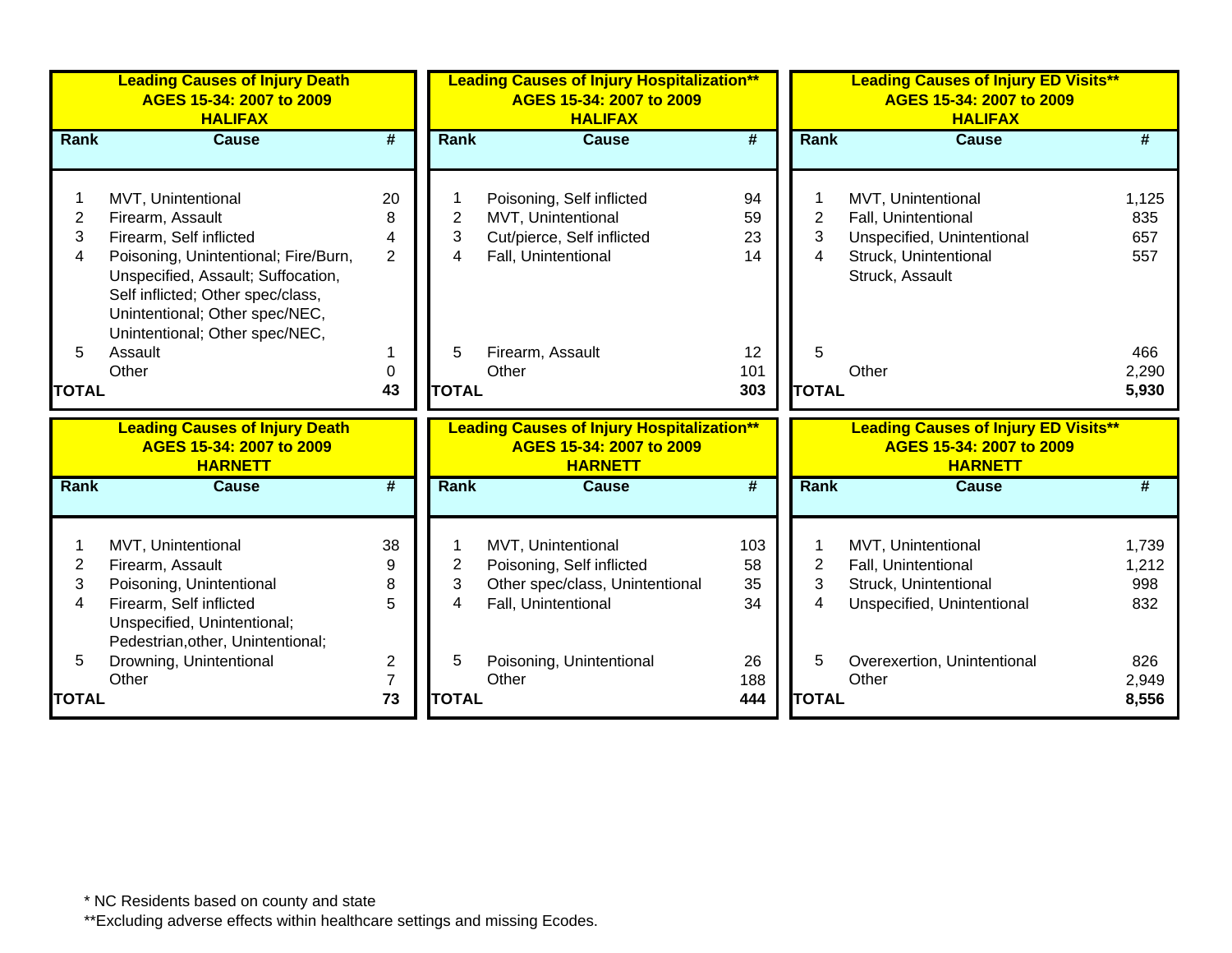|                | <b>Leading Causes of Injury Death</b><br>AGES 15-34: 2007 to 2009<br><b>HAYWOOD</b> |              |              | <b>Leading Causes of Injury Hospitalization**</b><br>AGES 15-34: 2007 to 2009<br><b>HAYWOOD</b> |     |                | <b>Leading Causes of Injury ED Visits**</b><br>AGES 15-34: 2007 to 2009<br><b>HAYWOOD</b> |       |
|----------------|-------------------------------------------------------------------------------------|--------------|--------------|-------------------------------------------------------------------------------------------------|-----|----------------|-------------------------------------------------------------------------------------------|-------|
| Rank           | <b>Cause</b>                                                                        | #            | Rank         | <b>Cause</b>                                                                                    | #   | <b>Rank</b>    | <b>Cause</b>                                                                              |       |
|                |                                                                                     |              |              |                                                                                                 |     |                |                                                                                           |       |
|                | MVT, Unintentional                                                                  | 11           |              | MVT, Unintentional                                                                              | 36  |                | Fall, Unintentional                                                                       | 1,150 |
| $\overline{2}$ | Poisoning, Unintentional                                                            | 8            | 2            | Poisoning, Self inflicted                                                                       | 35  | $\overline{2}$ | MVT, Unintentional                                                                        | 797   |
| 3              | Firearm, Self inflicted                                                             | 3            | 3            | Fall, Unintentional                                                                             | 24  | 3              | Overexertion, Unintentional                                                               | 715   |
| 4              | Suffocation, Self inflicted                                                         | $\mathbf{2}$ | 4            | Other spec/class, Unintentional                                                                 | 13  | 4              | Unspecified, Unintentional                                                                | 709   |
|                |                                                                                     |              |              |                                                                                                 |     |                | Struck, Unintentional                                                                     |       |
|                | Suffocation, Unintentional; Firearm,                                                |              |              |                                                                                                 |     |                |                                                                                           |       |
| 5              | Assault; Fall, Unintentional                                                        |              | 5            | Poisoning, Undetermined                                                                         | 12  | 5              |                                                                                           | 707   |
|                | Other                                                                               | 0            |              | Other                                                                                           | 70  |                | Other                                                                                     | 2,158 |
| <b>TOTAL</b>   |                                                                                     | 27           | <b>TOTAL</b> |                                                                                                 | 190 | <b>TOTAL</b>   |                                                                                           | 6,236 |
|                | <b>Leading Causes of Injury Death</b>                                               |              |              | <b>Leading Causes of Injury Hospitalization**</b>                                               |     |                | <b>Leading Causes of Injury ED Visits**</b>                                               |       |
|                | AGES 15-34: 2007 to 2009                                                            |              |              | AGES 15-34: 2007 to 2009                                                                        |     |                | AGES 15-34: 2007 to 2009                                                                  |       |
|                | <b>HENDERSON</b>                                                                    |              |              | <b>HENDERSON</b>                                                                                |     |                | <b>HENDERSON</b>                                                                          |       |
| <b>Rank</b>    | <b>Cause</b>                                                                        | #            | <b>Rank</b>  | <b>Cause</b>                                                                                    | #   | <b>Rank</b>    | <b>Cause</b>                                                                              |       |
|                |                                                                                     |              |              |                                                                                                 |     |                |                                                                                           |       |
|                | Poisoning, Unintentional                                                            | 12           |              | Poisoning, Self inflicted                                                                       | 112 |                | Fall, Unintentional                                                                       | 988   |
| 2              | MVT, Unintentional                                                                  | 10           | 2            | MVT, Unintentional                                                                              | 72  | 2              | MVT, Unintentional                                                                        | 986   |
| 3              | Firearm, Self inflicted                                                             | 5            | 3            | Fall, Unintentional                                                                             | 38  | 3              | Overexertion, Unintentional                                                               | 491   |
|                | Drowning, Unintentional                                                             | 4            | 4            | Poisoning, Unintentional                                                                        | 32  | 4              | Struck, Unintentional                                                                     | 485   |
| 5              | Poisoning, Self inflicted                                                           | 3            | 5            | Cut/pierce, Self inflicted                                                                      | 28  | 5              | Unspecified, Unintentional                                                                | 374   |
|                | Other                                                                               | 7            |              | Other                                                                                           | 130 |                | Other                                                                                     | 1,599 |
| <b>TOTAL</b>   |                                                                                     | 41           | <b>TOTAL</b> |                                                                                                 | 412 | <b>TOTAL</b>   |                                                                                           | 4,923 |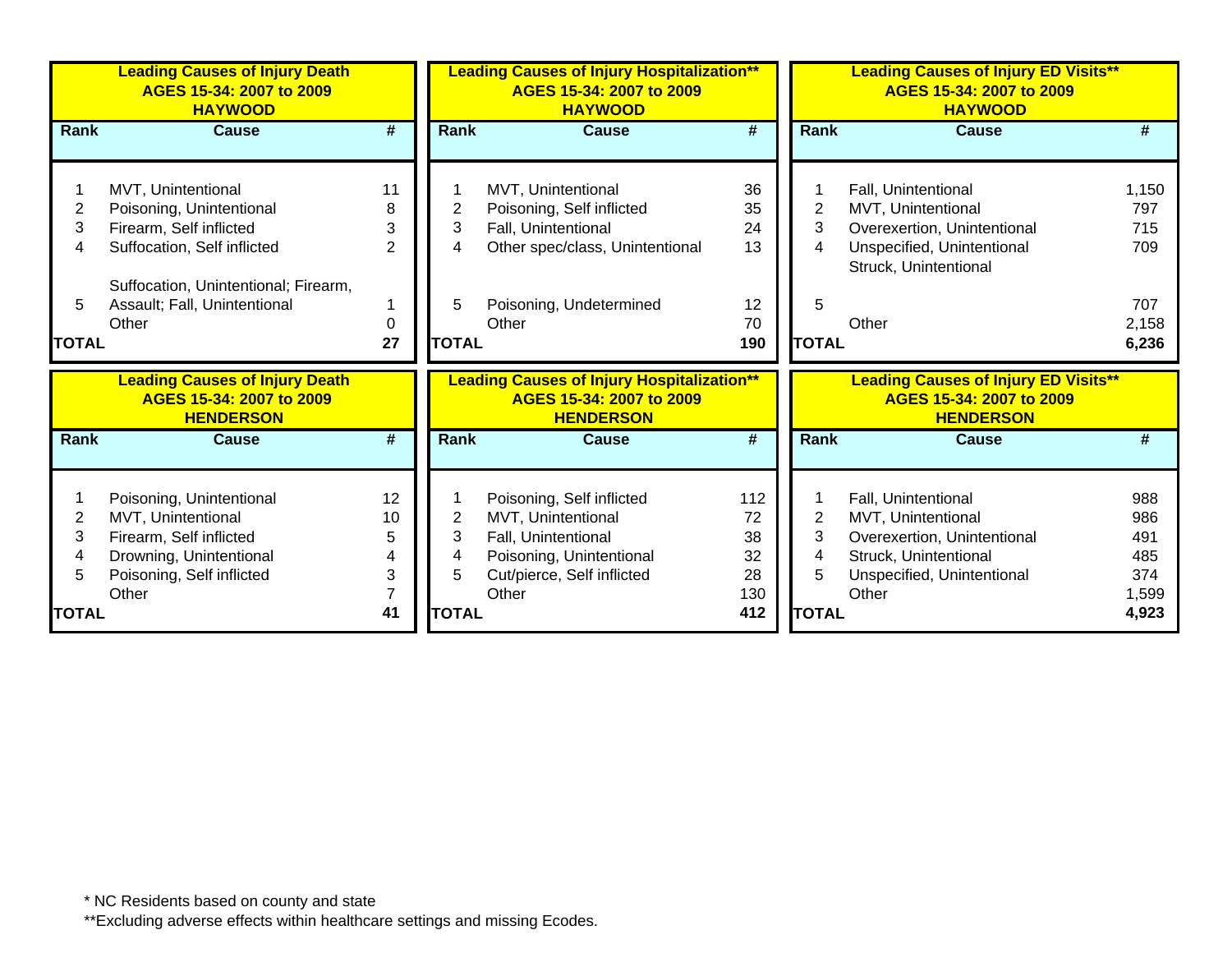|                             | <b>Leading Causes of Injury Death</b><br>AGES 15-34: 2007 to 2009<br><b>HERTFORD</b>    |              |                                               | <b>Leading Causes of Injury Hospitalization**</b><br>AGES 15-34: 2007 to 2009<br><b>HERTFORD</b>                                                                              |                                      |                                          | <b>Leading Causes of Injury ED Visits**</b><br>AGES 15-34: 2007 to 2009<br><b>HERTFORD</b>                                                 |                                                 |
|-----------------------------|-----------------------------------------------------------------------------------------|--------------|-----------------------------------------------|-------------------------------------------------------------------------------------------------------------------------------------------------------------------------------|--------------------------------------|------------------------------------------|--------------------------------------------------------------------------------------------------------------------------------------------|-------------------------------------------------|
| Rank                        | <b>Cause</b>                                                                            | #            | Rank                                          | <b>Cause</b>                                                                                                                                                                  | #                                    | <b>Rank</b>                              | <b>Cause</b>                                                                                                                               |                                                 |
| 2<br>3<br>5<br><b>TOTAL</b> | MVT, Unintentional<br>Firearm, Assault<br>Poisoning, Unintentional; Poisoning,<br>Other | 9<br>0<br>15 | $\overline{2}$<br>3<br>4<br>5<br><b>TOTAL</b> | MVT, Unintentional<br>Poisoning, Self inflicted<br>Unspecified, Unintentional<br>Fire/Burn, Unintentional; Fall,<br>Poisoning, Unintentional;<br>Cut/pierce, Assault<br>Other | 25<br>14<br>10<br>5<br>4<br>18<br>85 | $\overline{2}$<br>3<br>5<br><b>TOTAL</b> | MVT, Unintentional<br>Struck, Unintentional; Fall,<br>Overexertion, Unintentional<br>Cut/pierce, Unintentional<br>Struck, Assault<br>Other | 423<br>241<br>173<br>122<br>109<br>378<br>1,687 |
|                             |                                                                                         |              |                                               |                                                                                                                                                                               |                                      |                                          |                                                                                                                                            |                                                 |
|                             | <b>Leading Causes of Injury Death</b><br>AGES 15-34: 2007 to 2009<br><b>HOKE</b>        |              |                                               | <b>Leading Causes of Injury Hospitalization**</b><br>AGES 15-34: 2007 to 2009<br><b>HOKE</b>                                                                                  |                                      |                                          | <b>Leading Causes of Injury ED Visits**</b><br>AGES 15-34: 2007 to 2009<br><b>HOKE</b>                                                     |                                                 |
| Rank                        | <b>Cause</b>                                                                            | #            | Rank                                          | <b>Cause</b>                                                                                                                                                                  | #                                    | <b>Rank</b>                              | <b>Cause</b>                                                                                                                               | #                                               |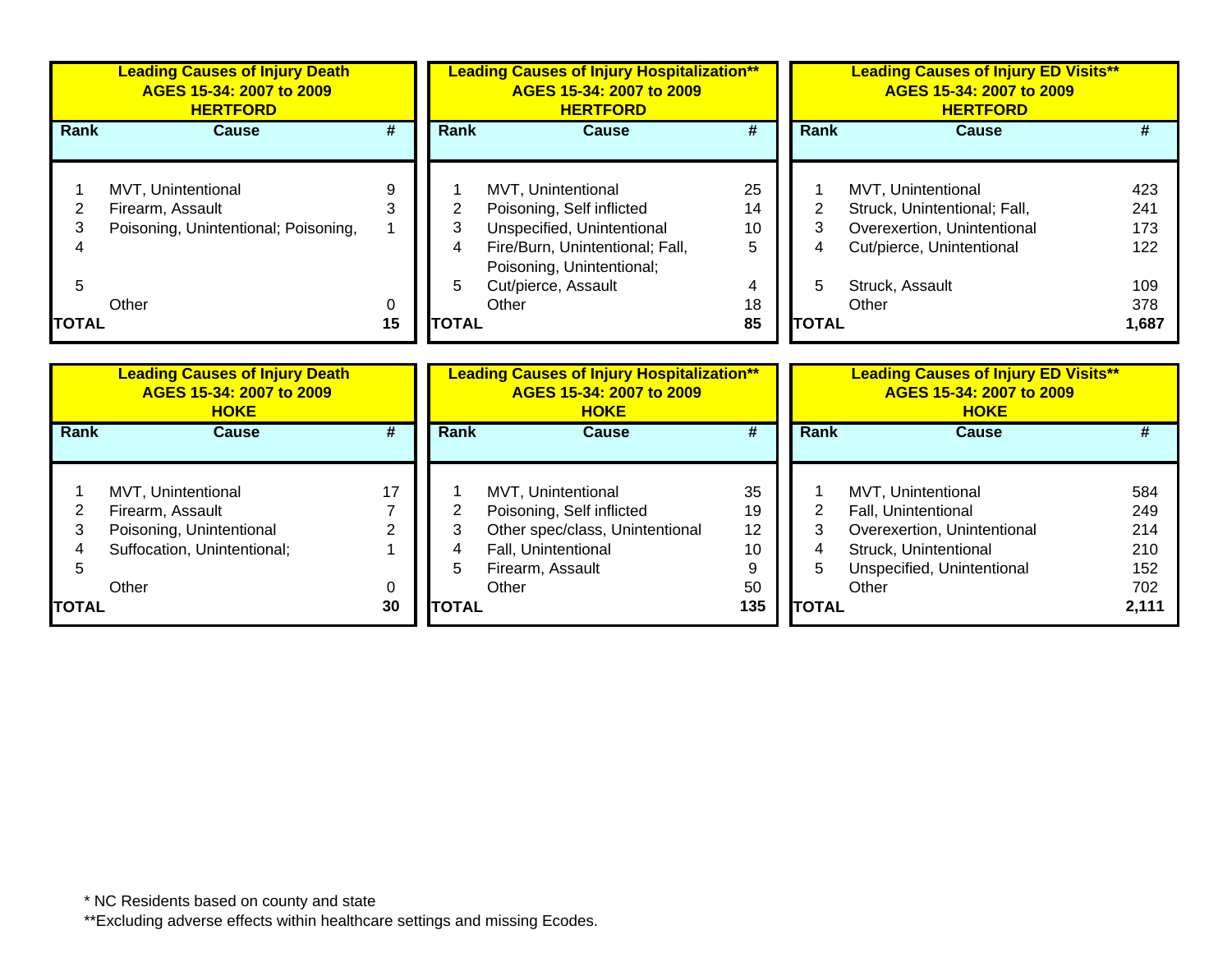|                                                    | <b>Leading Causes of Injury Death</b><br>AGES 15-34: 2007 to 2009<br><b>HYDE</b>                                                                  |                                                       |                                                                           | <b>Leading Causes of Injury Hospitalization**</b><br>AGES 15-34: 2007 to 2009<br><b>HYDE</b>                                                   |                                                     |                                                                                    | <b>Leading Causes of Injury ED Visits**</b><br>AGES 15-34: 2007 to 2009<br><b>HYDE</b>                                                  |                                                              |
|----------------------------------------------------|---------------------------------------------------------------------------------------------------------------------------------------------------|-------------------------------------------------------|---------------------------------------------------------------------------|------------------------------------------------------------------------------------------------------------------------------------------------|-----------------------------------------------------|------------------------------------------------------------------------------------|-----------------------------------------------------------------------------------------------------------------------------------------|--------------------------------------------------------------|
| <b>Rank</b>                                        | <b>Cause</b>                                                                                                                                      | $\overline{\#}$                                       | <b>Rank</b>                                                               | <b>Cause</b>                                                                                                                                   | $\overline{\mathbf{H}}$                             | <b>Rank</b>                                                                        | <b>Cause</b>                                                                                                                            | #                                                            |
| $\overline{c}$<br>3<br>4                           | Poisoning, Unintentional; MVT,                                                                                                                    | $\mathbf{1}$                                          | 1<br>$\overline{2}$<br>3<br>4                                             | Poisoning, Self inflicted<br>MVT, Unintentional; Fall,<br>Unspecified, Unintentional                                                           | 3<br>$\overline{2}$<br>$\mathbf{1}$                 | $\mathbf 1$<br>$\overline{2}$<br>3<br>4                                            | Fall, Unintentional<br>Struck, Unintentional; MVT,<br>Unspecified, Unintentional<br>Overexertion, Unintentional                         | 61<br>57<br>49<br>33                                         |
| 5                                                  | Other                                                                                                                                             | 0                                                     | 5                                                                         | Other                                                                                                                                          | $\mathbf 0$                                         | 5                                                                                  | Cut/pierce, Unintentional<br>Other                                                                                                      | 29<br>86                                                     |
| <b>TOTAL</b>                                       |                                                                                                                                                   | $\mathbf{2}$                                          | <b>TOTAL</b>                                                              |                                                                                                                                                | 8                                                   | <b>TOTAL</b>                                                                       |                                                                                                                                         | 372                                                          |
|                                                    | <b>Leading Causes of Injury Death</b><br>AGES 15-34: 2007 to 2009<br><b>IREDELL</b>                                                               |                                                       |                                                                           | <b>Leading Causes of Injury Hospitalization**</b><br>AGES 15-34: 2007 to 2009<br><b>IREDELL</b>                                                |                                                     |                                                                                    | <b>Leading Causes of Injury ED Visits**</b><br>AGES 15-34: 2007 to 2009<br><b>IREDELL</b>                                               |                                                              |
| <b>Rank</b>                                        | <b>Cause</b>                                                                                                                                      | $\overline{\boldsymbol{t}}$                           | Rank                                                                      | Cause                                                                                                                                          | #                                                   | <b>Rank</b>                                                                        | <b>Cause</b>                                                                                                                            | $\overline{\boldsymbol{H}}$                                  |
| 1<br>$\overline{2}$<br>3<br>4<br>5<br><b>TOTAL</b> | MVT, Unintentional<br>Poisoning, Unintentional<br>Firearm, Assault<br>Suffocation, Self inflicted; Firearm,<br>Poisoning, Self inflicted<br>Other | 32<br>27<br>12<br>4<br>$\overline{c}$<br>11<br>92     | 1<br>$\overline{2}$<br>3<br>4<br>5<br><b>TOTAL</b>                        | MVT, Unintentional<br>Poisoning, Self inflicted<br>Poisoning, Unintentional<br>Fall, Unintentional<br>Other spec/class, Unintentional<br>Other | 145<br>126<br>67<br>54<br>49<br>259<br>700          | $\mathbf 1$<br>$\overline{2}$<br>3<br>$\overline{\mathbf{4}}$<br>5<br><b>TOTAL</b> | MVT, Unintentional<br>Fall, Unintentional<br>Struck, Unintentional<br>Overexertion, Unintentional<br>Cut/pierce, Unintentional<br>Other | 2,580<br>2,244<br>2,139<br>2,097<br>1,039<br>4,735<br>14,834 |
|                                                    | <b>Leading Causes of Injury Death</b><br>AGES 15-34: 2007 to 2009<br><b>JACKSON</b>                                                               |                                                       |                                                                           | <b>Leading Causes of Injury Hospitalization**</b><br>AGES 15-34: 2007 to 2009<br><b>JACKSON</b>                                                |                                                     |                                                                                    | <b>Leading Causes of Injury ED Visits**</b><br>AGES 15-34: 2007 to 2009<br><b>JACKSON</b>                                               |                                                              |
| Rank                                               | <b>Cause</b>                                                                                                                                      | $\overline{\boldsymbol{t}}$                           | <b>Rank</b>                                                               | Cause                                                                                                                                          | #                                                   | <b>Rank</b>                                                                        | <b>Cause</b>                                                                                                                            | #                                                            |
| 1<br>$\overline{2}$<br>3<br>4<br>5<br><b>TOTAL</b> | Poisoning, Unintentional<br>MVT, Unintentional<br>Firearm, Self inflicted; Drowning,<br>Suffocation, Unintentional;<br>Other                      | $\overline{7}$<br>6<br>$\overline{2}$<br>1<br>0<br>23 | $\mathbf 1$<br>$\overline{2}$<br>3<br>$\overline{4}$<br>5<br><b>TOTAL</b> | MVT, Unintentional<br>Poisoning, Self inflicted<br>Fall, Unintentional<br>Poisoning, Unintentional<br>Cut/pierce, Unintentional;<br>Other      | 22<br>17<br>16<br>13<br>$\overline{7}$<br>34<br>116 | 1<br>$\overline{2}$<br>3<br>$\overline{\mathbf{4}}$<br>5<br><b>TOTAL</b>           | Fall, Unintentional<br>MVT, Unintentional<br>Struck, Unintentional<br>Overexertion, Unintentional<br>Cut/pierce, Unintentional<br>Other | 702<br>463<br>457<br>456<br>348<br>1,188<br>3,614            |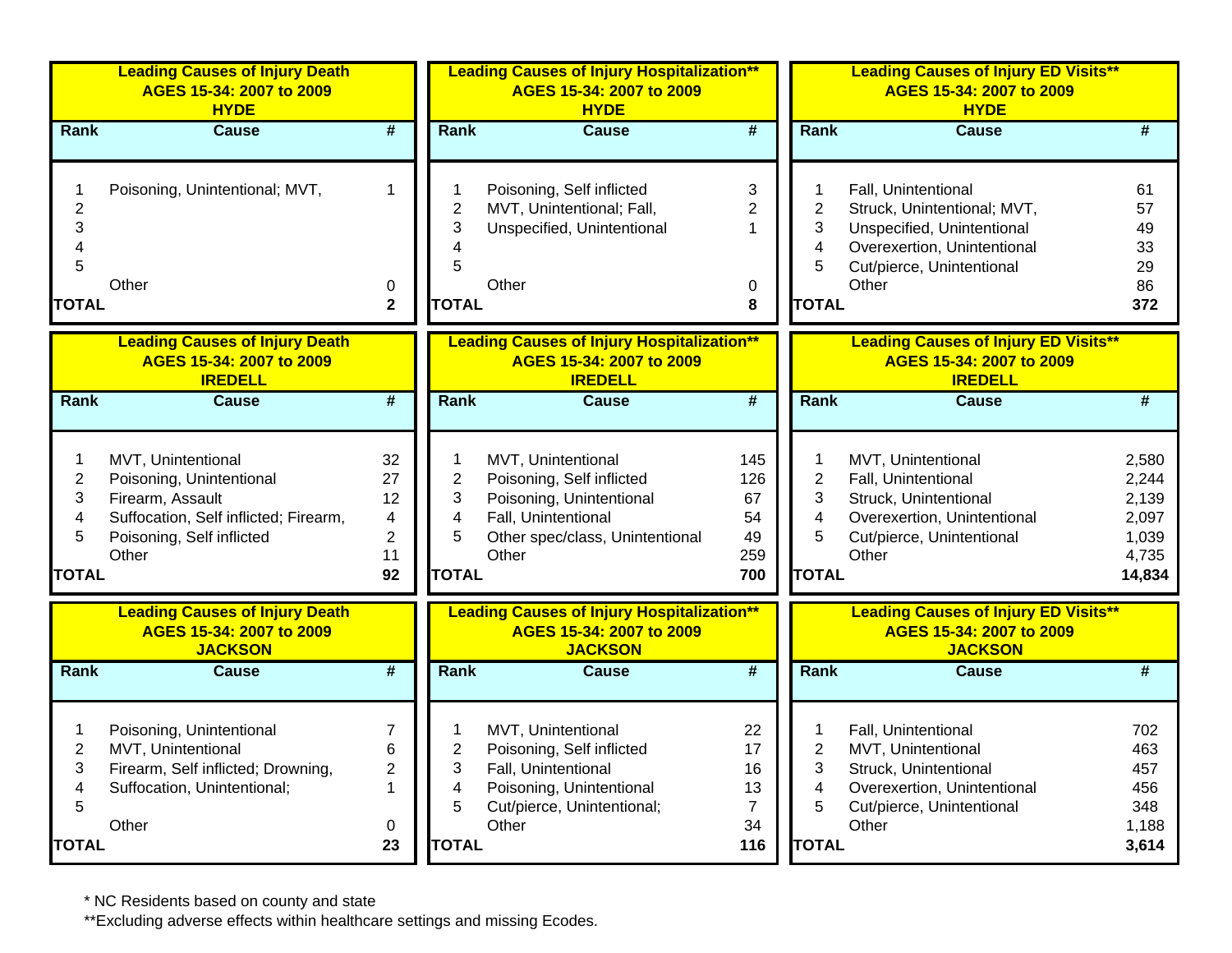|                                  | <b>Leading Causes of Injury Death</b><br>AGES 15-34: 2007 to 2009<br><b>JOHNSTON</b>                                                       |                               |                                  | <b>Leading Causes of Injury Hospitalization**</b><br>AGES 15-34: 2007 to 2009<br><b>JOHNSTON</b>                                                                                                                                                                                                                |                                            |                                  | <b>Leading Causes of Injury ED Visits**</b><br>AGES 15-34: 2007 to 2009<br><b>JOHNSTON</b>                                              |                                                            |
|----------------------------------|--------------------------------------------------------------------------------------------------------------------------------------------|-------------------------------|----------------------------------|-----------------------------------------------------------------------------------------------------------------------------------------------------------------------------------------------------------------------------------------------------------------------------------------------------------------|--------------------------------------------|----------------------------------|-----------------------------------------------------------------------------------------------------------------------------------------|------------------------------------------------------------|
| Rank                             | <b>Cause</b>                                                                                                                               | #                             | Rank                             | <b>Cause</b>                                                                                                                                                                                                                                                                                                    | #                                          | <b>Rank</b>                      | <b>Cause</b>                                                                                                                            | #                                                          |
| 2<br>3<br>4<br>5<br><b>TOTAL</b> | MVT, Unintentional<br>Firearm, Self inflicted<br>Poisoning, Unintentional<br>Firearm, Assault<br>Pedestrian, other, Unintentional<br>Other | 53<br>11<br>8<br>3<br>9<br>91 | 2<br>3<br>4<br>5<br><b>TOTAL</b> | MVT, Unintentional<br>Poisoning, Self inflicted<br>Other spec/class, Unintentional<br>Fall, Unintentional<br>Poisoning, Unintentional<br>Other                                                                                                                                                                  | 160<br>119<br>54<br>45<br>44<br>272<br>694 | 2<br>3<br>4<br>5<br><b>TOTAL</b> | MVT, Unintentional<br>Fall, Unintentional<br>Unspecified, Unintentional;<br>Struck, Unintentional<br>Cut/pierce, Unintentional<br>Other | 2,171<br>1,905<br>1,729<br>1,545<br>909<br>3,332<br>13,320 |
|                                  | <b>Leading Causes of Injury Death</b><br>AGES 15-34: 2007 to 2009<br><b>JONES</b>                                                          |                               |                                  | <b>Leading Causes of Injury Hospitalization**</b><br>AGES 15-34: 2007 to 2009<br><b>JONES</b>                                                                                                                                                                                                                   |                                            |                                  | <b>Leading Causes of Injury ED Visits**</b><br>AGES 15-34: 2007 to 2009<br><b>JONES</b>                                                 |                                                            |
| Rank                             | <b>Cause</b>                                                                                                                               | #                             | Rank                             | <b>Cause</b>                                                                                                                                                                                                                                                                                                    | #                                          | Rank                             | <b>Cause</b>                                                                                                                            | #                                                          |
| $\overline{2}$<br>3<br>4         | MVT, Unintentional<br>Unspecified, Unintentional;                                                                                          | 3                             | $\overline{2}$<br>3<br>4         | MVT, Unintentional<br>Other spec/class, Unintentional<br>Poisoning, Self inflicted<br>Fire/Burn, Unintentional; Fall,<br>Unintentional<br>Transport, other, Unintentional;<br>Poisoning, Undetermined; Other<br>spec/notclass, Unintentional;<br>Natural/Environ, Unintentional;<br>Cut/pierce, Self inflicted; | 18<br>7<br>5<br>3                          | $\overline{2}$<br>3<br>4         | MVT, Unintentional<br>Overexertion, Unintentional<br>Fall, Unintentional<br>Struck, Unintentional                                       | 175<br>119<br>115<br>114                                   |
| 5<br><b>TOTAL</b>                | Other                                                                                                                                      | 0<br>5                        | 5<br><b>TOTAL</b>                | Cut/pierce, Assault<br>Other                                                                                                                                                                                                                                                                                    | 2<br>$\overline{7}$<br>55                  | 5<br><b>TOTAL</b>                | Unspecified, Unintentional<br>Other                                                                                                     | 84<br>297<br>904                                           |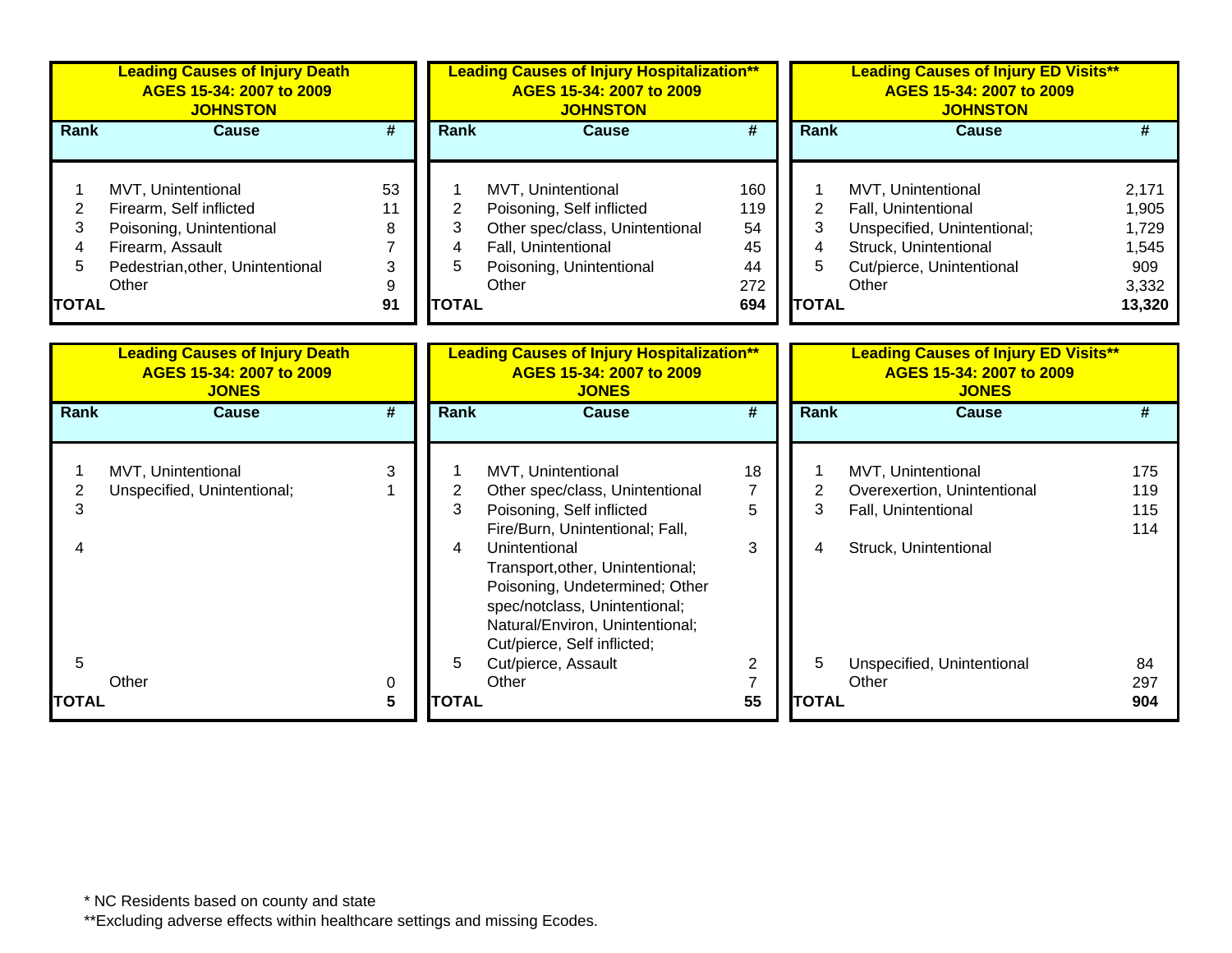|              | <b>Leading Causes of Injury Death</b><br>AGES 15-34: 2007 to 2009<br><b>LEE</b>    |                     |              | <b>Leading Causes of Injury Hospitalization**</b><br>AGES 15-34: 2007 to 2009<br><b>LEE</b>    |          |              | <b>Leading Causes of Injury ED Visits**</b><br>AGES 15-34: 2007 to 2009<br><b>LEE</b>    |                |
|--------------|------------------------------------------------------------------------------------|---------------------|--------------|------------------------------------------------------------------------------------------------|----------|--------------|------------------------------------------------------------------------------------------|----------------|
| Rank         | <b>Cause</b>                                                                       | #                   | <b>Rank</b>  | <b>Cause</b>                                                                                   | #        | Rank         | <b>Cause</b>                                                                             | #              |
|              | Firearm, Assault                                                                   | 11                  |              | MVT, Unintentional                                                                             | 74       |              | MVT, Unintentional                                                                       | 1,184          |
| 2            | MVT, Unintentional                                                                 | 9                   | 2            | Poisoning, Self inflicted                                                                      | 33       | 2            | Fall, Unintentional                                                                      | 594            |
| 3            | Cut/pierce, Assault                                                                | 4                   | 3            | Firearm, Assault                                                                               | 18       | 3            | Struck, Unintentional                                                                    | 440            |
| 4            | Poisoning, Unintentional; Poisoning,<br>Other spec/class, Unintentional;           | 3<br>$\overline{2}$ | 4            | Fall, Unintentional                                                                            | 17       | 4            | Unspecified, Unintentional                                                               | 431            |
| 5            | Firearm, Self inflicted                                                            |                     | 5            | Other spec/class, Unintentional                                                                | 16       | 5            | Overexertion, Unintentional                                                              | 368            |
|              | Other                                                                              | 6                   |              | Other                                                                                          | 107      |              | Other                                                                                    | 1,595          |
| <b>TOTAL</b> |                                                                                    | 40                  | <b>TOTAL</b> |                                                                                                | 265      | <b>TOTAL</b> |                                                                                          | 4,612          |
|              |                                                                                    |                     |              |                                                                                                |          |              |                                                                                          |                |
|              | <b>Leading Causes of Injury Death</b><br>AGES 15-34: 2007 to 2009<br><b>LENOIR</b> |                     |              | <b>Leading Causes of Injury Hospitalization**</b><br>AGES 15-34: 2007 to 2009<br><b>LENOIR</b> |          |              | <b>Leading Causes of Injury ED Visits**</b><br>AGES 15-34: 2007 to 2009<br><b>LENOIR</b> |                |
| Rank         | <b>Cause</b>                                                                       | #                   | <b>Rank</b>  | <b>Cause</b>                                                                                   | #        | Rank         | <b>Cause</b>                                                                             | #              |
|              |                                                                                    |                     |              |                                                                                                |          |              |                                                                                          |                |
| 2            | MVT, Unintentional                                                                 | 8                   |              | MVT, Unintentional                                                                             | 68<br>47 |              | MVT, Unintentional                                                                       | 1,008<br>987   |
| 3            | Firearm, Assault<br>Suffocation, Self inflicted; Poisoning,                        | $\overline{2}$      | 2<br>3       | Poisoning, Self inflicted<br>Fall, Unintentional                                               | 20       | 2<br>3       | Overexertion, Unintentional<br>Fall, Unintentional                                       | 764            |
|              | Unspecified, Unintentional;                                                        |                     | 4            | Poisoning, Unintentional                                                                       | 17       | 4            | Struck, Unintentional                                                                    | 636            |
| 5            |                                                                                    |                     |              | Struck, Assault                                                                                | 14       | 5            | Unspecified, Unintentional                                                               | 498            |
|              | Other                                                                              | 0                   | <b>TOTAL</b> | Other                                                                                          | 115      | <b>TOTAL</b> | Other                                                                                    | 1,922<br>5,815 |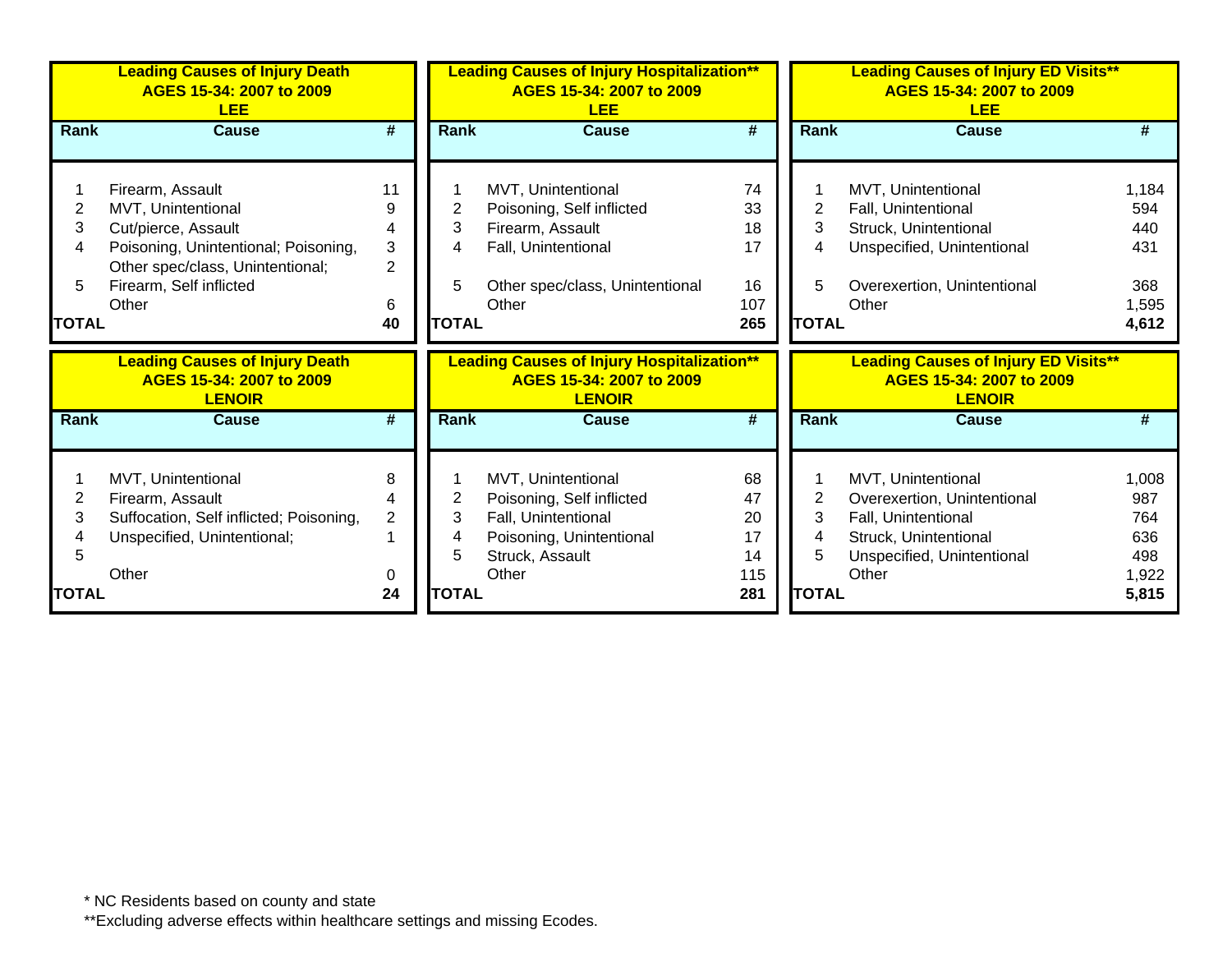|                          | <b>Leading Causes of Injury Death</b><br>AGES 15-34: 2007 to 2009<br><b>LINCOLN</b>                                                                                                                                                                                                                                      |                                             |                          | <b>Leading Causes of Injury Hospitalization**</b><br>AGES 15-34: 2007 to 2009<br><b>LINCOLN</b>           |                             |                          | <b>Leading Causes of Injury ED Visits**</b><br>AGES 15-34: 2007 to 2009<br><b>LINCOLN</b>         |                                  |
|--------------------------|--------------------------------------------------------------------------------------------------------------------------------------------------------------------------------------------------------------------------------------------------------------------------------------------------------------------------|---------------------------------------------|--------------------------|-----------------------------------------------------------------------------------------------------------|-----------------------------|--------------------------|---------------------------------------------------------------------------------------------------|----------------------------------|
| <b>Rank</b>              | <b>Cause</b>                                                                                                                                                                                                                                                                                                             | $\overline{\boldsymbol{t}}$                 | Rank                     | <b>Cause</b>                                                                                              | $\overline{\boldsymbol{H}}$ | Rank                     | <b>Cause</b>                                                                                      | #                                |
| $\overline{2}$<br>3<br>4 | MVT, Unintentional<br>Poisoning, Unintentional<br>Firearm, Assault<br>Other land transport, Unintentional;<br>Suffocation, Undetermined;<br>Suffocation, Self inflicted; Poisoning,<br>Self inflicted; Other spec/class,<br>Unintentional; Drowning,<br>Unintentional; Cut/pierce,<br>Unintentional; Cut/pierce, Assault | 20<br>7<br>3<br>$\overline{2}$              | $\overline{2}$<br>3<br>4 | Poisoning, Self inflicted<br>MVT, Unintentional<br>Fall, Unintentional<br>Transport, other, Unintentional | 82<br>78<br>35<br>26        | $\overline{2}$<br>3<br>4 | Overexertion, Unintentional<br>MVT, Unintentional<br>Fall, Unintentional<br>Struck, Unintentional | 1,444<br>1,424<br>1,397<br>1,185 |
| 5<br><b>TOTAL</b>        | Other                                                                                                                                                                                                                                                                                                                    | 1<br>$\mathbf 0$<br>41                      | 5<br><b>TOTAL</b>        | Other spec/class, Unintentional<br>Other                                                                  | 25<br>97<br>343             | 5<br><b>TOTAL</b>        | Cut/pierce, Unintentional<br>Other                                                                | 666<br>2,608<br>8,724            |
|                          | <b>Leading Causes of Injury Death</b><br>AGES 15-34: 2007 to 2009<br><b>McDOWELL</b>                                                                                                                                                                                                                                     |                                             |                          | <b>Leading Causes of Injury Hospitalization**</b><br>AGES 15-34: 2007 to 2009<br><b>McDOWELL</b>          |                             |                          | <b>Leading Causes of Injury ED Visits**</b><br>AGES 15-34: 2007 to 2009<br><b>McDOWELL</b>        |                                  |
| Rank                     | <b>Cause</b>                                                                                                                                                                                                                                                                                                             | #                                           | Rank                     | <b>Cause</b>                                                                                              | #                           | Rank                     | <b>Cause</b>                                                                                      | #                                |
| $\overline{2}$<br>3<br>4 | MVT, Unintentional<br>Poisoning, Unintentional<br>Suffocation, Self inflicted; Firearm,<br>Firearm, Assault; Cut/pierce, Assault<br>Unspecified, Self inflicted; Poisoning,<br>Self inflicted; Drowning,                                                                                                                 | 11<br>$\overline{7}$<br>3<br>$\overline{2}$ | $\overline{2}$<br>3<br>4 | Poisoning, Self inflicted<br>MVT, Unintentional<br>Fall, Unintentional<br>Poisoning, Unintentional        | 44<br>40<br>27<br>21        | $\overline{2}$<br>3<br>4 | MVT, Unintentional<br>Fall, Unintentional<br>Struck, Assault<br>Struck, Unintentional             | 576<br>498<br>256<br>225         |
| 5<br>TOTAL               | Unintentional<br>Other                                                                                                                                                                                                                                                                                                   | 1<br>$\mathbf 0$<br>31                      | 5<br><b>TOTAL</b>        | Other spec/class, Unintentional<br>Other                                                                  | 16<br>35<br>183             | 5<br><b>TOTAL</b>        | Overexertion, Unintentional<br>Other                                                              | 217<br>779<br>2,551              |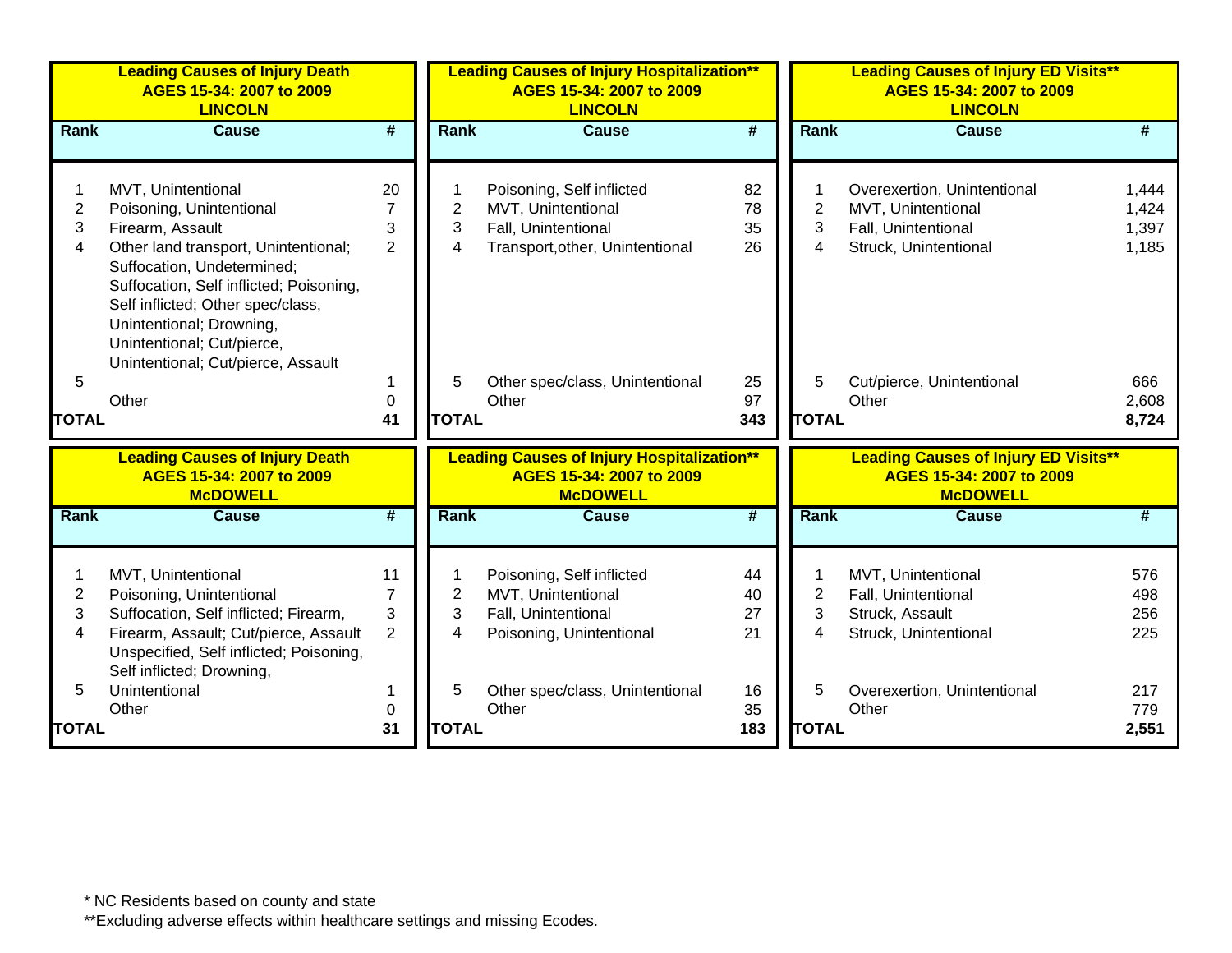|              | <b>Leading Causes of Injury Death</b><br>AGES 15-34: 2007 to 2009<br><b>MACON</b>   |                |              | <b>Leading Causes of Injury Hospitalization**</b><br>AGES 15-34: 2007 to 2009<br><b>MACON</b>   |          |              | <b>Leading Causes of Injury ED Visits**</b><br>AGES 15-34: 2007 to 2009<br><b>MACON</b>   |           |
|--------------|-------------------------------------------------------------------------------------|----------------|--------------|-------------------------------------------------------------------------------------------------|----------|--------------|-------------------------------------------------------------------------------------------|-----------|
| <b>Rank</b>  | <b>Cause</b>                                                                        | #              | <b>Rank</b>  | <b>Cause</b>                                                                                    | #        | Rank         | Cause                                                                                     |           |
|              | MVT, Unintentional                                                                  | 6              |              | MVT, Unintentional<br>Poisoning, Self inflicted; Fall,                                          | 14       |              | Fall, Unintentional                                                                       | 501       |
| 2            | Poisoning, Unintentional                                                            | 5              | 2            | Unintentional                                                                                   | 11       | 2            | Struck, Unintentional                                                                     | 387       |
| 3            | Firearm, Self inflicted                                                             | $\overline{2}$ | 3            | Poisoning, Unintentional                                                                        |          | 3            | MVT, Unintentional                                                                        | 348       |
|              | Poisoning, Self inflicted; Firearm,                                                 |                | 4            | Poisoning, Undetermined; Other                                                                  | 6        | 4            | Overexertion, Unintentional                                                               | 332       |
| 5            |                                                                                     |                | 5            | Transport, other, Unintentional                                                                 | 5        | 5            | Cut/pierce, Unintentional                                                                 | 321       |
|              | Other                                                                               | 0              |              | Other                                                                                           | 16       |              | Other                                                                                     | 963       |
| <b>TOTAL</b> |                                                                                     | 16             | <b>TOTAL</b> |                                                                                                 | 76       | <b>TOTAL</b> |                                                                                           | 2,852     |
|              | <b>Leading Causes of Injury Death</b><br>AGES 15-34: 2007 to 2009<br><b>MADISON</b> |                |              | <b>Leading Causes of Injury Hospitalization**</b><br>AGES 15-34: 2007 to 2009<br><b>MADISON</b> |          |              | <b>Leading Causes of Injury ED Visits**</b><br>AGES 15-34: 2007 to 2009<br><b>MADISON</b> |           |
| Rank         | Cause                                                                               | #              | Rank         | <b>Cause</b>                                                                                    | #        | <b>Rank</b>  | <b>Cause</b>                                                                              |           |
| 2            | MVT, Unintentional<br>Poisoning, Unintentional                                      | 5<br>3         | 2            | MVT, Unintentional<br>Poisoning, Self inflicted                                                 | 18<br>11 | 2            | MVT, Unintentional<br>Fall, Unintentional                                                 | 134<br>82 |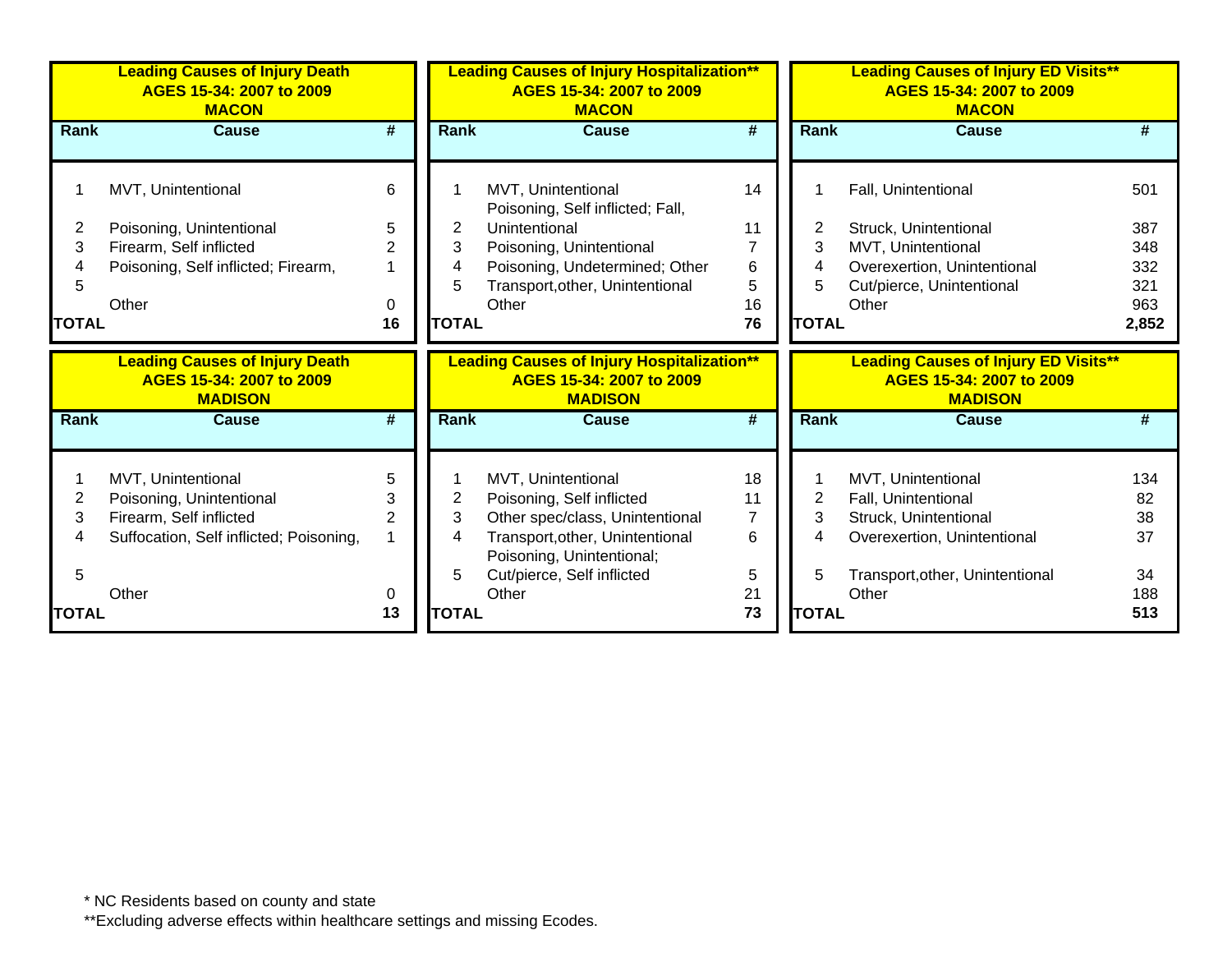| Rank<br><b>Cause</b><br>#<br>MVT, Unintentional<br>262<br>2<br>Unspecified, Unintentional; Fall,<br>158<br>3<br>Struck, Unintentional<br>140<br>Overexertion, Unintentional<br>95<br>4 |
|----------------------------------------------------------------------------------------------------------------------------------------------------------------------------------------|
|                                                                                                                                                                                        |
| 5<br>Cut/pierce, Unintentional<br>77                                                                                                                                                   |
| 343<br>Other<br><b>TOTAL</b><br>1,233                                                                                                                                                  |
| <b>Leading Causes of Injury ED Visits**</b><br>AGES 15-34: 2007 to 2009<br><b>MECKLENBURG</b>                                                                                          |
| Rank<br><b>Cause</b><br>#                                                                                                                                                              |
| MVT, Unintentional<br>13,003<br>2<br>Fall, Unintentional<br>8,311<br>3<br>Struck, Unintentional<br>7,388<br>4<br>Unspecified, Unintentional<br>6,574                                   |
|                                                                                                                                                                                        |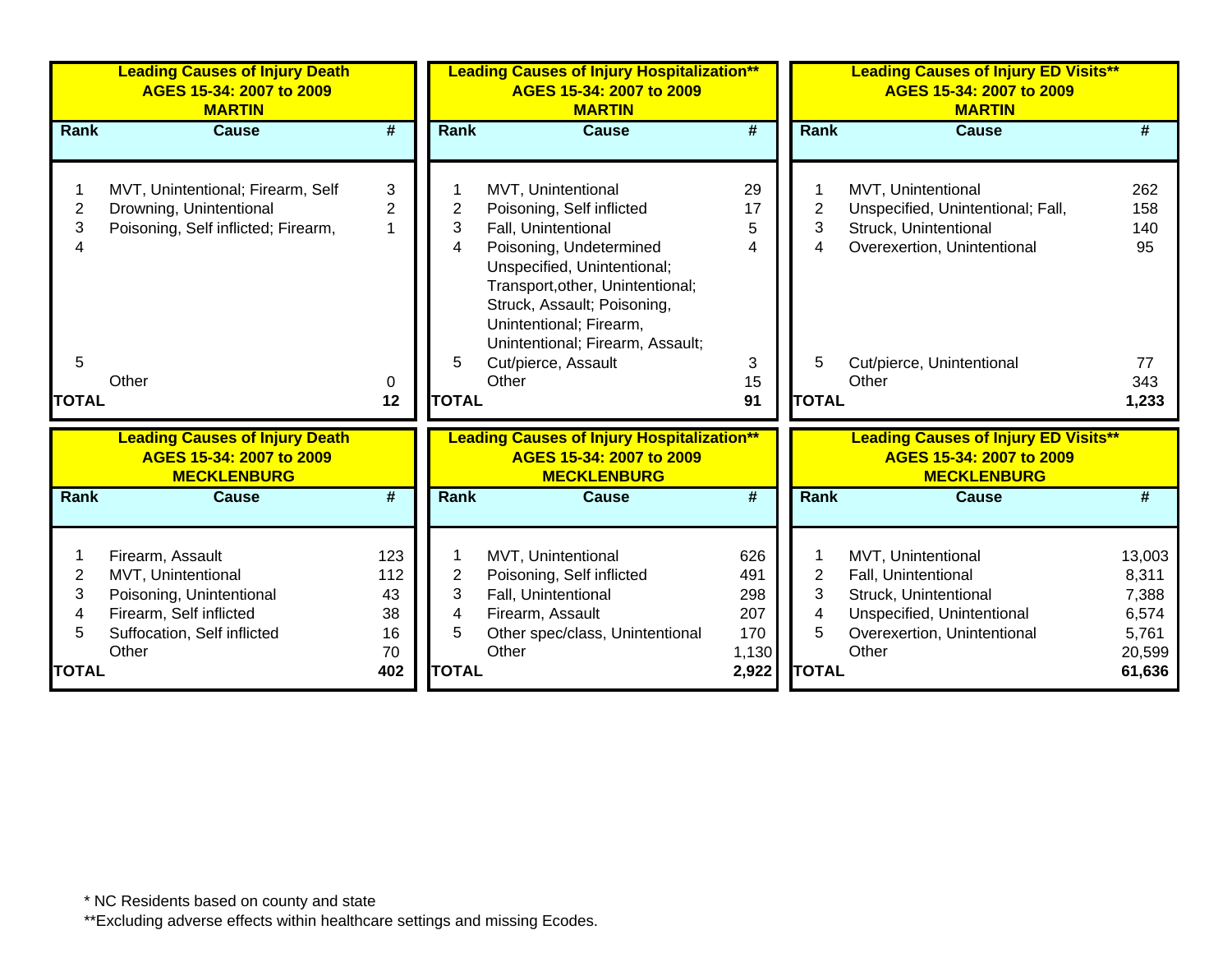|                                        | <b>Leading Causes of Injury Death</b><br>AGES 15-34: 2007 to 2009<br><b>MITCHELL</b>                                   |                                    |                   | <b>Leading Causes of Injury Hospitalization**</b><br>AGES 15-34: 2007 to 2009<br><b>MITCHELL</b>                                                                                                                                                                                                                                                |                                |                                             | <b>Leading Causes of Injury ED Visits**</b><br>AGES 15-34: 2007 to 2009<br><b>MITCHELL</b>                                              |                                        |
|----------------------------------------|------------------------------------------------------------------------------------------------------------------------|------------------------------------|-------------------|-------------------------------------------------------------------------------------------------------------------------------------------------------------------------------------------------------------------------------------------------------------------------------------------------------------------------------------------------|--------------------------------|---------------------------------------------|-----------------------------------------------------------------------------------------------------------------------------------------|----------------------------------------|
| <b>Rank</b>                            | <b>Cause</b>                                                                                                           | $\overline{\boldsymbol{t}}$        | Rank              | <b>Cause</b>                                                                                                                                                                                                                                                                                                                                    | $\overline{\boldsymbol{t}}$    | Rank                                        | <b>Cause</b>                                                                                                                            | #                                      |
| $\overline{2}$<br>3<br>4               | Poisoning, Unintentional<br>Firearm, Self inflicted<br>Suffocation, Unintentional; Firearm,                            | 5<br>3<br>$\mathbf{1}$             | 2<br>3<br>4       | Other spec/class, Unintentional;<br>MVT, Unintentional<br>Poisoning, Unintentional;<br>Poisoning, Self inflicted<br>Fall, Unintentional<br>Poisoning, Undetermined;<br>Overexertion, Unintentional<br>Unspecified, Self inflicted;<br>Suffocation, Unintentional; Struck,<br>Unintentional; Struck, Assault;<br>Natural/Environ, Unintentional; | 10<br>9<br>5<br>$\overline{2}$ | 2<br>3<br>4                                 | MVT, Unintentional<br>Fall, Unintentional<br>Struck, Unintentional<br>Overexertion, Unintentional                                       | 168<br>146<br>47<br>42                 |
| 5<br><b>TOTAL</b>                      | Other                                                                                                                  | 0<br>11                            | 5<br><b>TOTAL</b> | Machinery, Unintentional; Firearm,<br>Unintentional; Fire/Burn,<br>Unintentional; Cut/pierce, Self<br>inflicted<br>Other                                                                                                                                                                                                                        | 1<br>$\mathbf 0$<br>56         | 5<br><b>TOTAL</b>                           | Struck, Assault<br>Other                                                                                                                | 41<br>246<br>690                       |
|                                        | <b>Leading Causes of Injury Death</b><br>AGES 15-34: 2007 to 2009<br><b>MONTGOMERY</b>                                 |                                    |                   | <b>Leading Causes of Injury Hospitalization**</b><br>AGES 15-34: 2007 to 2009<br><b>MONTGOMERY</b>                                                                                                                                                                                                                                              |                                |                                             | <b>Leading Causes of Injury ED Visits**</b><br>AGES 15-34: 2007 to 2009<br><b>MONTGOMERY</b>                                            |                                        |
| Rank                                   | <b>Cause</b>                                                                                                           | $\overline{\boldsymbol{H}}$        | Rank              | <b>Cause</b>                                                                                                                                                                                                                                                                                                                                    | $\overline{\boldsymbol{H}}$    | Rank                                        | <b>Cause</b>                                                                                                                            | #                                      |
| $\overline{\mathbf{c}}$<br>3<br>4<br>5 | MVT, Unintentional<br>Firearm, Assault<br>Poisoning, Unintentional<br>Suffocation, Self inflicted; Machinery,<br>Other | 9<br>4<br>$\overline{2}$<br>1<br>0 | 2<br>3<br>4<br>5  | MVT, Unintentional<br>Poisoning, Self inflicted<br>Transport, other, Unintentional<br>Fall, Unintentional<br>Cut/pierce, Self inflicted<br>Other                                                                                                                                                                                                | 28<br>12<br>9<br>8<br>6<br>42  | 1<br>$\overline{\mathbf{c}}$<br>3<br>4<br>5 | MVT, Unintentional<br>Fall, Unintentional<br>Overexertion, Unintentional<br>Struck, Unintentional<br>Cut/pierce, Unintentional<br>Other | 247<br>242<br>211<br>208<br>153<br>508 |
| <b>TOTAL</b>                           |                                                                                                                        | 20                                 | <b>TOTAL</b>      |                                                                                                                                                                                                                                                                                                                                                 | 105                            | <b>TOTAL</b>                                |                                                                                                                                         | 1,569                                  |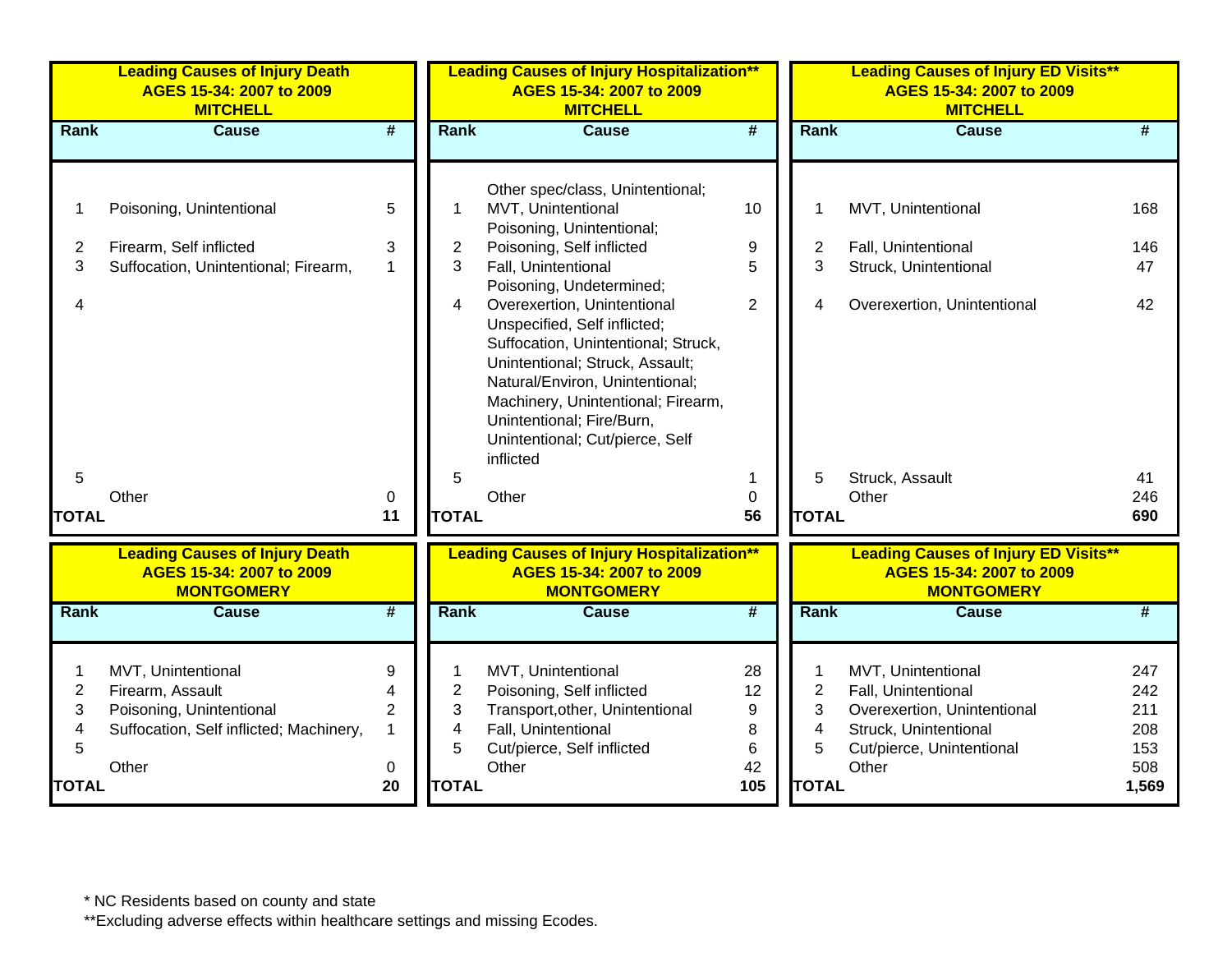|                | <b>Leading Causes of Injury Death</b><br>AGES 15-34: 2007 to 2009<br><b>MOORE</b>       |                             |                         | <b>Leading Causes of Injury Hospitalization**</b><br>AGES 15-34: 2007 to 2009<br><b>MOORE</b>       |           |                | <b>Leading Causes of Injury ED Visits**</b><br>AGES 15-34: 2007 to 2009<br><b>MOORE</b>       |                 |
|----------------|-----------------------------------------------------------------------------------------|-----------------------------|-------------------------|-----------------------------------------------------------------------------------------------------|-----------|----------------|-----------------------------------------------------------------------------------------------|-----------------|
| <b>Rank</b>    | <b>Cause</b>                                                                            | #                           | <b>Rank</b>             | <b>Cause</b>                                                                                        | #         | <b>Rank</b>    | <b>Cause</b>                                                                                  | #               |
|                | MVT, Unintentional                                                                      | 22                          |                         | MVT, Unintentional                                                                                  | 117       |                | MVT, Unintentional                                                                            | 1,371           |
| $\mathbf 2$    | Firearm, Assault                                                                        | 6                           | $\overline{\mathbf{c}}$ | Poisoning, Self inflicted                                                                           | 78        | $\overline{2}$ | Fall, Unintentional                                                                           | 750             |
| 3              | Firearm, Self inflicted                                                                 | 5                           | 3                       | Fall, Unintentional                                                                                 | 29        | 3              | Overexertion, Unintentional                                                                   | 603             |
|                |                                                                                         |                             |                         | Poisoning, Unintentional;                                                                           |           |                |                                                                                               |                 |
| 4              | Poisoning, Unintentional                                                                | 4                           | 4                       | Cut/pierce, Self inflicted                                                                          | 23        | 4              | Struck, Unintentional                                                                         | 566             |
| 5              | Suffocation, Self inflicted                                                             | 2                           | 5                       | Other spec/class, Unintentional                                                                     | 18        | 5              | Cut/pierce, Unintentional                                                                     | 328             |
|                | Other                                                                                   | 4                           |                         | Other                                                                                               | 118       |                | Other                                                                                         | 1,498           |
| <b>TOTAL</b>   |                                                                                         | 43                          | <b>TOTAL</b>            |                                                                                                     | 406       | <b>TOTAL</b>   |                                                                                               | 5,116           |
|                | <b>Leading Causes of Injury Death</b><br>AGES 15-34: 2007 to 2009<br><b>NASH</b>        |                             |                         | <b>Leading Causes of Injury Hospitalization**</b><br>AGES 15-34: 2007 to 2009<br><b>NASH</b>        |           |                | <b>Leading Causes of Injury ED Visits**</b><br>AGES 15-34: 2007 to 2009<br><b>NASH</b>        |                 |
| Rank           | <b>Cause</b>                                                                            | #                           | Rank                    | <b>Cause</b>                                                                                        | #         | <b>Rank</b>    | <b>Cause</b>                                                                                  | #               |
|                |                                                                                         |                             |                         |                                                                                                     |           |                |                                                                                               |                 |
| 1              | MVT, Unintentional; Firearm, Assault                                                    | 16                          |                         | MVT, Unintentional                                                                                  | 104       | 1              | MVT, Unintentional                                                                            | 631             |
| $\overline{2}$ | Poisoning, Unintentional                                                                | 5                           | $\overline{\mathbf{c}}$ | Poisoning, Self inflicted                                                                           | 49        | $\overline{2}$ | Fall, Unintentional                                                                           | 359             |
| 3              | Firearm, Self inflicted                                                                 | 4                           | 3                       | Cut/pierce, Self inflicted                                                                          | 30        | 3              | Overexertion, Unintentional                                                                   | 356             |
| 4              | Suffocation, Self inflicted                                                             | 3                           | 4                       | Fall, Unintentional                                                                                 | 27        | 4              | Struck, Unintentional                                                                         | 265             |
| 5              | Drowning, Unintentional                                                                 | 2                           | 5                       | Firearm, Assault                                                                                    | 24        | 5              | Unspecified, Unintentional                                                                    | 240             |
|                | Other                                                                                   | 6                           |                         | Other                                                                                               | 163       |                | Other                                                                                         | 959             |
| <b>TOTAL</b>   |                                                                                         | 52                          | <b>TOTAL</b>            |                                                                                                     | 397       | <b>TOTAL</b>   |                                                                                               | 2,810           |
|                | <b>Leading Causes of Injury Death</b><br>AGES 15-34: 2007 to 2009<br><b>NEW HANOVER</b> |                             |                         | <b>Leading Causes of Injury Hospitalization**</b><br>AGES 15-34: 2007 to 2009<br><b>NEW HANOVER</b> |           |                | <b>Leading Causes of Injury ED Visits**</b><br>AGES 15-34: 2007 to 2009<br><b>NEW HANOVER</b> |                 |
| Rank           | <b>Cause</b>                                                                            | $\overline{\boldsymbol{t}}$ | Rank                    | <b>Cause</b>                                                                                        | #         | Rank           | <b>Cause</b>                                                                                  | #               |
|                |                                                                                         |                             |                         |                                                                                                     |           |                |                                                                                               |                 |
|                | Poisoning, Unintentional                                                                | 35                          |                         | Poisoning, Self inflicted                                                                           | 163       |                | MVT, Unintentional                                                                            | 3,440           |
| 2              | MVT, Unintentional                                                                      | 31                          | 2                       | MVT, Unintentional                                                                                  | 160       | 2              | Fall, Unintentional                                                                           | 2,602           |
| 3              | Firearm, Assault                                                                        | 20                          | 3                       | Fall, Unintentional                                                                                 | 64        | 3              | Overexertion, Unintentional                                                                   | 1,866           |
| 4              | Firearm, Self inflicted                                                                 | 8                           | 4                       | Cut/pierce, Self inflicted                                                                          | 44        | 4              | Struck, Unintentional                                                                         | 1,849           |
| 5              | Suffocation, Self inflicted<br>Other                                                    | 5<br>15                     | 5                       | Unspecified, Unintentional<br>Other                                                                 | 42<br>304 | 5              | Cut/pierce, Unintentional<br>Other                                                            | 1,383           |
| <b>TOTAL</b>   |                                                                                         | 114                         | <b>TOTAL</b>            |                                                                                                     | 777       | <b>TOTAL</b>   |                                                                                               | 5,615<br>16,755 |
|                |                                                                                         |                             |                         |                                                                                                     |           |                |                                                                                               |                 |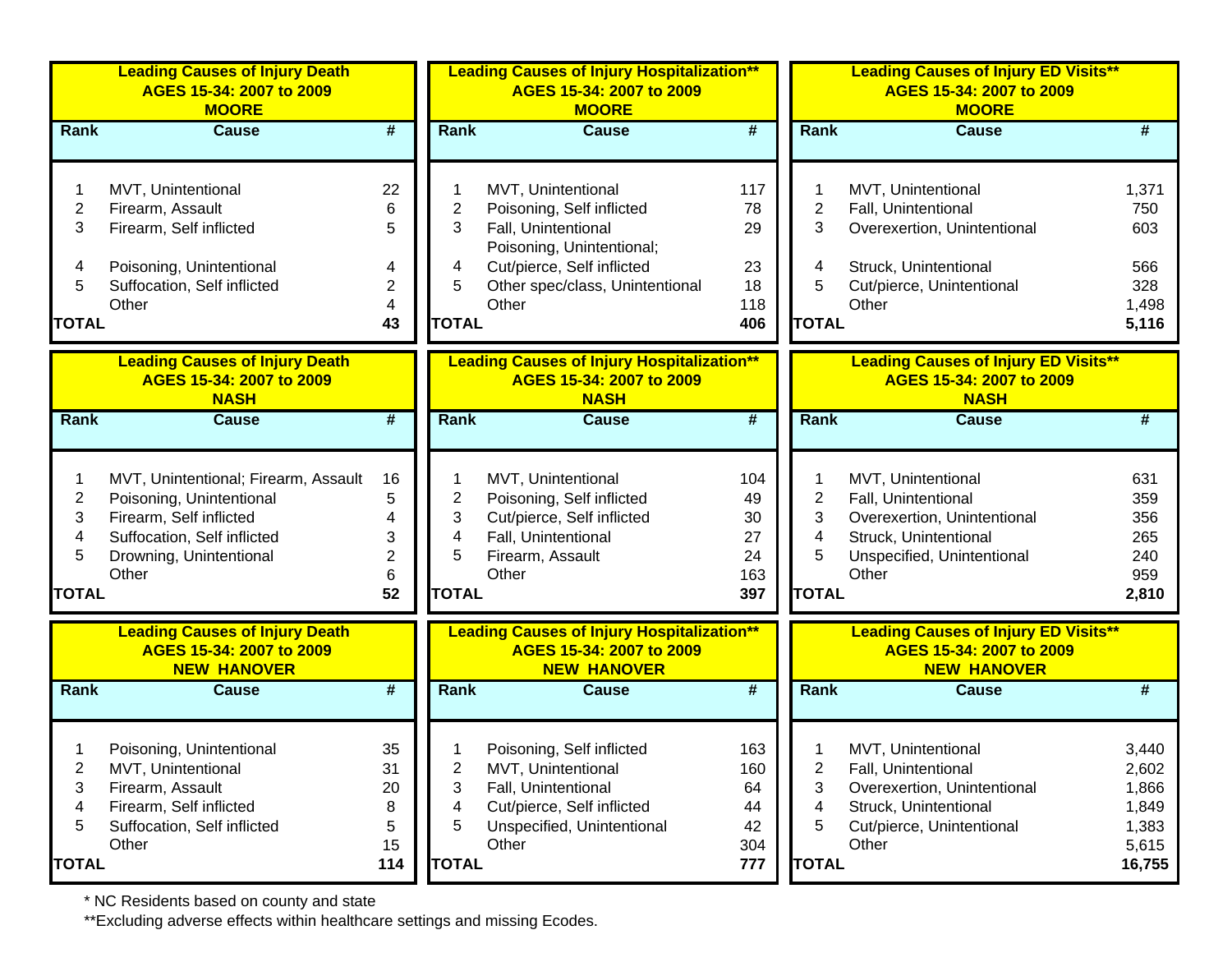|                        | <b>Leading Causes of Injury Death</b><br>AGES 15-34: 2007 to 2009<br><b>NORTHAMPTON</b>                                                             |                                      |                             | <b>Leading Causes of Injury Hospitalization**</b><br>AGES 15-34: 2007 to 2009<br><b>NORTHAMPTON</b>                                    |                                      |                                               | <b>Leading Causes of Injury ED Visits**</b><br>AGES 15-34: 2007 to 2009<br><b>NORTHAMPTON</b>                                            |                                                 |
|------------------------|-----------------------------------------------------------------------------------------------------------------------------------------------------|--------------------------------------|-----------------------------|----------------------------------------------------------------------------------------------------------------------------------------|--------------------------------------|-----------------------------------------------|------------------------------------------------------------------------------------------------------------------------------------------|-------------------------------------------------|
| <b>Rank</b>            | <b>Cause</b>                                                                                                                                        | $\overline{\boldsymbol{r}}$          | <b>Rank</b>                 | <b>Cause</b>                                                                                                                           | $\overline{\#}$                      | <b>Rank</b>                                   | <b>Cause</b>                                                                                                                             | #                                               |
| 2<br>3<br><b>TOTAL</b> | MVT, Unintentional<br>Firearm, Assault<br>Firearm, Unintentional; Firearm, Self<br>Other                                                            | 14<br>4<br>$\overline{2}$<br>0<br>24 | 2<br>3<br>5<br><b>TOTAL</b> | MVT, Unintentional<br>Poisoning, Self inflicted<br>Fall, Unintentional<br>Transport, other, Unintentional<br>Firearm, Assault<br>Other | 34<br>11<br>7<br>6<br>5<br>37<br>100 | $\overline{2}$<br>3<br>4<br>5<br><b>TOTAL</b> | MVT, Unintentional<br>Fall, Unintentional<br>Struck, Unintentional<br>Unspecified, Unintentional<br>Overexertion, Unintentional<br>Other | 396<br>234<br>210<br>164<br>161<br>660<br>1,825 |
|                        | <b>Leading Causes of Injury Death</b><br>AGES 15-34: 2007 to 2009<br><b>ONSLOW</b>                                                                  |                                      |                             | <b>Leading Causes of Injury Hospitalization**</b><br>AGES 15-34: 2007 to 2009<br><b>ONSLOW</b>                                         |                                      |                                               | <b>Leading Causes of Injury ED Visits**</b><br>AGES 15-34: 2007 to 2009<br><b>ONSLOW</b>                                                 |                                                 |
| Rank                   | <b>Cause</b>                                                                                                                                        | #                                    | Rank                        | <b>Cause</b>                                                                                                                           | $\overline{\#}$                      | <b>Rank</b>                                   | <b>Cause</b>                                                                                                                             | #                                               |
| 2<br>3<br>4            | MVT, Unintentional<br>Poisoning, Unintentional; Firearm,<br>Firearm, Assault<br>Suffocation, Self inflicted<br>Other land transport, Unintentional; | 55<br>20<br>10<br>9                  | $\overline{2}$<br>3<br>4    | MVT, Unintentional<br>Poisoning, Self inflicted<br>Fall, Unintentional<br>Other spec/class, Unintentional                              | 210<br>64<br>57<br>32                | $\overline{2}$<br>3<br>4                      | MVT, Unintentional<br>Fall, Unintentional<br>Struck, Unintentional<br>Overexertion, Unintentional                                        | 2,584<br>2,346<br>1,565<br>1,490                |
|                        | Cut/pierce, Assault<br>Other                                                                                                                        | 3<br>13                              | 5                           | Poisoning, Unintentional<br>Other                                                                                                      | 26<br>238                            | 5                                             | Unspecified, Unintentional<br>Other                                                                                                      | 1444<br>5,137                                   |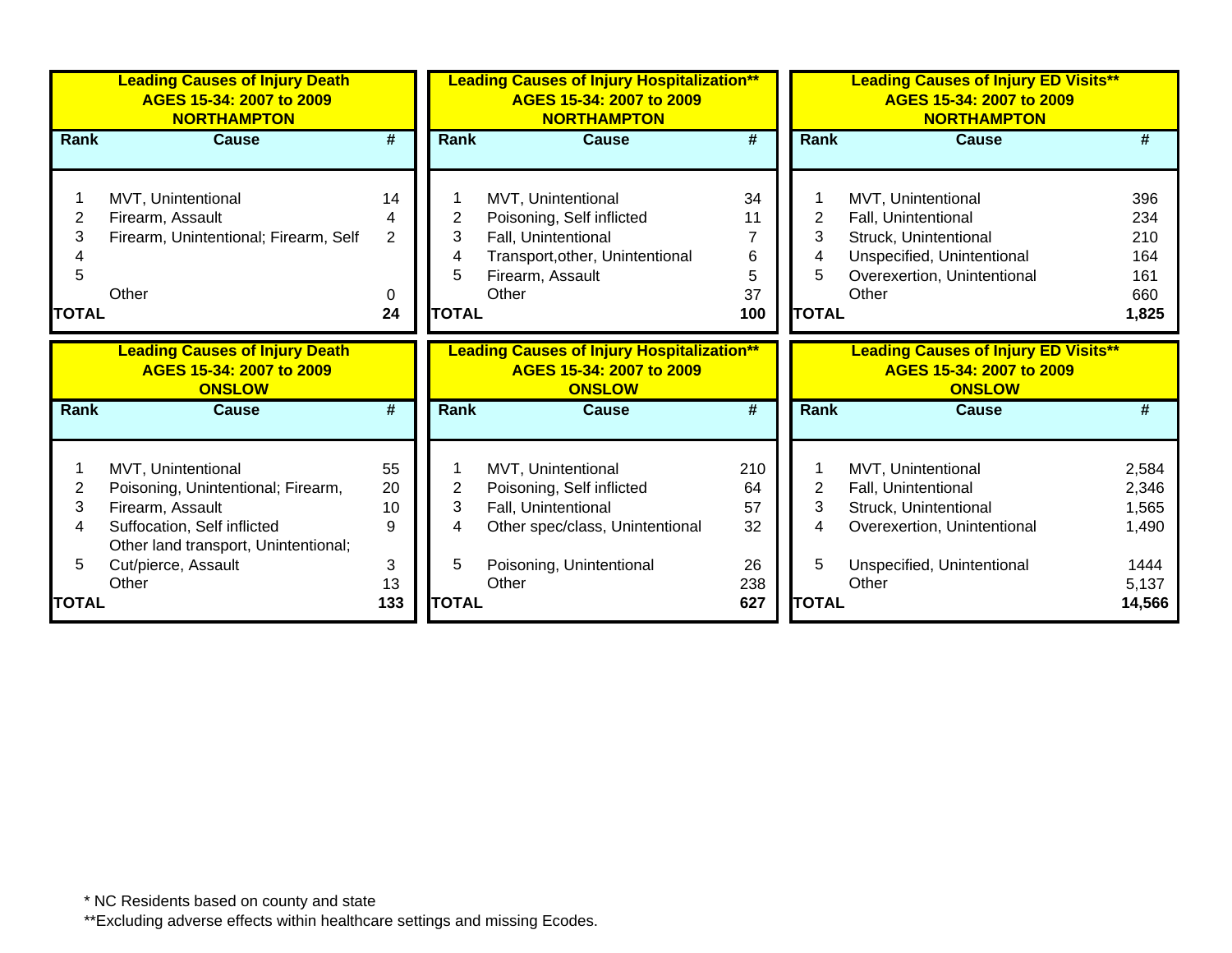|              | <b>Leading Causes of Injury Death</b><br>AGES 15-34: 2007 to 2009<br><b>ORANGE</b>  |                |                | <b>Leading Causes of Injury Hospitalization**</b><br>AGES 15-34: 2007 to 2009<br><b>ORANGE</b>  |                |              | <b>Leading Causes of Injury ED Visits**</b><br>AGES 15-34: 2007 to 2009<br><b>ORANGE</b>  |            |
|--------------|-------------------------------------------------------------------------------------|----------------|----------------|-------------------------------------------------------------------------------------------------|----------------|--------------|-------------------------------------------------------------------------------------------|------------|
| Rank         | <b>Cause</b>                                                                        | #              | <b>Rank</b>    | <b>Cause</b>                                                                                    | #              | <b>Rank</b>  | <b>Cause</b>                                                                              |            |
|              |                                                                                     |                |                |                                                                                                 |                |              |                                                                                           |            |
|              | MVT, Unintentional                                                                  | 17             |                | Poisoning, Self inflicted                                                                       | 107            |              | MVT, Unintentional                                                                        | 944        |
| 2            | Poisoning, Unintentional                                                            | 10             | $\overline{2}$ | MVT, Unintentional                                                                              | 106            | 2            | Fall, Unintentional                                                                       | 876        |
| 3            | Suffocation, Self inflicted; Firearm,                                               | $\overline{7}$ | 3              | Fall, Unintentional                                                                             | 43             | 3            | Struck, Unintentional                                                                     | 814        |
| 4            | Firearm, Self inflicted                                                             | 4              | 4              | Poisoning, Unintentional                                                                        | 38             | 4            | Overexertion, Unintentional                                                               | 714        |
|              | Poisoning, Self inflicted; Drowning,                                                |                |                |                                                                                                 |                |              |                                                                                           |            |
| 5            | Unintentional                                                                       | $\overline{2}$ | 5              | Fire/Burn, Unintentional                                                                        | 31             | 5            | Cut/pierce, Unintentional                                                                 | 587        |
|              | Other                                                                               | $\sqrt{5}$     |                | Other                                                                                           | 222            |              | Other                                                                                     | 2,033      |
| <b>TOTAL</b> |                                                                                     | 54             | <b>TOTAL</b>   |                                                                                                 | 547            | <b>TOTAL</b> |                                                                                           | 5,968      |
|              |                                                                                     |                |                |                                                                                                 |                |              |                                                                                           |            |
|              | <b>Leading Causes of Injury Death</b><br>AGES 15-34: 2007 to 2009<br><b>PAMLICO</b> |                |                | <b>Leading Causes of Injury Hospitalization**</b><br>AGES 15-34: 2007 to 2009<br><b>PAMLICO</b> |                |              | <b>Leading Causes of Injury ED Visits**</b><br>AGES 15-34: 2007 to 2009<br><b>PAMLICO</b> |            |
| <b>Rank</b>  | <b>Cause</b>                                                                        | #              | <b>Rank</b>    | <b>Cause</b>                                                                                    | #              | <b>Rank</b>  | <b>Cause</b>                                                                              |            |
|              |                                                                                     |                |                |                                                                                                 |                |              |                                                                                           |            |
|              |                                                                                     |                |                |                                                                                                 |                |              |                                                                                           |            |
|              | MVT, Unintentional                                                                  | 6<br>3         |                | MVT, Unintentional                                                                              | 14<br>5        | 2            | MVT, Unintentional                                                                        | 148        |
| 2<br>3       | Firearm, Self inflicted                                                             |                | 2<br>3         | Fall, Unintentional                                                                             |                | 3            | Overexertion, Unintentional                                                               | 125<br>111 |
|              | Poisoning, Self inflicted; Other                                                    |                | 4              | Unspecified, Unintentional;<br>Overexertion, Unintentional                                      | 3              | 4            | Fall, Unintentional<br>Struck, Unintentional                                              | 97         |
|              |                                                                                     |                |                | Struck, Unintentional; Other                                                                    |                |              |                                                                                           |            |
| 5            |                                                                                     |                | 5              | spec/class, Unintentional                                                                       | $\overline{2}$ | 5            | Unspecified, Unintentional                                                                | 71         |
|              | Other                                                                               | 0              |                | Other                                                                                           |                | <b>TOTAL</b> | Other                                                                                     | 255        |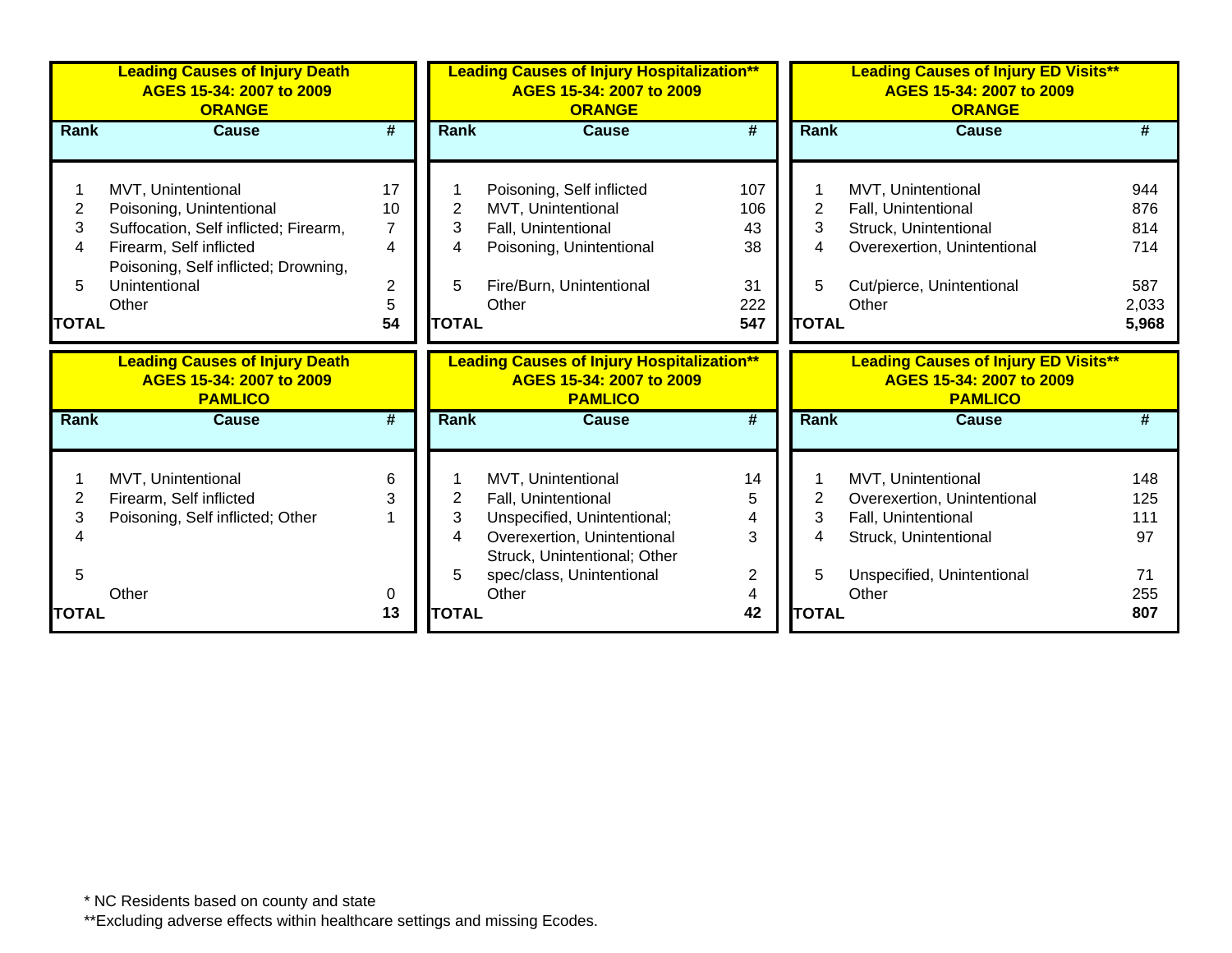|                   | <b>Leading Causes of Injury Death</b><br>AGES 15-34: 2007 to 2009<br><b>PASQUOTANK</b>                                            |                                     |                   | <b>Leading Causes of Injury Hospitalization**</b><br>AGES 15-34: 2007 to 2009<br><b>PASQUOTANK</b>                                                                                                                                   |                                  |                   | <b>Leading Causes of Injury ED Visits**</b><br>AGES 15-34: 2007 to 2009<br><b>PASQUOTANK</b>                                             |                                        |
|-------------------|-----------------------------------------------------------------------------------------------------------------------------------|-------------------------------------|-------------------|--------------------------------------------------------------------------------------------------------------------------------------------------------------------------------------------------------------------------------------|----------------------------------|-------------------|------------------------------------------------------------------------------------------------------------------------------------------|----------------------------------------|
| <b>Rank</b>       | <b>Cause</b>                                                                                                                      | $\overline{\boldsymbol{r}}$         | <b>Rank</b>       | <b>Cause</b>                                                                                                                                                                                                                         | #                                | <b>Rank</b>       | <b>Cause</b>                                                                                                                             | #                                      |
| 2<br>3<br>4       | Poisoning, Unintentional; MVT,<br>Drowning, Unintentional<br>Transport, other, Unintentional;                                     | 3<br>$\overline{2}$                 | 2<br>3<br>4       | Poisoning, Self inflicted<br>MVT, Unintentional<br>Fall, Unintentional<br>Unspecified, Unintentional;<br>Poisoning, Undetermined; Other<br>spec/notclass, Unintentional;<br>Cut/pierce, Unintentional;<br>Cut/pierce, Self inflicted | 15<br>12<br>8                    | 2<br>3<br>4       | MVT, Unintentional<br>Fall, Unintentional<br>Unspecified, Unintentional<br>Struck, Unintentional                                         | 445<br>98<br>84<br>79                  |
| 5<br><b>TOTAL</b> | Other                                                                                                                             | 0<br>10                             | 5<br><b>TOTAL</b> | Poisoning, Unintentional;<br>Cut/pierce, Assault<br>Other                                                                                                                                                                            | 3<br>12<br>73                    | 5<br><b>TOTAL</b> | Overexertion, Unintentional<br>Other                                                                                                     | 65<br>245<br>1,016                     |
|                   | <b>Leading Causes of Injury Death</b><br>AGES 15-34: 2007 to 2009<br><b>PENDER</b>                                                |                                     |                   | <b>Leading Causes of Injury Hospitalization**</b><br>AGES 15-34: 2007 to 2009<br><b>PENDER</b>                                                                                                                                       |                                  |                   | <b>Leading Causes of Injury ED Visits**</b><br>AGES 15-34: 2007 to 2009<br><b>PENDER</b>                                                 |                                        |
| <b>Rank</b>       | <b>Cause</b>                                                                                                                      | #                                   | <b>Rank</b>       | Cause                                                                                                                                                                                                                                | #                                | <b>Rank</b>       | <b>Cause</b>                                                                                                                             | #                                      |
| 2<br>3<br>5       | MVT, Unintentional<br>Suffocation, Self inflicted; Poisoning,<br>Firearm, Assault; Fire/Burn,<br>Drowning, Unintentional<br>Other | 15<br>3<br>$\overline{2}$<br>1<br>0 | 2<br>3<br>4<br>5  | MVT, Unintentional<br>Other spec/class, Unintentional<br>Poisoning, Self inflicted<br>Fall, Unintentional<br>Transport, other, Unintentional<br>Other                                                                                | 47<br>22<br>21<br>15<br>12<br>47 | 2<br>3<br>4<br>5  | MVT, Unintentional<br>Fall, Unintentional<br>Unspecified, Unintentional<br>Struck, Unintentional<br>Overexertion, Unintentional<br>Other | 714<br>401<br>298<br>271<br>265<br>739 |
| <b>TOTAL</b>      |                                                                                                                                   | 29                                  | <b>TOTAL</b>      |                                                                                                                                                                                                                                      | 164                              | <b>TOTAL</b>      |                                                                                                                                          | 2,688                                  |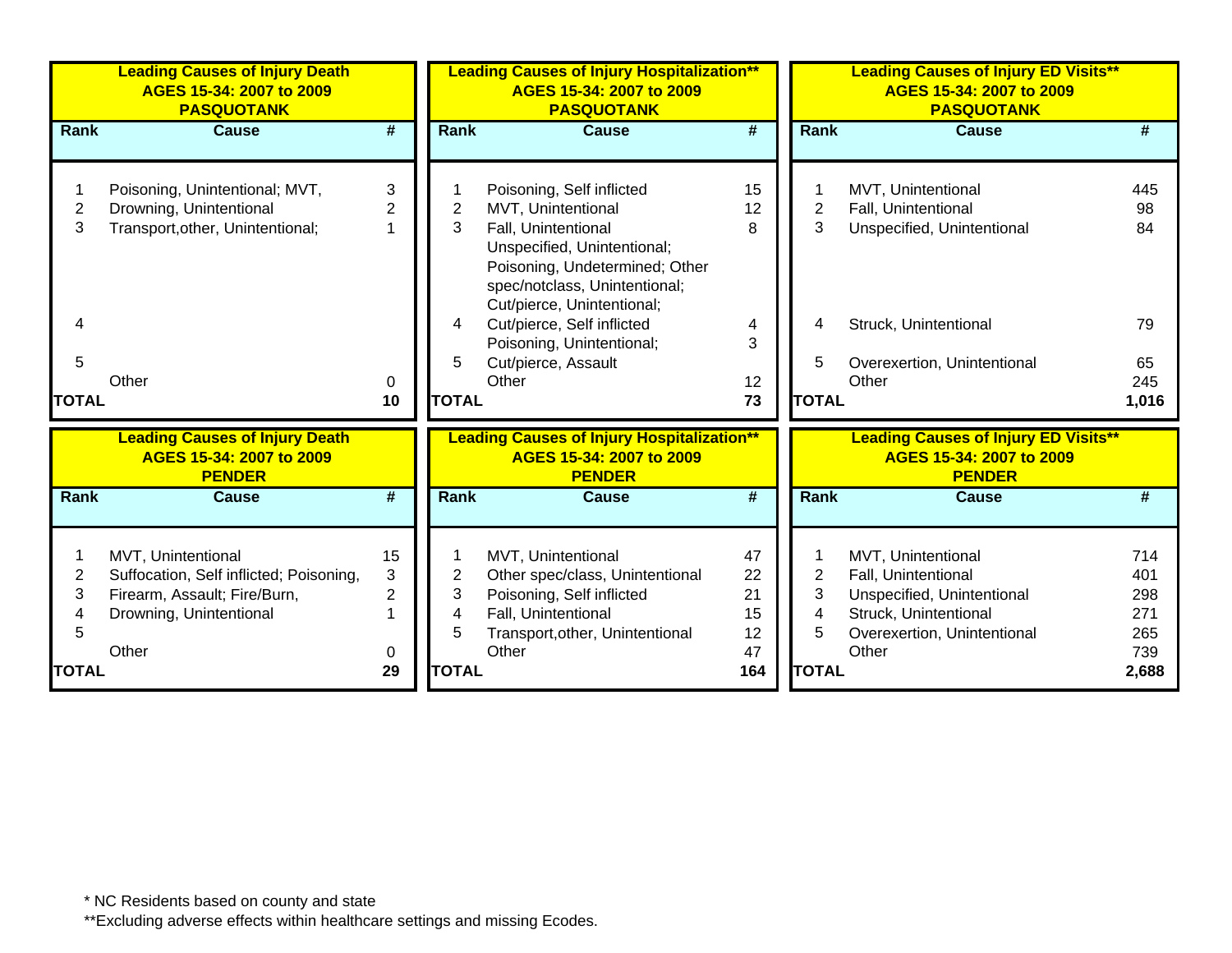|                  | <b>Leading Causes of Injury Death</b><br>AGES 15-34: 2007 to 2009<br><b>PERQUIMANS</b>                                                   |                                               |                  | <b>Leading Causes of Injury Hospitalization**</b><br>AGES 15-34: 2007 to 2009<br><b>PERQUIMANS</b>                                     |                                  |                  | <b>Leading Causes of Injury ED Visits**</b><br>AGES 15-34: 2007 to 2009<br><b>PERQUIMANS</b>                                            |                                          |
|------------------|------------------------------------------------------------------------------------------------------------------------------------------|-----------------------------------------------|------------------|----------------------------------------------------------------------------------------------------------------------------------------|----------------------------------|------------------|-----------------------------------------------------------------------------------------------------------------------------------------|------------------------------------------|
| Rank             | <b>Cause</b>                                                                                                                             | #                                             | <b>Rank</b>      | <b>Cause</b>                                                                                                                           | #                                | Rank             | <b>Cause</b>                                                                                                                            |                                          |
| $\overline{c}$   | Suffocation, Self inflicted; Poisoning,                                                                                                  | $\mathbf 1$                                   | $\overline{2}$   | Poisoning, Unintentional; MVT,<br>Natural/Environ, Unintentional                                                                       | 4<br>3                           | 2                | MVT, Unintentional<br>Fall, Unintentional                                                                                               | 110<br>51                                |
| 3<br>4<br>5      |                                                                                                                                          |                                               | 3<br>4<br>5      | Poisoning, Self inflicted;<br>Cut/pierce, Unintentional<br>Struck, Unintentional; Other                                                | $\overline{2}$                   | 3<br>4<br>5      | Unspecified, Unintentional<br>Struck, Unintentional<br>Overexertion, Unintentional                                                      | 46<br>44<br>40                           |
| <b>TOTAL</b>     | Other                                                                                                                                    | 0<br>3                                        | <b>TOTAL</b>     | Other                                                                                                                                  | 0<br>20                          | <b>TOTAL</b>     | Other                                                                                                                                   | 136<br>427                               |
|                  | <b>Leading Causes of Injury Death</b><br>AGES 15-34: 2007 to 2009<br><b>PERSON</b>                                                       |                                               |                  | <b>Leading Causes of Injury Hospitalization**</b><br>AGES 15-34: 2007 to 2009<br><b>PERSON</b>                                         |                                  |                  | <b>Leading Causes of Injury ED Visits**</b><br>AGES 15-34: 2007 to 2009<br><b>PERSON</b>                                                |                                          |
| Rank             | <b>Cause</b>                                                                                                                             | $\overline{\boldsymbol{t}}$                   | <b>Rank</b>      | <b>Cause</b>                                                                                                                           | $\overline{\boldsymbol{r}}$      | <b>Rank</b>      | <b>Cause</b>                                                                                                                            | #                                        |
| 2<br>3<br>4<br>5 | MVT, Unintentional<br>Poisoning, Unintentional; Firearm,<br>Suffocation, Self inflicted; Firearm,<br>Unspecified, Undetermined;<br>Other | 13<br>5<br>$\overline{2}$<br>$\mathbf 1$<br>0 | 2<br>3<br>4<br>5 | MVT, Unintentional<br>Poisoning, Self inflicted<br>Fall, Unintentional<br>Other spec/class, Unintentional<br>Firearm, Assault<br>Other | 41<br>23<br>17<br>13<br>10<br>68 | 2<br>3<br>4<br>5 | Overexertion, Unintentional<br>MVT, Unintentional<br>Fall, Unintentional<br>Struck, Unintentional<br>Cut/pierce, Unintentional<br>Other | 782<br>630<br>546<br>496<br>359<br>1,413 |
| <b>TOTAL</b>     |                                                                                                                                          | 30                                            | <b>TOTAL</b>     |                                                                                                                                        | 172                              | <b>TOTAL</b>     |                                                                                                                                         | 4,226                                    |
|                  | <b>Leading Causes of Injury Death</b><br>AGES 15-34: 2007 to 2009<br><b>PITT</b>                                                         |                                               |                  | <b>Leading Causes of Injury Hospitalization**</b><br>AGES 15-34: 2007 to 2009<br><b>PITT</b>                                           |                                  |                  | <b>Leading Causes of Injury ED Visits**</b><br>AGES 15-34: 2007 to 2009<br><b>PITT</b>                                                  |                                          |
| <b>Rank</b>      | <b>Cause</b>                                                                                                                             | $\overline{\boldsymbol{H}}$                   | <b>Rank</b>      | <b>Cause</b>                                                                                                                           | $\overline{\boldsymbol{r}}$      | <b>Rank</b>      | <b>Cause</b>                                                                                                                            | #                                        |
| 2<br>3<br>4<br>5 | MVT, Unintentional<br>Firearm, Assault<br>Poisoning, Unintentional<br>Firearm, Self inflicted<br>Fall, Unintentional                     | 38<br>19<br>15<br>5<br>3                      | 2<br>3<br>4<br>5 | Poisoning, Self inflicted<br>MVT, Unintentional<br>Fall, Unintentional<br>Poisoning, Unintentional<br>Cut/pierce, Self inflicted       | 152<br>143<br>54<br>30<br>27     | 2<br>3<br>4<br>5 | MVT, Unintentional<br>Fall, Unintentional<br>Struck, Unintentional<br>Overexertion, Unintentional<br>Cut/pierce, Unintentional          | 1,915<br>1,189<br>1,049<br>862<br>792    |
| <b>TOTAL</b>     | Other                                                                                                                                    | 8<br>88                                       | <b>TOTAL</b>     | Other                                                                                                                                  | 234<br>640                       | <b>TOTAL</b>     | Other                                                                                                                                   | 3,091<br>8,898                           |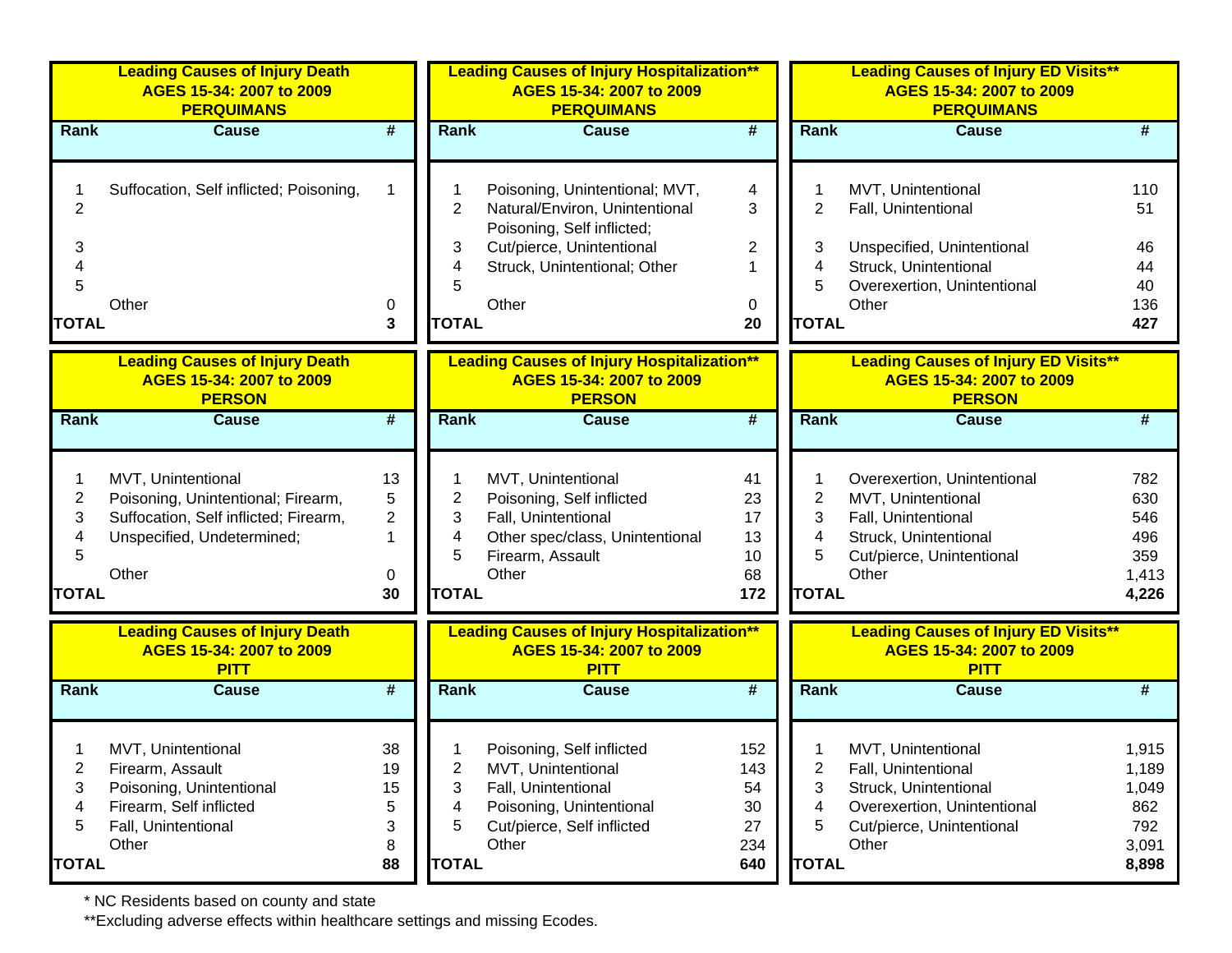|              | <b>Leading Causes of Injury Death</b><br>AGES 15-34: 2007 to 2009<br><b>POLK</b>     |    |              | <b>Leading Causes of Injury Hospitalization**</b><br>AGES 15-34: 2007 to 2009<br><b>POLK</b>     |        |              | <b>Leading Causes of Injury ED Visits**</b><br>AGES 15-34: 2007 to 2009<br><b>POLK</b>     |           |
|--------------|--------------------------------------------------------------------------------------|----|--------------|--------------------------------------------------------------------------------------------------|--------|--------------|--------------------------------------------------------------------------------------------|-----------|
| Rank         | <b>Cause</b>                                                                         | #  | Rank         | <b>Cause</b>                                                                                     | #      | Rank         | <b>Cause</b>                                                                               | #         |
|              |                                                                                      |    |              |                                                                                                  |        |              |                                                                                            |           |
|              | Poisoning, Unintentional                                                             | 3  |              | Poisoning, Self inflicted                                                                        | 13     |              | MVT, Unintentional                                                                         | 180       |
| 2<br>3       | MVT, Unintentional                                                                   |    | 2<br>3       | Other spec/class, Unintentional<br>Poisoning, Undetermined; Other                                | 8<br>3 | 2<br>3       | Fall, Unintentional                                                                        | 155<br>96 |
|              | Suffocation, Self inflicted; Other land                                              |    |              | Poisoning, Unintentional; Fall,                                                                  |        |              | Overexertion, Unintentional                                                                |           |
|              |                                                                                      |    | 4            | Unintentional                                                                                    | 2      | 4            | Struck, Unintentional                                                                      | 83        |
| 5            |                                                                                      |    | 5            | Unspecified, Unintentional                                                                       |        | 5            | Transport, other, Unintentional                                                            | 44        |
|              | Other                                                                                | 0  |              | Other                                                                                            | 0      |              | Other                                                                                      | 232       |
| <b>TOTAL</b> |                                                                                      | 7  | <b>TOTAL</b> |                                                                                                  | 38     | <b>TOTAL</b> |                                                                                            | 790       |
|              | <b>Leading Causes of Injury Death</b><br>AGES 15-34: 2007 to 2009<br><b>RANDOLPH</b> |    |              | <b>Leading Causes of Injury Hospitalization**</b><br>AGES 15-34: 2007 to 2009<br><b>RANDOLPH</b> |        |              | <b>Leading Causes of Injury ED Visits**</b><br>AGES 15-34: 2007 to 2009<br><b>RANDOLPH</b> |           |
| <b>Rank</b>  | <b>Cause</b>                                                                         | #  | Rank         | <b>Cause</b>                                                                                     | #      | <b>Rank</b>  | <b>Cause</b>                                                                               | #         |
|              | MVT, Unintentional                                                                   | 37 |              | MVT, Unintentional                                                                               | 151    |              | MVT, Unintentional                                                                         | 2,142     |
| 2            | Poisoning, Unintentional; Firearm,                                                   | 12 | 2            | Poisoning, Self inflicted                                                                        | 117    | 2            | Fall, Unintentional                                                                        | 2,080     |
| 3            | Firearm, Self inflicted                                                              | 9  | 3            | Fall, Unintentional                                                                              | 41     | 3            | Struck, Unintentional                                                                      | 1,412     |
|              | Suffocation, Self inflicted                                                          |    | 4            | Transport, other, Unintentional                                                                  | 37     | 4            | Overexertion, Unintentional                                                                | 1,336     |
|              | Poisoning, Self inflicted                                                            | 3  | 5            | Poisoning, Unintentional                                                                         | 32     | 5            | Unspecified, Unintentional                                                                 | 1,060     |
|              | Other                                                                                | 9  |              | Other                                                                                            | 228    |              | Other                                                                                      | 4,298     |
| TOTAL        |                                                                                      | 89 | <b>TOTAL</b> |                                                                                                  | 606    | <b>TOTAL</b> |                                                                                            | 12,328    |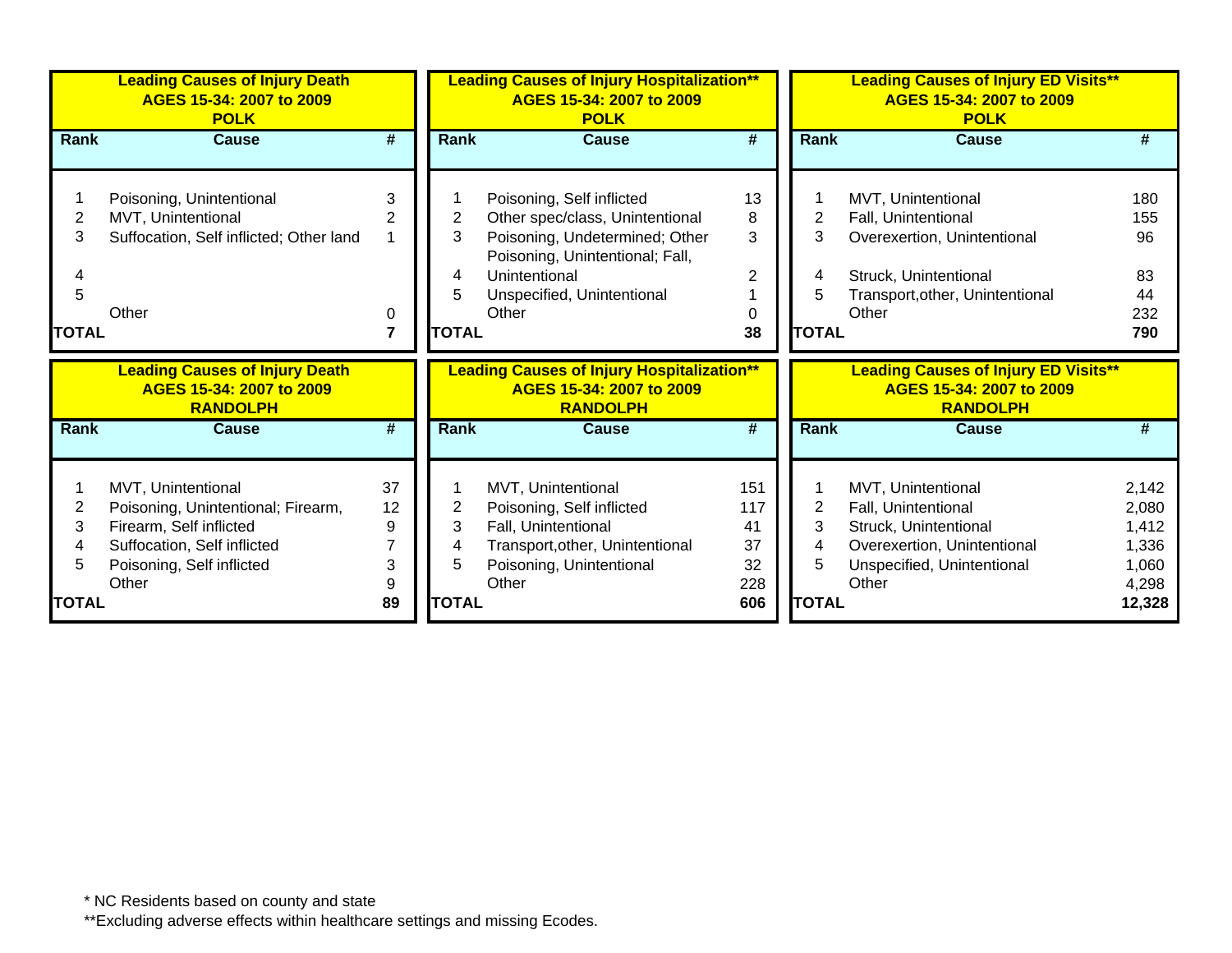|                     | <b>Leading Causes of Injury Death</b><br>AGES 15-34: 2007 to 2009<br><b>RICHMOND</b> |                             |                     | <b>Leading Causes of Injury Hospitalization**</b><br>AGES 15-34: 2007 to 2009<br><b>RICHMOND</b> |                             |              | <b>Leading Causes of Injury ED Visits**</b><br>AGES 15-34: 2007 to 2009<br><b>RICHMOND</b> |                |
|---------------------|--------------------------------------------------------------------------------------|-----------------------------|---------------------|--------------------------------------------------------------------------------------------------|-----------------------------|--------------|--------------------------------------------------------------------------------------------|----------------|
| <b>Rank</b>         | <b>Cause</b>                                                                         | $\overline{\boldsymbol{r}}$ | <b>Rank</b>         | <b>Cause</b>                                                                                     | $\overline{\boldsymbol{H}}$ | Rank         | <b>Cause</b>                                                                               |                |
|                     |                                                                                      |                             |                     |                                                                                                  |                             |              |                                                                                            |                |
|                     | MVT, Unintentional                                                                   | 8                           |                     | MVT, Unintentional                                                                               | 53                          |              | MVT, Unintentional                                                                         | 893            |
| $\overline{2}$      | Poisoning, Unintentional                                                             |                             | 2                   | Poisoning, Self inflicted                                                                        | 44                          | 2            | Fall, Unintentional                                                                        | 583            |
| 3                   | Firearm, Self inflicted; Firearm,                                                    | Δ                           | 3                   | Fall, Unintentional                                                                              | 18                          | 3            | Overexertion, Unintentional                                                                | 461            |
| 4                   | Suffocation, Self inflicted; Poisoning,                                              | 2                           | 4                   | Transport, other, Unintentional;                                                                 | 11                          | 4            | Struck, Unintentional                                                                      | 431            |
|                     | Transport, other, Unintentional; Other                                               |                             |                     |                                                                                                  |                             |              |                                                                                            |                |
|                     | land transport, Unintentional;                                                       |                             |                     | Unspecified, Unintentional; Struck,                                                              |                             |              |                                                                                            |                |
| 5                   | Firearm, Unintentional                                                               |                             | 5                   | Assault                                                                                          | 10                          | 5            | Unspecified, Unintentional                                                                 | 332            |
|                     | Other                                                                                | $\Omega$                    |                     | Other                                                                                            | 80                          |              | Other                                                                                      | 1,485          |
| <b>TOTAL</b>        |                                                                                      | 32                          | <b>TOTAL</b>        |                                                                                                  | 237                         | <b>TOTAL</b> |                                                                                            | 4,185          |
|                     |                                                                                      |                             |                     |                                                                                                  |                             |              |                                                                                            |                |
|                     | <b>Leading Causes of Injury Death</b><br>AGES 15-34: 2007 to 2009<br><b>ROBESON</b>  |                             |                     | <b>Leading Causes of Injury Hospitalization**</b><br>AGES 15-34: 2007 to 2009<br><b>ROBESON</b>  |                             |              | <b>Leading Causes of Injury ED Visits**</b><br>AGES 15-34: 2007 to 2009<br><b>ROBESON</b>  |                |
| <b>Rank</b>         | <b>Cause</b>                                                                         | #                           | <b>Rank</b>         | <b>Cause</b>                                                                                     | #                           | <b>Rank</b>  | <b>Cause</b>                                                                               | #              |
|                     |                                                                                      |                             |                     |                                                                                                  |                             |              |                                                                                            |                |
|                     |                                                                                      |                             |                     |                                                                                                  |                             |              |                                                                                            |                |
|                     | MVT, Unintentional                                                                   | 69                          |                     | MVT, Unintentional                                                                               | 235                         |              | MVT, Unintentional                                                                         | 3,998          |
| $\overline{2}$<br>3 | Firearm, Assault                                                                     | 50<br>12                    | $\overline{c}$<br>3 | Poisoning, Self inflicted                                                                        | 148<br>71                   | 2<br>3       | Fall, Unintentional                                                                        | 2,235<br>1,717 |
| 4                   | Poisoning, Unintentional; Firearm,<br>Cut/pierce, Assault                            | 4                           | 4                   | Unspecified, Unintentional                                                                       | 55                          | 4            | Unspecified, Unintentional<br>Struck, Unintentional                                        | 1,605          |
|                     | Suffocation, Self inflicted; Other land                                              |                             |                     | Other spec/class, Unintentional                                                                  |                             |              |                                                                                            |                |
|                     | transport, Unintentional; Drowning,                                                  |                             |                     |                                                                                                  |                             |              |                                                                                            |                |
| 5                   | Unintentional<br>Other                                                               | 3<br>13                     | 5                   | Firearm, Assault<br>Other                                                                        | 53<br>440                   | 5            | Overexertion, Unintentional<br>Other                                                       | 1600<br>6,098  |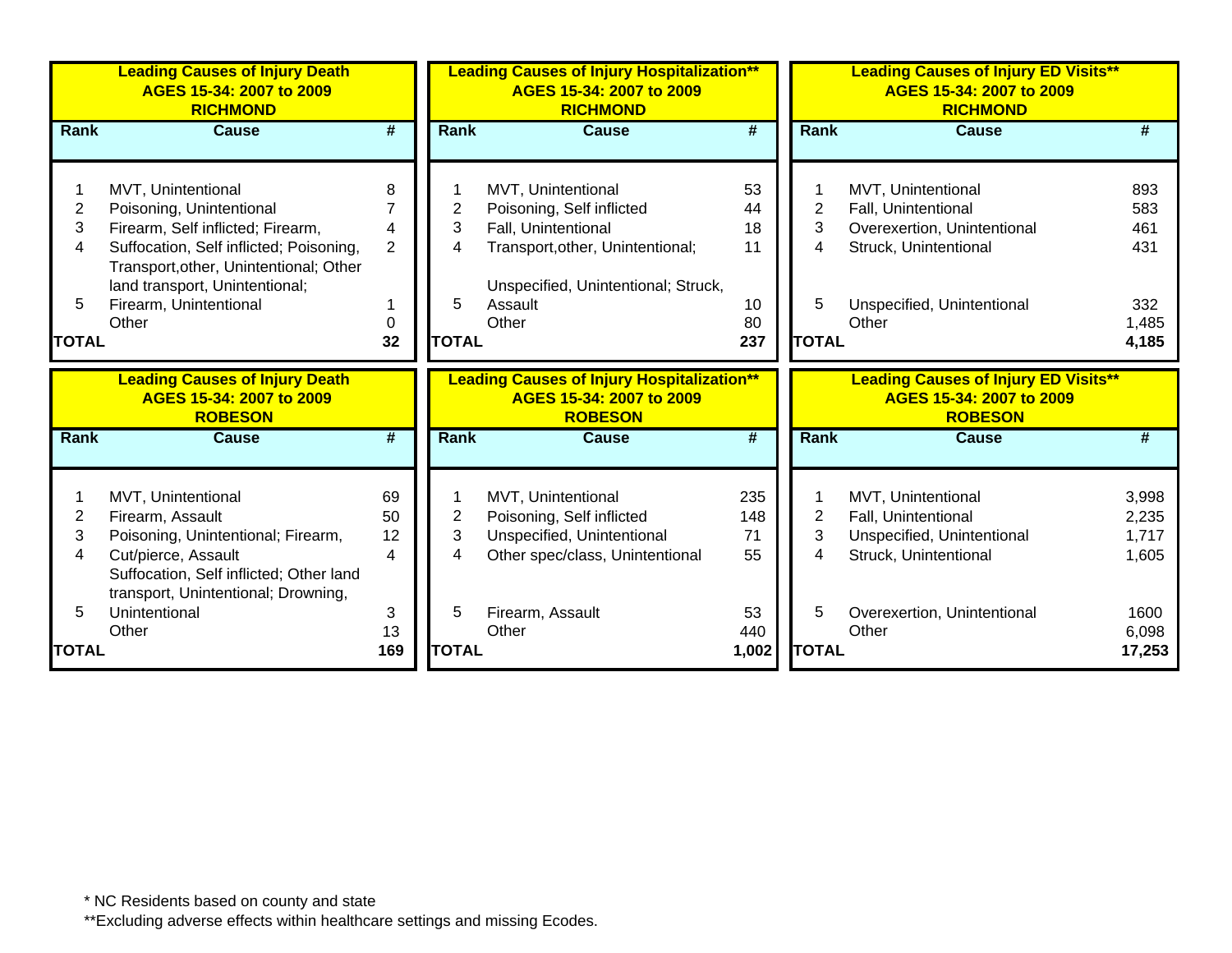|                | <b>Leading Causes of Injury Death</b><br>AGES 15-34: 2007 to 2009<br><b>ROCKINGHAM</b> |                             |              | <b>Leading Causes of Injury Hospitalization**</b><br>AGES 15-34: 2007 to 2009<br><b>ROCKINGHAM</b> |                             |              | <b>Leading Causes of Injury ED Visits**</b><br>AGES 15-34: 2007 to 2009<br><b>ROCKINGHAM</b> |                |
|----------------|----------------------------------------------------------------------------------------|-----------------------------|--------------|----------------------------------------------------------------------------------------------------|-----------------------------|--------------|----------------------------------------------------------------------------------------------|----------------|
| <b>Rank</b>    | <b>Cause</b>                                                                           | $\overline{\boldsymbol{r}}$ | <b>Rank</b>  | <b>Cause</b>                                                                                       | $\overline{\boldsymbol{H}}$ | Rank         | <b>Cause</b>                                                                                 | #              |
|                |                                                                                        |                             |              |                                                                                                    |                             |              |                                                                                              |                |
|                | MVT, Unintentional                                                                     | 35                          |              | MVT, Unintentional                                                                                 | 121                         |              | Fall, Unintentional                                                                          | 1,153          |
| $\overline{2}$ | Poisoning, Unintentional                                                               | 11                          | 2            | Poisoning, Self inflicted                                                                          | 114                         | 2            | MVT, Unintentional                                                                           | 886            |
| 3              | Firearm, Assault                                                                       | 5                           | 3            | Poisoning, Unintentional                                                                           | 38                          | 3            | Struck, Unintentional                                                                        | 802            |
| 4              | Suffocation, Self inflicted; Firearm,                                                  | 3                           | 4            | Fall, Unintentional                                                                                | 34                          | 4            | Unspecified, Unintentional                                                                   | 711            |
| 5              | Poisoning, Self inflicted; Drowning,<br>Unintentional                                  | $\overline{c}$              | 5            | Unspecified, Self inflicted                                                                        | 19                          | 5            | Overexertion, Unintentional                                                                  | 632            |
|                | Other                                                                                  | $\overline{2}$              |              | Other                                                                                              | 174                         |              | Other                                                                                        | 2,667          |
| <b>TOTAL</b>   |                                                                                        | 63                          | <b>TOTAL</b> |                                                                                                    | 500                         | <b>TOTAL</b> |                                                                                              | 6,851          |
|                |                                                                                        |                             |              |                                                                                                    |                             |              |                                                                                              |                |
|                |                                                                                        |                             |              |                                                                                                    |                             |              |                                                                                              |                |
|                | <b>Leading Causes of Injury Death</b><br>AGES 15-34: 2007 to 2009<br><b>ROWAN</b>      |                             |              | <b>Leading Causes of Injury Hospitalization**</b><br>AGES 15-34: 2007 to 2009<br><b>ROWAN</b>      |                             |              | <b>Leading Causes of Injury ED Visits**</b><br>AGES 15-34: 2007 to 2009<br><b>ROWAN</b>      |                |
| <b>Rank</b>    | <b>Cause</b>                                                                           | #                           | <b>Rank</b>  | <b>Cause</b>                                                                                       | #                           | Rank         | Cause                                                                                        | #              |
|                |                                                                                        |                             |              |                                                                                                    |                             |              |                                                                                              |                |
|                | MVT, Unintentional                                                                     | 33                          |              | MVT, Unintentional                                                                                 | 153                         |              | MVT, Unintentional                                                                           | 2,519          |
| 2              | Poisoning, Unintentional                                                               | 30                          | 2            | Poisoning, Self inflicted                                                                          | 90                          | 2            | Fall, Unintentional                                                                          | 2,183          |
| 3              |                                                                                        |                             |              | Other spec/class, Unintentional;                                                                   |                             | 3            |                                                                                              |                |
| 4              | Firearm, Assault                                                                       | 12                          | 3<br>4       | Fall, Unintentional                                                                                | 44                          | 4            | Struck, Unintentional                                                                        | 1539           |
| 5              | Firearm, Self inflicted                                                                | 4                           | 5            | Poisoning, Unintentional                                                                           | 42<br>26                    | 5            | Overexertion, Unintentional                                                                  | 1,513          |
|                | Suffocation, Self inflicted<br>Other                                                   | 19                          |              | Unspecified, Unintentional<br>Other                                                                | 163                         |              | Unspecified, Unintentional<br>Other                                                          | 1,483<br>4,118 |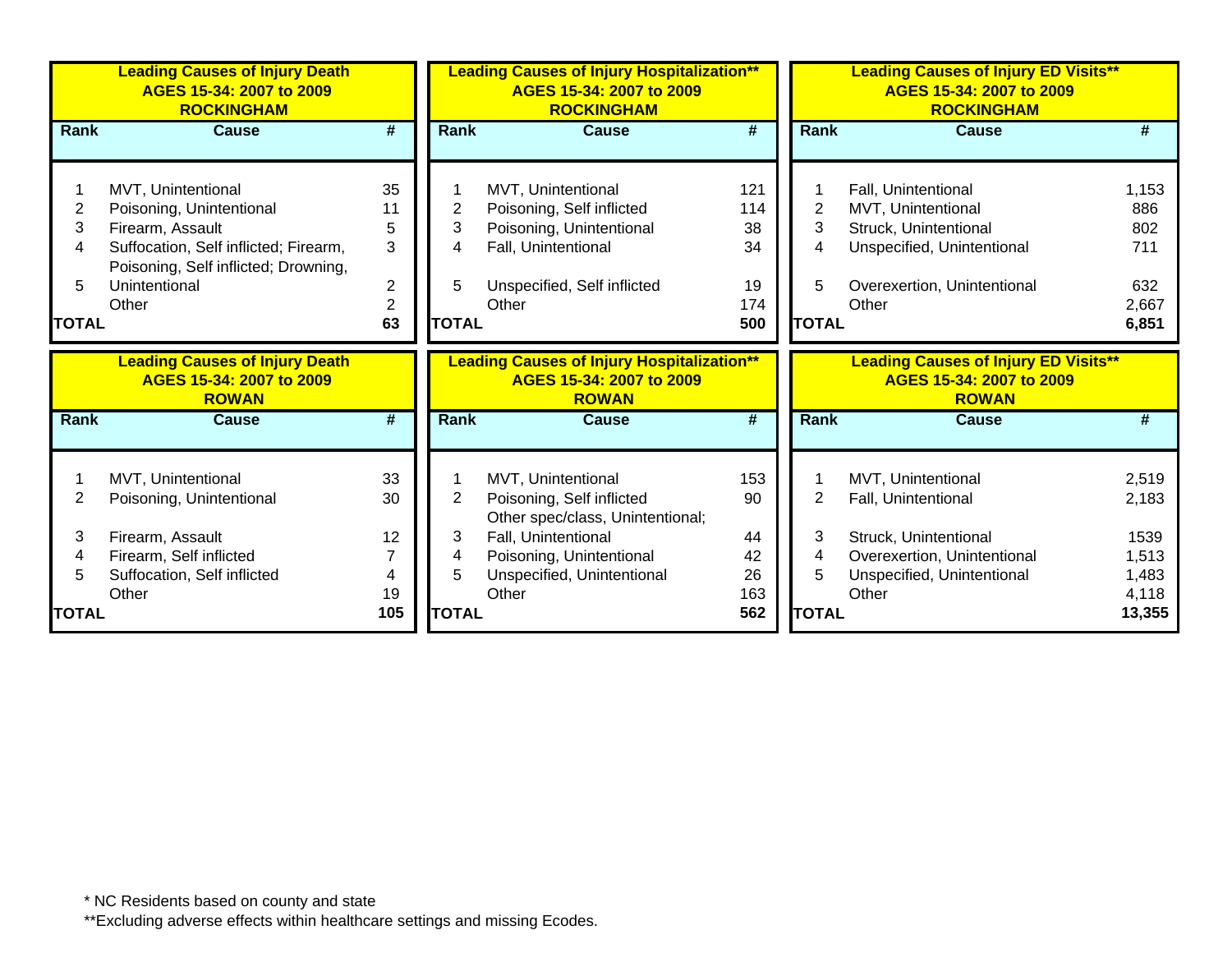|                | <b>Leading Causes of Injury Death</b><br>AGES 15-34: 2007 to 2009<br><b>RUTHERFORD</b> |                             |                | <b>Leading Causes of Injury Hospitalization**</b><br>AGES 15-34: 2007 to 2009<br><b>RUTHERFORD</b> |                             |              | <b>Leading Causes of Injury ED Visits**</b><br>AGES 15-34: 2007 to 2009<br><b>RUTHERFORD</b> |       |
|----------------|----------------------------------------------------------------------------------------|-----------------------------|----------------|----------------------------------------------------------------------------------------------------|-----------------------------|--------------|----------------------------------------------------------------------------------------------|-------|
| Rank           | <b>Cause</b>                                                                           | $\overline{\boldsymbol{H}}$ | <b>Rank</b>    | <b>Cause</b>                                                                                       | $\overline{\boldsymbol{H}}$ | <b>Rank</b>  | <b>Cause</b>                                                                                 | #     |
|                |                                                                                        |                             |                |                                                                                                    |                             |              |                                                                                              |       |
|                | Poisoning, Unintentional                                                               | 12                          |                | Poisoning, Self inflicted                                                                          | 54                          |              | Fall, Unintentional                                                                          | 1,619 |
| $\overline{2}$ | MVT, Unintentional                                                                     | 10                          | $\overline{2}$ | MVT, Unintentional                                                                                 | 42                          | 2            | MVT, Unintentional                                                                           | 1,254 |
| 3              | Suffocation, Self inflicted                                                            | 6                           | 3              | Cut/pierce, Self inflicted                                                                         | 22                          | 3            | Overexertion, Unintentional                                                                  | 1,137 |
| 4              | Poisoning, Undetermined; Firearm,                                                      | $\overline{2}$              | 4              | Poisoning, Unintentional                                                                           | 21                          | 4            | Struck, Unintentional                                                                        | 1,021 |
|                | Suffocation, Unintentional;                                                            |                             |                |                                                                                                    |                             |              |                                                                                              |       |
|                | Suffocation, Assault; Poisoning, Self                                                  |                             |                |                                                                                                    |                             |              |                                                                                              |       |
|                | inflicted; Other spec/class,                                                           |                             |                |                                                                                                    |                             |              |                                                                                              |       |
| 5              | Unintentional; Firearm, Assault                                                        | 1                           | 5              | Fall, Unintentional                                                                                | 20                          | 5            | Unspecified, Unintentional                                                                   | 750   |
|                | Other                                                                                  | 0                           |                | Other                                                                                              | 93                          |              | Other                                                                                        | 2,874 |
| <b>TOTAL</b>   |                                                                                        | 39                          | <b>TOTAL</b>   |                                                                                                    | 252                         | <b>TOTAL</b> |                                                                                              | 8,655 |
|                | <b>Leading Causes of Injury Death</b>                                                  |                             |                | <b>Leading Causes of Injury Hospitalization**</b>                                                  |                             |              | <b>Leading Causes of Injury ED Visits**</b>                                                  |       |
|                | AGES 15-34: 2007 to 2009<br><b>SAMPSON</b>                                             |                             |                | AGES 15-34: 2007 to 2009<br><b>SAMPSON</b>                                                         |                             |              | AGES 15-34: 2007 to 2009<br><b>SAMPSON</b>                                                   |       |
| Rank           | <b>Cause</b>                                                                           | $\overline{\boldsymbol{t}}$ | Rank           | <b>Cause</b>                                                                                       | $\overline{\boldsymbol{t}}$ | <b>Rank</b>  | <b>Cause</b>                                                                                 | #     |
|                |                                                                                        |                             |                |                                                                                                    |                             |              |                                                                                              |       |
|                | MVT, Unintentional                                                                     | 32                          | 1              | MVT, Unintentional                                                                                 | 100                         |              | MVT, Unintentional                                                                           | 1,339 |
| $\overline{c}$ | Firearm, Assault                                                                       | 13                          | $\overline{2}$ | Poisoning, Self inflicted                                                                          | 58                          | 2            | Fall, Unintentional                                                                          | 811   |
| 3              | Poisoning, Unintentional; Firearm,                                                     | 3                           | 3              | Fall, Unintentional                                                                                | 38                          | 3            | Struck, Unintentional                                                                        | 803   |
| 4              | Suffocation, Self inflicted; Poisoning,                                                | $\overline{2}$              | 4              | Other spec/class, Unintentional                                                                    | 22                          | 4            | Overexertion, Unintentional                                                                  | 753   |
|                | Poisoning, Undetermined;                                                               |                             |                |                                                                                                    |                             |              |                                                                                              |       |
|                | Pedestrian, other, Unintentional;                                                      |                             |                |                                                                                                    |                             |              |                                                                                              |       |
|                | Other spec/class, Unintentional;                                                       |                             |                |                                                                                                    |                             |              |                                                                                              |       |
|                | Other spec/NEC, Self inflicted;                                                        |                             |                |                                                                                                    |                             |              |                                                                                              |       |
|                | Fire/Burn, Unintentional; Drowning,                                                    |                             |                |                                                                                                    |                             |              |                                                                                              |       |
| 5              | Unintentional                                                                          |                             | 5              | Struck, Unintentional                                                                              | 21                          | 5            | Unspecified, Unintentional                                                                   | 741   |
|                | Other                                                                                  | $\mathbf 0$                 |                | Other                                                                                              | 144                         |              | Other                                                                                        | 2,180 |
| <b>TOTAL</b>   |                                                                                        | 63                          | <b>TOTAL</b>   |                                                                                                    | 383                         | <b>TOTAL</b> |                                                                                              | 6,627 |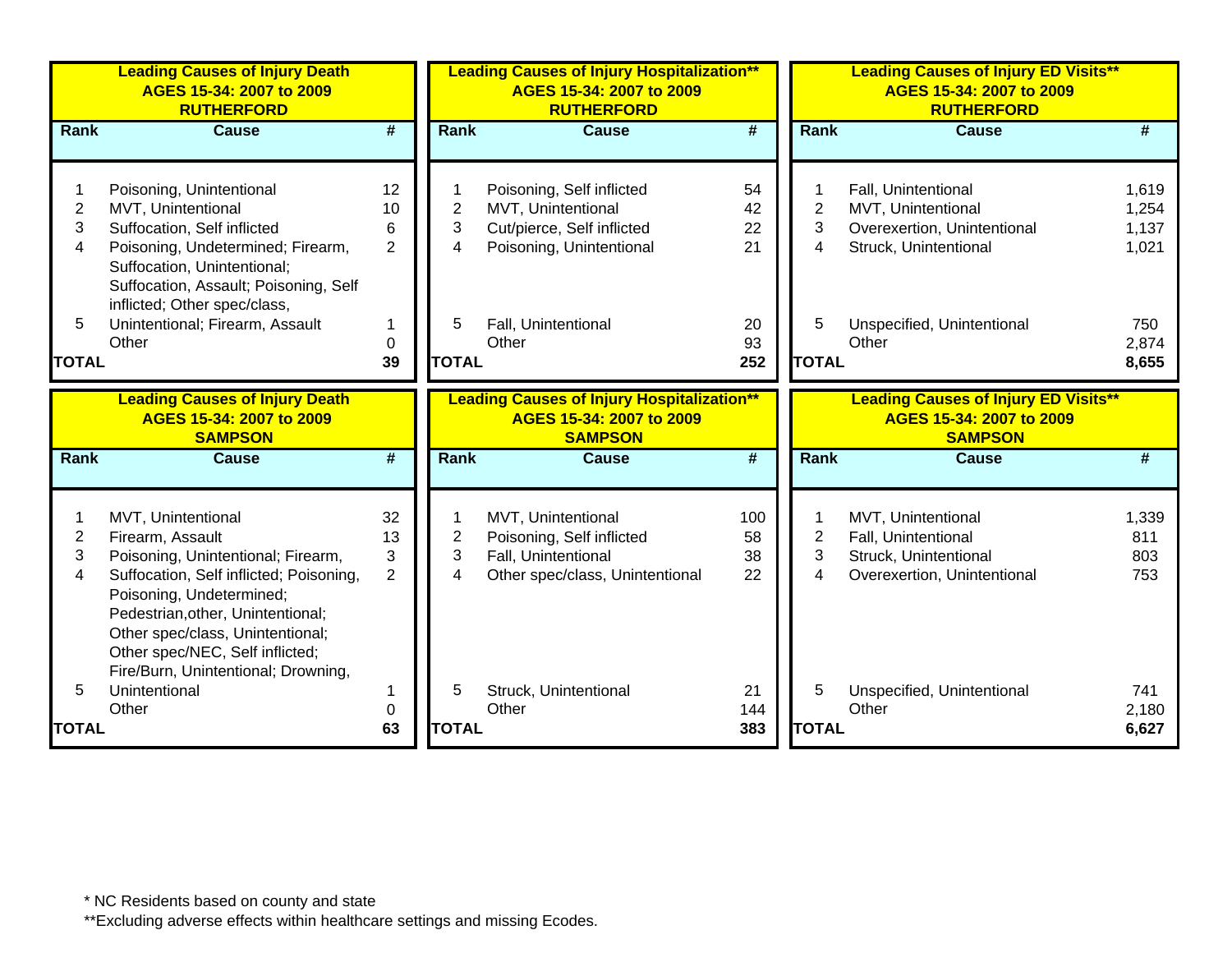|                | <b>Leading Causes of Injury Death</b><br>AGES 15-34: 2007 to 2009<br><b>SCOTLAND</b> |                             |                | <b>Leading Causes of Injury Hospitalization**</b><br>AGES 15-34: 2007 to 2009<br><b>SCOTLAND</b> |                             |                | <b>Leading Causes of Injury ED Visits**</b><br>AGES 15-34: 2007 to 2009<br><b>SCOTLAND</b> |       |
|----------------|--------------------------------------------------------------------------------------|-----------------------------|----------------|--------------------------------------------------------------------------------------------------|-----------------------------|----------------|--------------------------------------------------------------------------------------------|-------|
| <b>Rank</b>    | <b>Cause</b>                                                                         | $\overline{\boldsymbol{H}}$ | Rank           | <b>Cause</b>                                                                                     | $\overline{\boldsymbol{t}}$ | Rank           | <b>Cause</b>                                                                               |       |
|                |                                                                                      |                             |                |                                                                                                  |                             |                |                                                                                            |       |
|                | Firearm, Assault                                                                     | 12                          |                | MVT, Unintentional                                                                               | 50                          |                | MVT, Unintentional                                                                         | 821   |
| 2              | MVT, Unintentional                                                                   | 8                           | 2              | Poisoning, Self inflicted                                                                        | 38                          | $\overline{2}$ | Struck, Unintentional                                                                      | 570   |
| 3              | Poisoning, Unintentional                                                             | 4                           | 3              | Poisoning, Unintentional                                                                         | 14                          | 3              | Overexertion, Unintentional                                                                | 474   |
| 4              | Unspecified, Assault; Other land                                                     | $\mathbf 1$                 | 4              | Cut/pierce, Assault                                                                              | 13                          | 4              | Fall, Unintentional                                                                        | 463   |
|                |                                                                                      |                             |                | Other spec/class, Unintentional;                                                                 |                             |                |                                                                                            |       |
| 5              |                                                                                      |                             | 5              | Firearm, Unintentional                                                                           | 8                           | 5              | Unspecified, Unintentional                                                                 | 341   |
|                | Other                                                                                | 0                           |                | Other                                                                                            | 64                          |                | Other                                                                                      | 1,445 |
| <b>TOTAL</b>   |                                                                                      | 27                          | <b>TOTAL</b>   |                                                                                                  | 195                         | <b>TOTAL</b>   |                                                                                            | 4,114 |
|                | <b>Leading Causes of Injury Death</b>                                                |                             |                | <b>Leading Causes of Injury Hospitalization**</b>                                                |                             |                | <b>Leading Causes of Injury ED Visits**</b>                                                |       |
|                | AGES 15-34: 2007 to 2009                                                             |                             |                | AGES 15-34: 2007 to 2009                                                                         |                             |                | AGES 15-34: 2007 to 2009                                                                   |       |
|                | <b>STANLY</b>                                                                        |                             |                | <b>STANLY</b>                                                                                    |                             |                | <b>STANLY</b>                                                                              |       |
| Rank           | <b>Cause</b>                                                                         | #                           | <b>Rank</b>    | <b>Cause</b>                                                                                     | #                           | <b>Rank</b>    | <b>Cause</b>                                                                               |       |
|                |                                                                                      |                             |                |                                                                                                  |                             |                |                                                                                            |       |
|                | MVT, Unintentional                                                                   | 14                          |                | MVT, Unintentional                                                                               | 75                          |                | MVT, Unintentional                                                                         | 289   |
| $\overline{c}$ | Poisoning, Unintentional                                                             | 9                           | $\overline{2}$ | Poisoning, Self inflicted                                                                        | 32                          | $\overline{2}$ | Fall, Unintentional                                                                        | 237   |
| 3              | Firearm, Self inflicted                                                              | 4                           | 3              | Other spec/class, Unintentional                                                                  | 28                          | 3              | Struck, Unintentional                                                                      | 138   |
| 4              | Suffocation, Self inflicted; Firearm,                                                | $\overline{2}$              | 4              | Poisoning, Undetermined                                                                          | 24                          | 4              | Overexertion, Unintentional                                                                | 129   |
|                | Struck, Unintentional; Poisoning,                                                    |                             |                |                                                                                                  |                             |                |                                                                                            |       |
|                | Undetermined; Other land transport,                                                  |                             |                |                                                                                                  |                             |                |                                                                                            |       |
|                | Unintentional; Other land transport,                                                 |                             |                |                                                                                                  |                             |                |                                                                                            |       |
| 5              | Assault                                                                              | 1                           | 5              | Fall, Unintentional                                                                              | 23                          | 5              | Unspecified, Unintentional                                                                 | 116   |
|                | Other                                                                                | 0                           |                | Other                                                                                            | 107                         |                | Other                                                                                      | 607   |
| TOTAL          |                                                                                      | 37                          | <b>TOTAL</b>   |                                                                                                  | 289                         | <b>TOTAL</b>   |                                                                                            | 1,516 |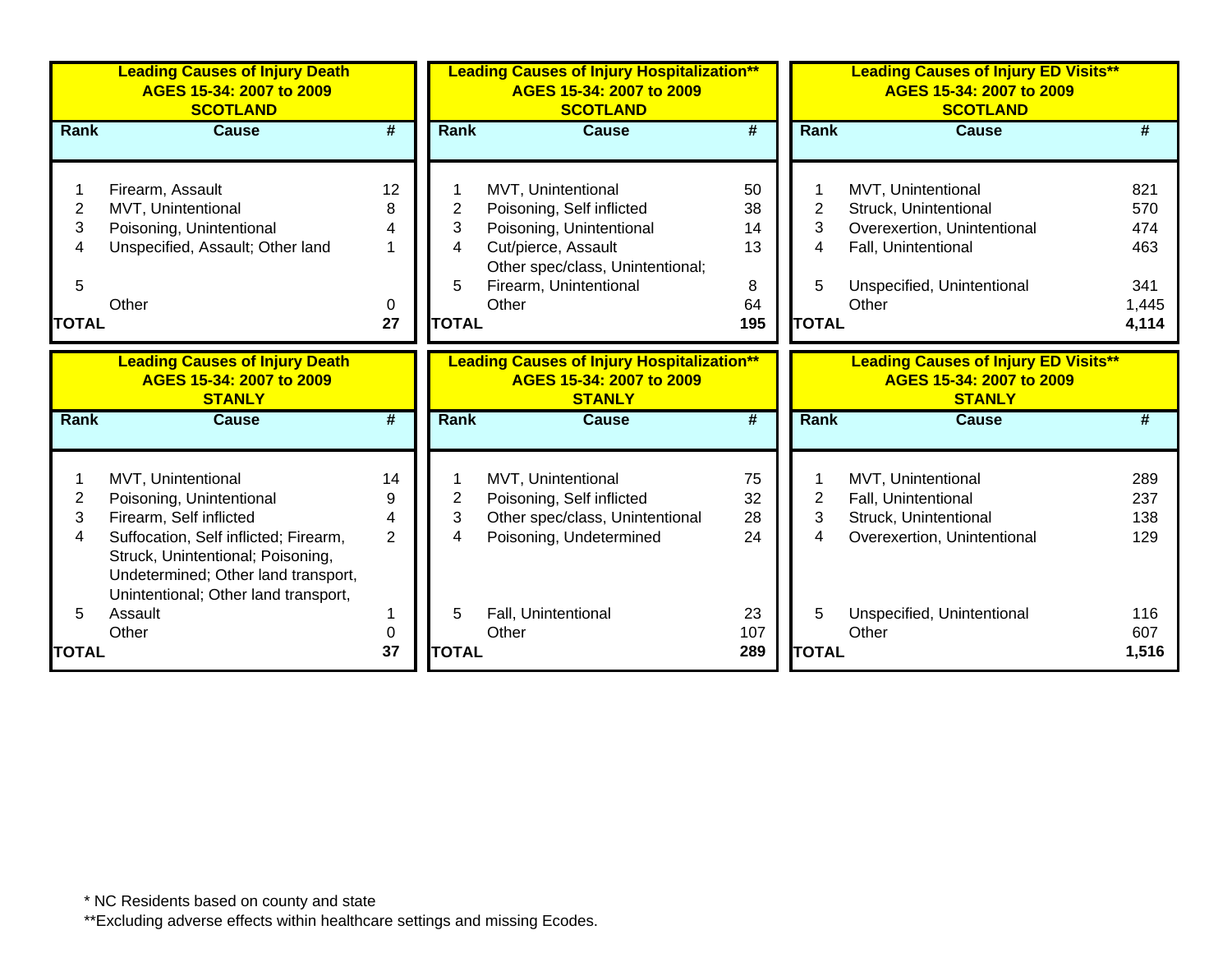|              | <b>Leading Causes of Injury Death</b><br>AGES 15-34: 2007 to 2009<br><b>STOKES</b> |                |              | <b>Leading Causes of Injury Hospitalization**</b><br>AGES 15-34: 2007 to 2009<br><b>STOKES</b> |            |              | <b>Leading Causes of Injury ED Visits**</b><br>AGES 15-34: 2007 to 2009<br><b>STOKES</b> |                |
|--------------|------------------------------------------------------------------------------------|----------------|--------------|------------------------------------------------------------------------------------------------|------------|--------------|------------------------------------------------------------------------------------------|----------------|
| Rank         | <b>Cause</b>                                                                       | #              | Rank         | <b>Cause</b>                                                                                   | #          | Rank         | <b>Cause</b>                                                                             | #              |
|              | MVT, Unintentional                                                                 | 11             |              | MVT, Unintentional                                                                             | 50         |              | Fall, Unintentional                                                                      | 1,109          |
| 2            | Poisoning, Unintentional                                                           | 6              | 2            | Poisoning, Self inflicted                                                                      | 40         | 2            | Struck, Unintentional                                                                    | 773            |
| 3            | Firearm, Self inflicted                                                            | 5              | 3            | Fall, Unintentional<br>Poisoning, Unintentional;                                               | 13         | 3            | MVT, Unintentional                                                                       | 636            |
|              | Fall, Unintentional                                                                | 3              | 4            | Poisoning, Undetermined                                                                        | 11         | 4            | Unspecified, Unintentional                                                               | 476            |
| 5            | Poisoning, Self inflicted                                                          | 2              | 5            | Cut/pierce, Self inflicted                                                                     | 9          | 5            | Overexertion, Unintentional                                                              | 411            |
|              | Other                                                                              | $\overline{2}$ |              | Other                                                                                          | 59         |              | Other                                                                                    | 1,544          |
| <b>TOTAL</b> |                                                                                    | 29             | <b>TOTAL</b> |                                                                                                | 193        | <b>TOTAL</b> |                                                                                          | 4,949          |
|              |                                                                                    |                |              |                                                                                                |            |              |                                                                                          |                |
|              | <b>Leading Causes of Injury Death</b><br>AGES 15-34: 2007 to 2009<br><b>SURRY</b>  |                |              | <b>Leading Causes of Injury Hospitalization**</b><br>AGES 15-34: 2007 to 2009<br><b>SURRY</b>  |            |              | <b>Leading Causes of Injury ED Visits**</b><br>AGES 15-34: 2007 to 2009<br><b>SURRY</b>  |                |
| <b>Rank</b>  | <b>Cause</b>                                                                       | #              | <b>Rank</b>  | <b>Cause</b>                                                                                   | #          | Rank         | <b>Cause</b>                                                                             | #              |
|              | Poisoning, Unintentional; MVT,                                                     | 16             |              | Poisoning, Self inflicted                                                                      | 82         |              | Fall, Unintentional                                                                      | 1,379          |
| 2            | Firearm, Assault                                                                   | 9              | 2            | MVT, Unintentional                                                                             | 79         | 2            | Overexertion, Unintentional                                                              | 1,164          |
| 3            | Suffocation, Self inflicted; Firearm,                                              | 3              | 3            | Poisoning, Unintentional                                                                       | 29         | 3            | MVT, Unintentional                                                                       | 1,150          |
|              | Unspecified, Unintentional;                                                        |                | 4            | Fall, Unintentional                                                                            | 26         | 4            | Struck, Unintentional                                                                    | 930            |
| 5            |                                                                                    |                | 5            | Other spec/class, Unintentional                                                                | 22         | 5            | Cut/pierce, Unintentional                                                                | 629            |
| <b>TOTAL</b> | Other                                                                              | 0<br>51        | <b>TOTAL</b> | Other                                                                                          | 128<br>366 | <b>TOTAL</b> | Other                                                                                    | 2,752<br>8,004 |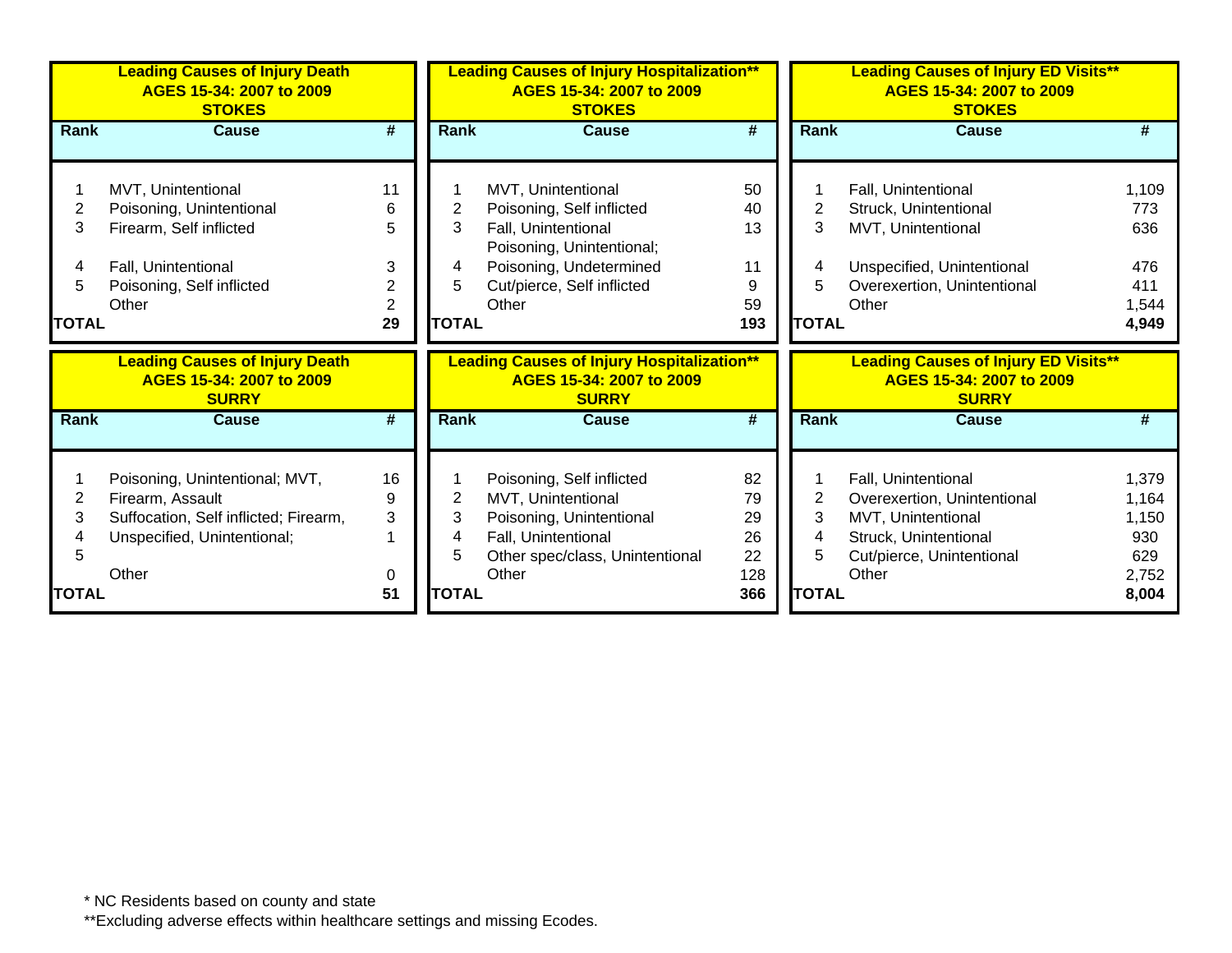|              | <b>Leading Causes of Injury Death</b><br>AGES 15-34: 2007 to 2009<br><b>SWAIN</b>                                            |                                |                  | <b>Leading Causes of Injury Hospitalization**</b><br>AGES 15-34: 2007 to 2009<br><b>SWAIN</b>                                    |                             |                  | <b>Leading Causes of Injury ED Visits**</b><br>AGES 15-34: 2007 to 2009<br><b>SWAIN</b>                                         |                                 |
|--------------|------------------------------------------------------------------------------------------------------------------------------|--------------------------------|------------------|----------------------------------------------------------------------------------------------------------------------------------|-----------------------------|------------------|---------------------------------------------------------------------------------------------------------------------------------|---------------------------------|
| Rank         | <b>Cause</b>                                                                                                                 | #                              | <b>Rank</b>      | <b>Cause</b>                                                                                                                     | $\overline{\boldsymbol{t}}$ | <b>Rank</b>      | <b>Cause</b>                                                                                                                    |                                 |
|              | MVT, Unintentional                                                                                                           | 6                              |                  | Poisoning, Unintentional<br>Poisoning, Self inflicted; MVT,                                                                      | 18                          |                  | Fall, Unintentional                                                                                                             | 382                             |
| 2            | Poisoning, Unintentional                                                                                                     | 4                              | $\overline{2}$   | Unintentional                                                                                                                    | 14                          | 2                | Overexertion, Unintentional                                                                                                     | 269                             |
| 3<br>4       | Firearm, Assault<br>Suffocation, Self inflicted                                                                              | 3<br>$\overline{2}$            | 3<br>4           | Fall, Unintentional; Cut/pierce,<br>Assault<br>Unspecified, Unintentional                                                        | 8<br>$\overline{7}$         | 3<br>4           | Struck, Unintentional<br>MVT, Unintentional                                                                                     | 258<br>199                      |
|              | Poisoning, Self inflicted; Firearm,<br>Self inflicted; Fall, Unintentional;                                                  |                                |                  |                                                                                                                                  |                             |                  |                                                                                                                                 |                                 |
| 5            | Drowning, Unintentional                                                                                                      |                                | 5                | Transport, other, Unintentional                                                                                                  | 5                           | 5                | Cut/pierce, Unintentional                                                                                                       | 174                             |
| <b>TOTAL</b> | Other                                                                                                                        | $\Omega$<br>19                 | <b>TOTAL</b>     | Other                                                                                                                            | 21<br>95                    | <b>TOTAL</b>     | Other                                                                                                                           | 846<br>2,128                    |
|              |                                                                                                                              |                                |                  |                                                                                                                                  |                             |                  |                                                                                                                                 |                                 |
|              | <b>Leading Causes of Injury Death</b><br>AGES 15-34: 2007 to 2009<br><b>TRANSYLVANIA</b>                                     |                                |                  | <b>Leading Causes of Injury Hospitalization**</b><br>AGES 15-34: 2007 to 2009<br><b>TRANSYLVANIA</b>                             |                             |                  | <b>Leading Causes of Injury ED Visits**</b><br>AGES 15-34: 2007 to 2009<br><b>TRANSYLVANIA</b>                                  |                                 |
| <b>Rank</b>  | <b>Cause</b>                                                                                                                 | #                              | <b>Rank</b>      | Cause                                                                                                                            | #                           | <b>Rank</b>      | <b>Cause</b>                                                                                                                    |                                 |
| 2<br>3<br>5  | Poisoning, Unintentional<br>MVT, Unintentional<br>Suffocation, Self inflicted; Firearm,<br>Suffocation, Unintentional; Other | 14<br>7<br>$\overline{2}$<br>1 | 2<br>3<br>4<br>5 | Poisoning, Self inflicted<br>MVT, Unintentional<br>Fall, Unintentional<br>Poisoning, Unintentional<br>Cut/pierce, Self inflicted | 25<br>14<br>8<br>6          | 2<br>3<br>4<br>5 | Fall, Unintentional<br>Overexertion, Unintentional<br>Struck, Unintentional<br>MVT, Unintentional<br>Unspecified, Unintentional | 644<br>607<br>591<br>447<br>432 |
| <b>TOTAL</b> | Other                                                                                                                        | 0<br>31                        | <b>TOTAL</b>     | Other                                                                                                                            | 32<br>92                    | <b>TOTAL</b>     | Other                                                                                                                           | 1,240<br>3,961                  |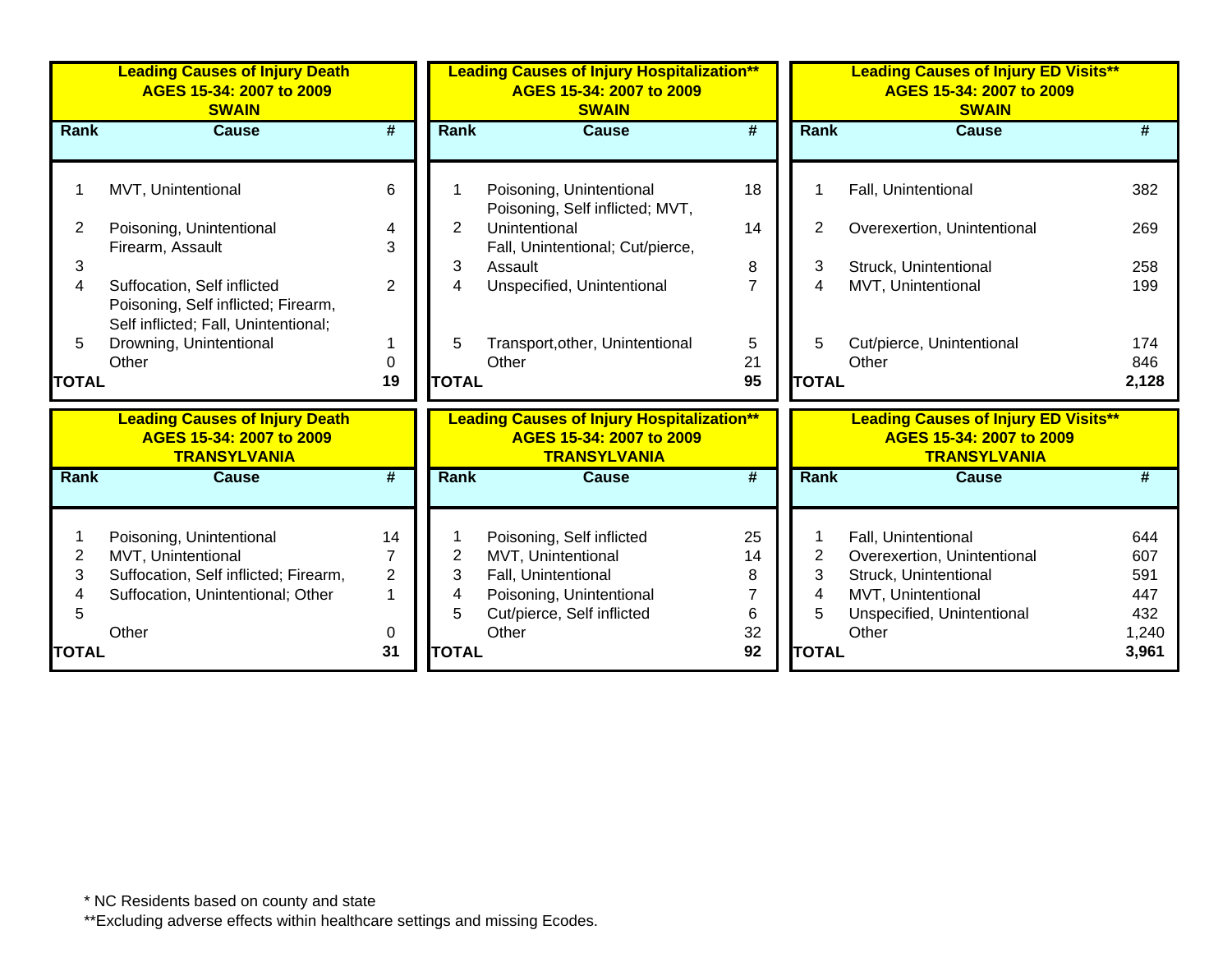|                                               | <b>Leading Causes of Injury Death</b><br>AGES 15-34: 2007 to 2009<br><b>TYRRELL</b>                                                                   |                                |                                  | <b>Leading Causes of Injury Hospitalization**</b><br>AGES 15-34: 2007 to 2009<br><b>TYRRELL</b>                                                |                                            |                                               | <b>Leading Causes of Injury ED Visits**</b><br>AGES 15-34: 2007 to 2009<br><b>TYRRELL</b>                                                |                                                              |
|-----------------------------------------------|-------------------------------------------------------------------------------------------------------------------------------------------------------|--------------------------------|----------------------------------|------------------------------------------------------------------------------------------------------------------------------------------------|--------------------------------------------|-----------------------------------------------|------------------------------------------------------------------------------------------------------------------------------------------|--------------------------------------------------------------|
| Rank                                          | <b>Cause</b>                                                                                                                                          | #                              | <b>Rank</b>                      | <b>Cause</b>                                                                                                                                   | #                                          | Rank                                          | <b>Cause</b>                                                                                                                             | #                                                            |
|                                               | MVT, Unintentional; Fall,                                                                                                                             |                                |                                  | Poisoning, Self inflicted; MVT,<br>Struck, Assault; Cut/pierce,<br>Unintentional; Cut/pierce, Self                                             | $\overline{2}$                             |                                               | Fall, Unintentional                                                                                                                      | 25                                                           |
| 2                                             |                                                                                                                                                       |                                | 2                                | inflicted                                                                                                                                      |                                            | 2                                             | Struck, Unintentional                                                                                                                    | 24                                                           |
| 3                                             |                                                                                                                                                       |                                | 3                                |                                                                                                                                                |                                            | 3                                             | MVT, Unintentional                                                                                                                       | 23                                                           |
|                                               |                                                                                                                                                       |                                |                                  |                                                                                                                                                |                                            | 4                                             | Overexertion, Unintentional                                                                                                              | 16                                                           |
| 5                                             |                                                                                                                                                       |                                |                                  |                                                                                                                                                |                                            | 5                                             | Unspecified, Unintentional                                                                                                               | 14                                                           |
|                                               | Other                                                                                                                                                 | 0                              |                                  | Other                                                                                                                                          | 0                                          |                                               | Other                                                                                                                                    | 48                                                           |
| <b>TOTAL</b>                                  |                                                                                                                                                       | $\mathbf{2}$                   | <b>TOTAL</b>                     |                                                                                                                                                | $\overline{7}$                             | <b>TOTAL</b>                                  |                                                                                                                                          | 150                                                          |
|                                               | <b>Leading Causes of Injury Death</b><br>AGES 15-34: 2007 to 2009<br><b>UNION</b>                                                                     |                                |                                  | <b>Leading Causes of Injury Hospitalization**</b><br>AGES 15-34: 2007 to 2009<br><b>UNION</b>                                                  |                                            |                                               | <b>Leading Causes of Injury ED Visits**</b><br>AGES 15-34: 2007 to 2009<br><b>UNION</b>                                                  |                                                              |
| Rank                                          | <b>Cause</b>                                                                                                                                          | #                              | <b>Rank</b>                      | <b>Cause</b>                                                                                                                                   | #                                          | <b>Rank</b>                                   | Cause                                                                                                                                    | #                                                            |
| $\overline{2}$<br>3<br>4<br>5<br><b>TOTAL</b> | MVT, Unintentional<br>Poisoning, Unintentional<br>Firearm, Self inflicted; Firearm,<br>Suffocation, Self inflicted<br>Firearm, Unintentional<br>Other | 34<br>17<br>10<br>3<br>6<br>87 | 2<br>3<br>4<br>5<br><b>TOTAL</b> | MVT, Unintentional<br>Poisoning, Self inflicted<br>Fall, Unintentional<br>Other spec/class, Unintentional<br>Poisoning, Unintentional<br>Other | 137<br>113<br>53<br>52<br>35<br>229<br>619 | $\overline{2}$<br>3<br>4<br>5<br><b>TOTAL</b> | MVT, Unintentional<br>Fall, Unintentional<br>Overexertion, Unintentional<br>Struck, Unintentional<br>Unspecified, Unintentional<br>Other | 2,475<br>1,468<br>1,453<br>1,446<br>1,199<br>3,913<br>11,954 |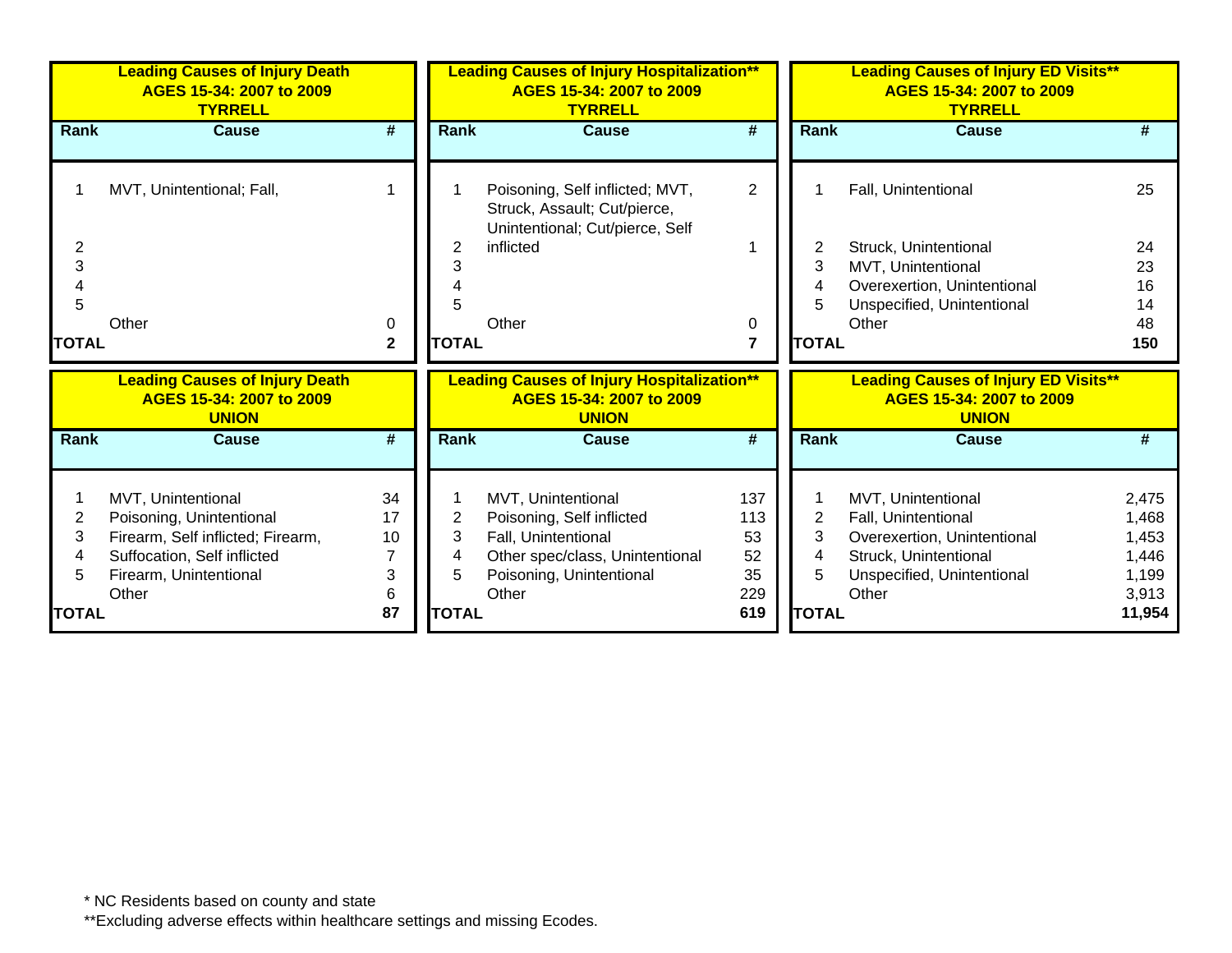|              | <b>Leading Causes of Injury Death</b><br>AGES 15-34: 2007 to 2009<br><b>VANCE</b> |                |              | <b>Leading Causes of Injury Hospitalization**</b><br>AGES 15-34: 2007 to 2009<br><b>VANCE</b> |                |              | <b>Leading Causes of Injury ED Visits**</b><br>AGES 15-34: 2007 to 2009<br><b>VANCE</b> |                |
|--------------|-----------------------------------------------------------------------------------|----------------|--------------|-----------------------------------------------------------------------------------------------|----------------|--------------|-----------------------------------------------------------------------------------------|----------------|
| <b>Rank</b>  | <b>Cause</b>                                                                      | #              | <b>Rank</b>  | <b>Cause</b>                                                                                  | #              | <b>Rank</b>  | <b>Cause</b>                                                                            | #              |
|              | Firearm, Assault                                                                  | 10             |              | MVT, Unintentional                                                                            | 47             |              | MVT, Unintentional                                                                      | 438            |
| 2            | MVT, Unintentional                                                                | 9              | 2            | Firearm, Assault                                                                              | 30             | 2            | Fall, Unintentional                                                                     | 342            |
| 3            | Poisoning, Unintentional                                                          |                | 3            | Fall, Unintentional                                                                           | 20             | 3            | Overexertion, Unintentional                                                             | 297            |
| 4            | Firearm, Self inflicted                                                           | 4              | 4            | Poisoning, Self inflicted                                                                     | 15             | 4            | Struck, Unintentional                                                                   | 281            |
|              | Unspecified, Unintentional;                                                       |                |              |                                                                                               |                |              |                                                                                         |                |
| 5            | Unspecified, Assault                                                              | $\overline{2}$ | 5            | Poisoning, Unintentional                                                                      | 12             | 5            | Cut/pierce, Unintentional                                                               | 134            |
|              | Other                                                                             | 5              |              | Other                                                                                         | 94             |              | Other                                                                                   | 717            |
| <b>TOTAL</b> |                                                                                   | 39             | <b>TOTAL</b> |                                                                                               | 218            | <b>TOTAL</b> |                                                                                         | 2,209          |
|              |                                                                                   |                |              |                                                                                               |                |              |                                                                                         |                |
|              | <b>Leading Causes of Injury Death</b><br>AGES 15-34: 2007 to 2009<br><b>WAKE</b>  |                |              | <b>Leading Causes of Injury Hospitalization**</b><br>AGES 15-34: 2007 to 2009<br><b>WAKE</b>  |                |              | <b>Leading Causes of Injury ED Visits**</b><br>AGES 15-34: 2007 to 2009<br><b>WAKE</b>  |                |
| Rank         | <b>Cause</b>                                                                      | #              | <b>Rank</b>  | <b>Cause</b>                                                                                  | #              | <b>Rank</b>  | <b>Cause</b>                                                                            | #              |
|              |                                                                                   |                |              |                                                                                               |                |              |                                                                                         |                |
| 2            | MVT, Unintentional                                                                | 107<br>45      |              | MVT, Unintentional                                                                            | 596<br>349     |              | MVT, Unintentional                                                                      | 10,448         |
| 3            | Poisoning, Unintentional<br>Firearm, Self inflicted                               | 34             | 2<br>3       | Poisoning, Self inflicted<br>Fall, Unintentional                                              | 295            | 2<br>3       | Struck, Unintentional<br>Fall, Unintentional                                            | 7,354<br>6,842 |
|              | Firearm, Assault                                                                  | 33             | 4            | Other spec/class, Unintentional                                                               | 165            | 4            | Overexertion, Unintentional                                                             | 5,129          |
| 5            | Suffocation, Self inflicted                                                       | 21             | 5            | Poisoning, Unintentional                                                                      | 153            | 5            | Cut/pierce, Unintentional                                                               | 4,099          |
|              | Other                                                                             | 62             |              | Other                                                                                         | 1,056<br>2,614 |              | Other                                                                                   | 15,729         |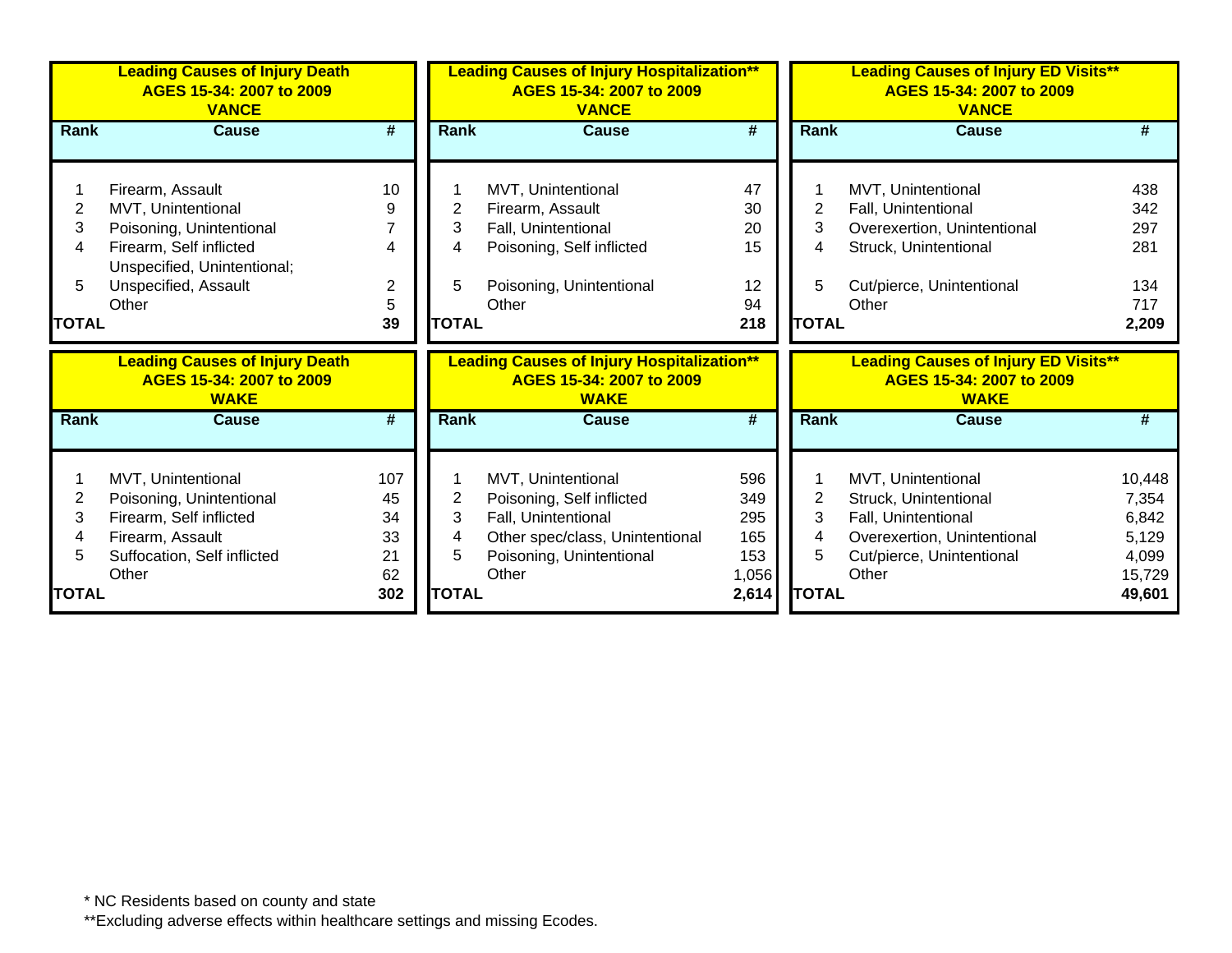|                               | <b>Leading Causes of Injury Death</b><br>AGES 15-34: 2007 to 2009<br><b>WARREN</b>                     |                             |                               | <b>Leading Causes of Injury Hospitalization**</b><br>AGES 15-34: 2007 to 2009<br><b>WARREN</b>                                                                                                                                                                                                                                                          |                                                     |                               | <b>Leading Causes of Injury ED Visits**</b><br>AGES 15-34: 2007 to 2009<br><b>WARREN</b>                                                |                                    |
|-------------------------------|--------------------------------------------------------------------------------------------------------|-----------------------------|-------------------------------|---------------------------------------------------------------------------------------------------------------------------------------------------------------------------------------------------------------------------------------------------------------------------------------------------------------------------------------------------------|-----------------------------------------------------|-------------------------------|-----------------------------------------------------------------------------------------------------------------------------------------|------------------------------------|
| <b>Rank</b>                   | <b>Cause</b>                                                                                           | $\overline{\boldsymbol{r}}$ | <b>Rank</b>                   | <b>Cause</b>                                                                                                                                                                                                                                                                                                                                            | #                                                   | Rank                          | <b>Cause</b>                                                                                                                            | #                                  |
| $\overline{2}$<br>3<br>4<br>5 | MVT, Unintentional<br>Firearm, Assault<br>Other                                                        | 6<br>3<br>0                 | $\overline{2}$<br>3<br>4<br>5 | MVT, Unintentional<br>Poisoning, Self inflicted<br>Firearm, Assault<br>Poisoning, Unintentional<br>Other spec/class, Unintentional;<br>Fall, Unintentional<br>Other                                                                                                                                                                                     | 27<br>9<br>5<br>$\overline{\mathcal{A}}$<br>3<br>17 | $\overline{2}$<br>3<br>4<br>5 | MVT, Unintentional<br>Overexertion, Unintentional<br>Struck, Unintentional<br>Fall, Unintentional<br>Cut/pierce, Unintentional<br>Other | 160<br>75<br>68<br>64<br>26<br>170 |
| <b>TOTAL</b>                  |                                                                                                        | $\boldsymbol{9}$            | <b>TOTAL</b>                  |                                                                                                                                                                                                                                                                                                                                                         | 68                                                  | <b>TOTAL</b>                  |                                                                                                                                         | 563                                |
| Rank                          | <b>Leading Causes of Injury Death</b><br>AGES 15-34: 2007 to 2009<br><b>WASHINGTON</b><br><b>Cause</b> | #                           | <b>Rank</b>                   | <b>Leading Causes of Injury Hospitalization**</b><br>AGES 15-34: 2007 to 2009<br><b>WASHINGTON</b><br><b>Cause</b>                                                                                                                                                                                                                                      | #                                                   | Rank                          | <b>Leading Causes of Injury ED Visits**</b><br>AGES 15-34: 2007 to 2009<br><b>WASHINGTON</b><br><b>Cause</b>                            | #                                  |
| $\overline{2}$<br>3<br>4      | MVT, Unintentional                                                                                     | $\overline{2}$              | $\overline{2}$<br>3<br>4      | MVT, Unintentional<br>Poisoning, Self inflicted<br>Unspecified, Unintentional;<br>Poisoning, Undetermined<br>Poisoning, Unintentional; Other<br>spec/class, Unintentional; Firearm,<br>Unintentional; Firearm, Assault;<br>Fire/Burn, Assault; Fall,<br>Unintentional; Cut/pierce,<br>Unintentional; Cut/pierce, Self<br>inflicted; Cut/pierce, Assault | 6<br>3<br>$\overline{2}$<br>1                       | $\overline{2}$<br>3<br>4      | MVT, Unintentional<br>Fall, Unintentional<br>Overexertion, Unintentional<br>Unspecified, Unintentional                                  | 69<br>55<br>33<br>29               |
| 5<br><b>TOTAL</b>             | Other                                                                                                  | 0<br>$\mathbf{2}$           | 5<br><b>TOTAL</b>             | Other                                                                                                                                                                                                                                                                                                                                                   | 0<br>22                                             | 5<br><b>TOTAL</b>             | Struck, Unintentional<br>Other                                                                                                          | 27<br>90<br>303                    |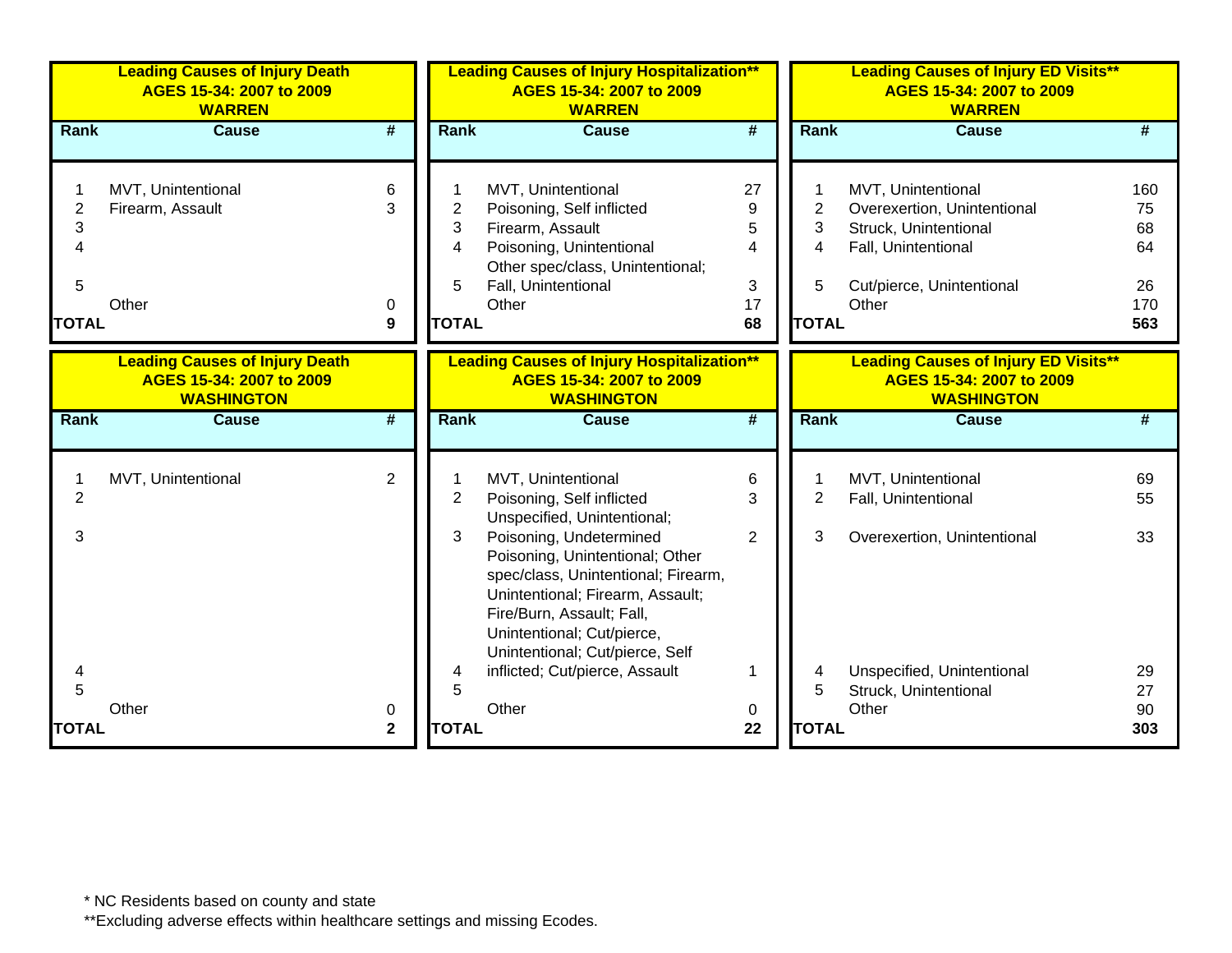|                                               | <b>Leading Causes of Injury Death</b><br>AGES 15-34: 2007 to 2009<br><b>WATAUGA</b>                                                   |                                                           |                                               | <b>Leading Causes of Injury Hospitalization**</b><br>AGES 15-34: 2007 to 2009<br><b>WATAUGA</b>                                                                        |                                            |                                               | <b>Leading Causes of Injury ED Visits**</b><br>AGES 15-34: 2007 to 2009<br><b>WATAUGA</b>                                                |                                                              |
|-----------------------------------------------|---------------------------------------------------------------------------------------------------------------------------------------|-----------------------------------------------------------|-----------------------------------------------|------------------------------------------------------------------------------------------------------------------------------------------------------------------------|--------------------------------------------|-----------------------------------------------|------------------------------------------------------------------------------------------------------------------------------------------|--------------------------------------------------------------|
| Rank                                          | <b>Cause</b>                                                                                                                          | $\overline{\boldsymbol{t}}$                               | <b>Rank</b>                                   | <b>Cause</b>                                                                                                                                                           | #                                          | <b>Rank</b>                                   | <b>Cause</b>                                                                                                                             | #                                                            |
| $\overline{c}$<br>3<br>4<br>5<br><b>TOTAL</b> | Poisoning, Unintentional<br>Firearm, Self inflicted<br>Poisoning, Self inflicted; MVT,<br>Suffocation, Self inflicted<br>Other        | $\overline{7}$<br>5<br>2<br>0<br>19                       | 2<br>3<br>4<br>5<br><b>TOTAL</b>              | Poisoning, Self inflicted<br>Fall, Unintentional<br>MVT, Unintentional<br>Other spec/class, Unintentional<br>Poisoning, Undetermined<br>Other                          | 29<br>20<br>18<br>11<br>9<br>37<br>124     | $\overline{2}$<br>3<br>4<br>5<br><b>TOTAL</b> | Fall, Unintentional<br>Struck, Unintentional<br>MVT, Unintentional<br>Cut/pierce, Unintentional<br>Overexertion, Unintentional<br>Other  | 608<br>422<br>385<br>341<br>319<br>955<br>3,030              |
|                                               | <b>Leading Causes of Injury Death</b><br>AGES 15-34: 2007 to 2009                                                                     |                                                           |                                               | <b>Leading Causes of Injury Hospitalization**</b><br>AGES 15-34: 2007 to 2009                                                                                          |                                            |                                               | <b>Leading Causes of Injury ED Visits**</b><br>AGES 15-34: 2007 to 2009                                                                  |                                                              |
|                                               | <b>WAYNE</b>                                                                                                                          |                                                           |                                               | <b>WAYNE</b>                                                                                                                                                           |                                            |                                               | <b>WAYNE</b>                                                                                                                             |                                                              |
| <b>Rank</b>                                   | <b>Cause</b>                                                                                                                          | $\overline{\boldsymbol{t}}$                               | <b>Rank</b>                                   | <b>Cause</b>                                                                                                                                                           | #                                          | <b>Rank</b>                                   | <b>Cause</b>                                                                                                                             | #                                                            |
| $\overline{2}$<br>3<br>4<br>5<br><b>TOTAL</b> | MVT, Unintentional<br>Firearm, Assault<br>Poisoning, Unintentional<br>Firearm, Self inflicted<br>Suffocation, Self inflicted<br>Other | 30<br>20<br>14<br>9<br>6<br>15<br>94                      | $\overline{2}$<br>3<br>4<br>5<br><b>TOTAL</b> | MVT, Unintentional<br>Poisoning, Self inflicted<br>Unspecified, Unintentional; Fall,<br>Unintentional<br>Cut/pierce, Self inflicted<br>Firearm, Unintentional<br>Other | 133<br>110<br>40<br>36<br>25<br>215<br>599 | $\overline{2}$<br>3<br>4<br>5<br><b>TOTAL</b> | MVT, Unintentional<br>Struck, Unintentional<br>Fall, Unintentional<br>Overexertion, Unintentional<br>Unspecified, Unintentional<br>Other | 2,408<br>1,670<br>1,593<br>1,358<br>1,026<br>4,613<br>12,668 |
|                                               | <b>Leading Causes of Injury Death</b><br>AGES 15-34: 2007 to 2009<br><b>WILKES</b>                                                    |                                                           |                                               | <b>Leading Causes of Injury Hospitalization**</b><br>AGES 15-34: 2007 to 2009<br><b>WILKES</b>                                                                         |                                            |                                               | <b>Leading Causes of Injury ED Visits**</b><br>AGES 15-34: 2007 to 2009<br><b>WILKES</b>                                                 |                                                              |
| <b>Rank</b>                                   | <b>Cause</b>                                                                                                                          | #                                                         | <b>Rank</b>                                   | <b>Cause</b>                                                                                                                                                           | $\overline{\boldsymbol{t}}$                | <b>Rank</b>                                   | <b>Cause</b>                                                                                                                             | #                                                            |
| 2<br>3<br>4<br>5<br><b>TOTAL</b>              | Poisoning, Unintentional<br>MVT, Unintentional<br>Suffocation, Self inflicted; Firearm,<br>Struck, Unintentional; Other land<br>Other | 25<br>23<br>$\overline{c}$<br>1<br>$\boldsymbol{0}$<br>56 | 2<br>3<br>4<br>5<br><b>TOTAL</b>              | Poisoning, Self inflicted<br>MVT, Unintentional<br>Poisoning, Unintentional<br>Fall, Unintentional<br>Poisoning, Undetermined<br>Other                                 | 70<br>68<br>20<br>19<br>16<br>108<br>301   | 2<br>3<br>4<br>5<br><b>TOTAL</b>              | MVT, Unintentional<br>Fall, Unintentional<br>Struck, Unintentional<br>Unspecified, Unintentional<br>Overexertion, Unintentional<br>Other | 389<br>305<br>199<br>159<br>136<br>658<br>1,846              |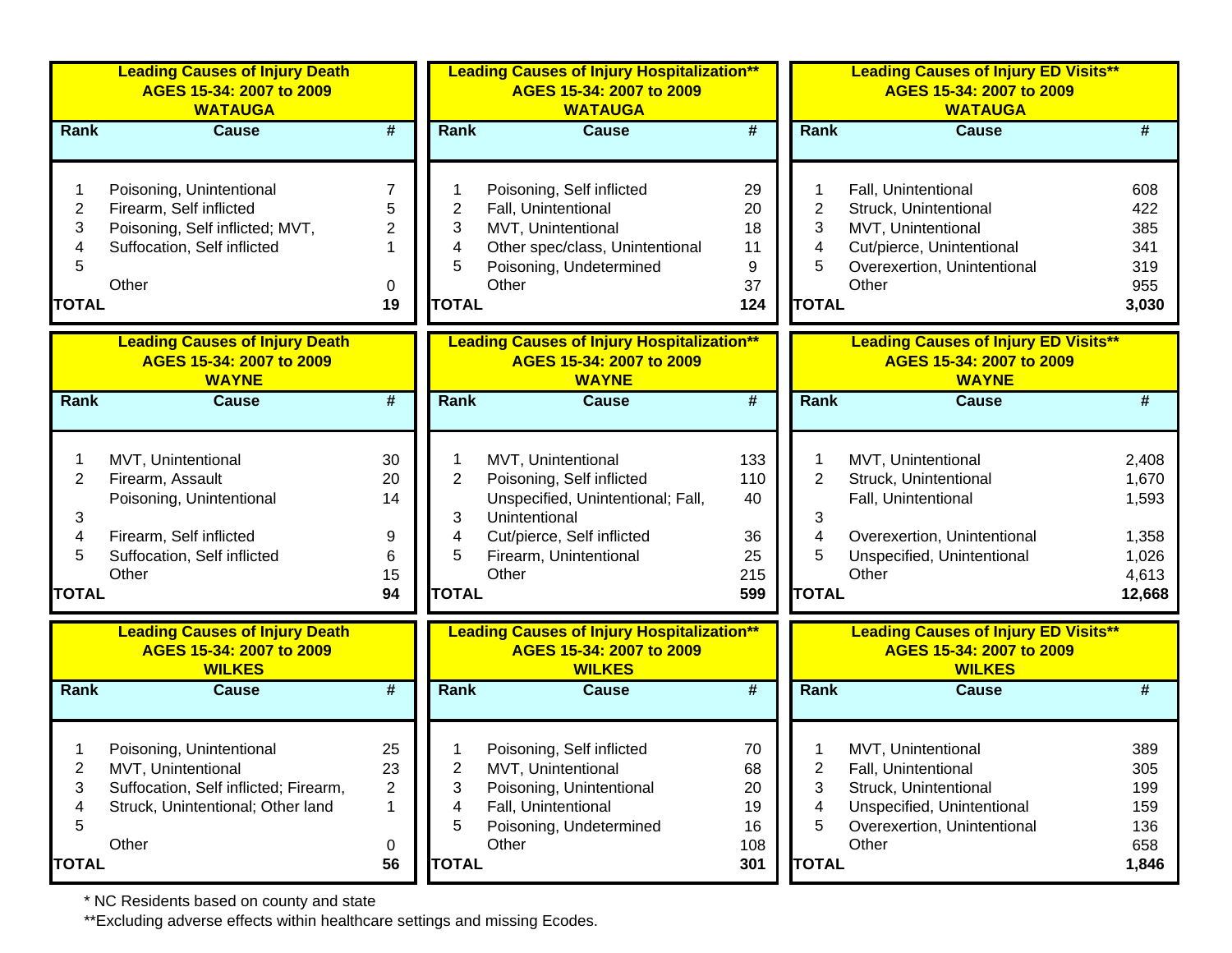|              | <b>Leading Causes of Injury Death</b><br>AGES 15-34: 2007 to 2009<br><b>WILSON</b> |                             | <b>Leading Causes of Injury Hospitalization**</b><br>AGES 15-34: 2007 to 2009<br><b>WILSON</b> |                                                                                                |                             | <b>Leading Causes of Injury ED Visits**</b><br>AGES 15-34: 2007 to 2009<br><b>WILSON</b> |                                                                                          |              |  |
|--------------|------------------------------------------------------------------------------------|-----------------------------|------------------------------------------------------------------------------------------------|------------------------------------------------------------------------------------------------|-----------------------------|------------------------------------------------------------------------------------------|------------------------------------------------------------------------------------------|--------------|--|
| <b>Rank</b>  | <b>Cause</b>                                                                       | #                           | Rank                                                                                           | <b>Cause</b>                                                                                   | #                           | Rank                                                                                     | <b>Cause</b>                                                                             |              |  |
|              |                                                                                    |                             |                                                                                                |                                                                                                |                             |                                                                                          |                                                                                          |              |  |
|              | MVT, Unintentional                                                                 | 21                          |                                                                                                | MVT, Unintentional                                                                             | 70                          |                                                                                          | MVT, Unintentional                                                                       | 1,403        |  |
| 2            | Firearm, Assault                                                                   | 13                          | 2                                                                                              | Poisoning, Self inflicted                                                                      | 59                          | 2                                                                                        | Overexertion, Unintentional                                                              | 1,087        |  |
| 3            | Poisoning, Unintentional                                                           |                             | 3                                                                                              | Fall, Unintentional                                                                            | 22                          | 3                                                                                        | Fall, Unintentional                                                                      | 786          |  |
|              | Firearm, Self inflicted                                                            | 3                           | 4                                                                                              | Firearm, Assault                                                                               | 20                          | 4                                                                                        | Struck, Unintentional                                                                    | 724          |  |
|              |                                                                                    |                             |                                                                                                | Struck, Assault; Other spec/class,                                                             |                             |                                                                                          |                                                                                          |              |  |
| 5.           | Poisoning, Self inflicted                                                          | $\overline{2}$              | 5                                                                                              | Unintentional                                                                                  | 14                          | 5                                                                                        | Unspecified, Unintentional                                                               | 657          |  |
|              | Other                                                                              | 5                           |                                                                                                | Other                                                                                          | 114                         |                                                                                          | Other                                                                                    | 2,255        |  |
| <b>TOTAL</b> |                                                                                    | 48                          | <b>TOTAL</b>                                                                                   |                                                                                                | 313                         | <b>TOTAL</b>                                                                             |                                                                                          | 6,912        |  |
|              |                                                                                    |                             |                                                                                                |                                                                                                |                             |                                                                                          |                                                                                          |              |  |
|              | <b>Leading Causes of Injury Death</b><br>AGES 15-34: 2007 to 2009<br><b>YADKIN</b> |                             |                                                                                                | <b>Leading Causes of Injury Hospitalization**</b><br>AGES 15-34: 2007 to 2009<br><b>YADKIN</b> |                             |                                                                                          | <b>Leading Causes of Injury ED Visits**</b><br>AGES 15-34: 2007 to 2009<br><b>YADKIN</b> |              |  |
| Rank         | <b>Cause</b>                                                                       | $\overline{\boldsymbol{t}}$ | <b>Rank</b>                                                                                    | <b>Cause</b>                                                                                   | $\overline{\boldsymbol{t}}$ | Rank                                                                                     | <b>Cause</b>                                                                             |              |  |
|              |                                                                                    |                             |                                                                                                |                                                                                                |                             |                                                                                          |                                                                                          |              |  |
|              |                                                                                    | 7                           |                                                                                                | MVT, Unintentional                                                                             | 39                          |                                                                                          | Fall, Unintentional                                                                      | 504          |  |
| 2            | Poisoning, Unintentional<br>MVT, Unintentional                                     |                             | 2                                                                                              | Poisoning, Self inflicted                                                                      | 27                          |                                                                                          | MVT, Unintentional                                                                       | 432          |  |
|              |                                                                                    |                             |                                                                                                | Poisoning, Unintentional; Other                                                                |                             |                                                                                          |                                                                                          |              |  |
| 3            | Firearm, Self inflicted                                                            | 3                           | 3                                                                                              | spec/class, Unintentional                                                                      | 10                          | 3                                                                                        | Struck, Unintentional                                                                    | 425          |  |
|              | Suffocation, Unintentional;                                                        |                             | 4                                                                                              | Unspecified, Unintentional;                                                                    |                             | 4                                                                                        | Unspecified, Unintentional                                                               | 355          |  |
|              |                                                                                    |                             | 5                                                                                              | Struck, Unintentional                                                                          | 6                           | 5                                                                                        | Overexertion, Unintentional                                                              | 327          |  |
| <b>TOTAL</b> | Other                                                                              | 0<br>18                     | <b>TOTAL</b>                                                                                   | Other                                                                                          | 31<br>137                   | <b>TOTAL</b>                                                                             | Other                                                                                    | 864<br>2,907 |  |